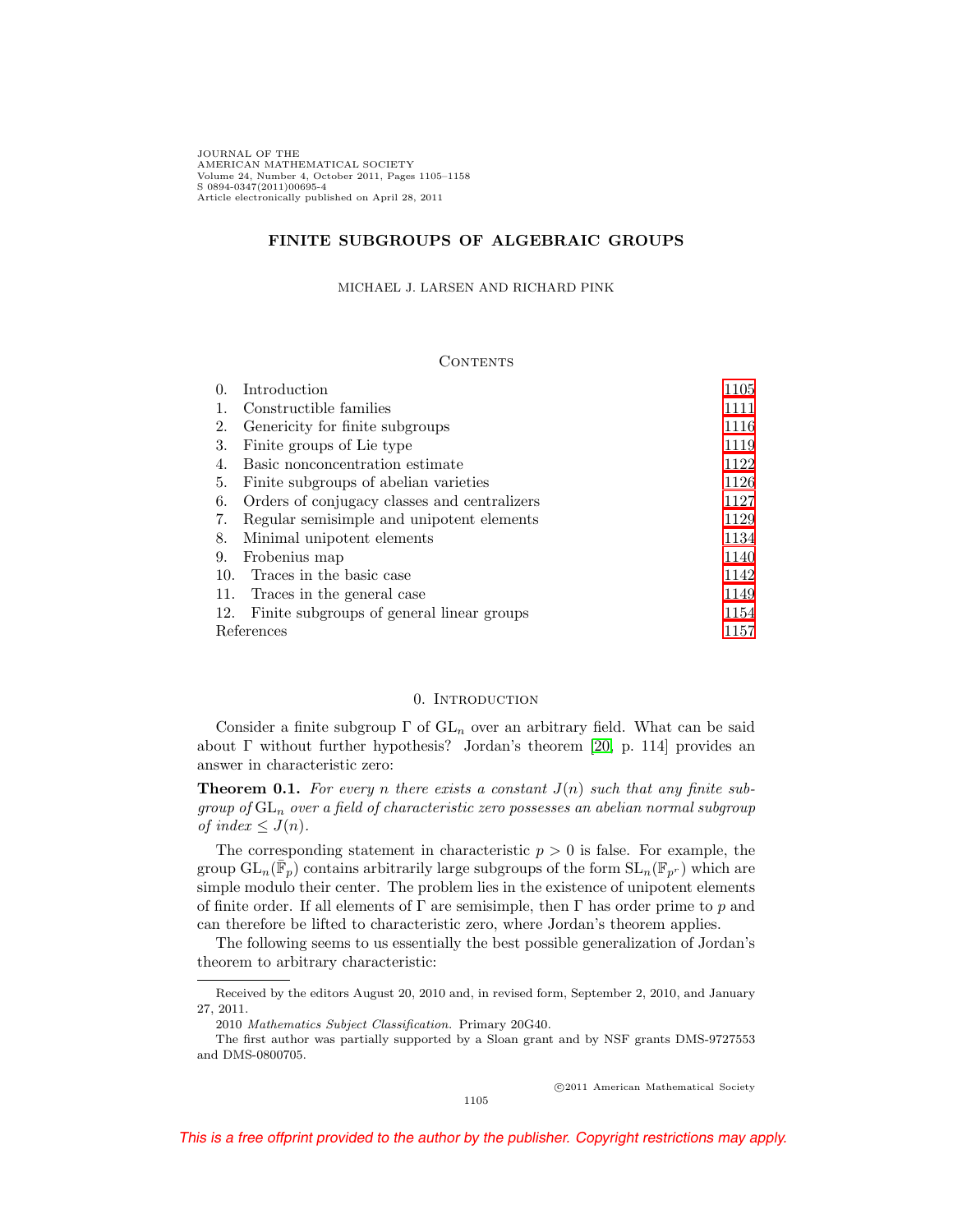<span id="page-1-0"></span>**Theorem 0.2.** For every n there exists a constant  $J'(n)$  depending only on n such that any finite subgroup  $\Gamma$  of  $GL_n$  over any field k possesses normal subgroups  $\Gamma_3 \subset \Gamma_2 \subset \Gamma_1$  such that

- (a)  $[\Gamma : \Gamma_1] \leq J'(n)$ .
- (b) Either  $\Gamma_1 = \Gamma_2$ , or  $p := \text{char}(k)$  is positive and  $\Gamma_1/\Gamma_2$  is a direct product of finite simple groups of Lie type in characteristic p.
- (c)  $\Gamma_2/\Gamma_3$  is abelian of order not divisible by char(k).
- (d) Either  $\Gamma_3 = \{1\}$ , or  $p := \text{char}(k)$  is positive and  $\Gamma_3$  is a p-group.

In particular, we have the following special case:

<span id="page-1-1"></span>**Theorem 0.3.** For any finite simple group Γ possessing a faithful linear or projective representation of dimension  $\leq n$  over a field k we have either

- (a)  $|\Gamma| \leq J'(n)$ , or
- (b)  $p := char(k)$  is positive and  $\Gamma$  is a group of Lie type in characteristic p.

Note that the case (a) allows only finitely many isomorphism classes for each value of n.

Without much effort one can deduce Theorem [0.2](#page-1-0) from Theorem [0.3.](#page-1-1) With some work the latter follows in turn from the classification of finite simple groups. The object of this paper is to give a completely independent proof, based on the theory of algebraic groups instead of methods from finite group theory.

There have been several previous generalizations of Jordan's theorem to characteristic p. Brauer and Feit [\[2\]](#page-52-2) approached the problem using modular representation theory. They showed that  $\Gamma$  possesses an abelian normal subgroup whose index is bounded by a constant depending on  $n$  as well as the order of the  $p$ -Sylow subgroup  $\Gamma_{(p)}$  of Γ. Unfortunately, this bound is exponential in  $|\Gamma_{(p)}|$ . Theorem [0.2,](#page-1-0) by contrast, implies the following bound, whose dependence on  $|\Gamma_{(p)}|$  is optimal, as one sees by considering finite groups of Lie type of the form  $\widehat{PGL}_2(\mathbb{F}_{p^r})$ . (Assuming classification of finite simple groups, Weisfeiler [\[32\]](#page-53-0) gave the estimate  $O(|\Gamma_{(p)}|^7)$ .

<span id="page-1-2"></span>**Theorem 0.4.** Any finite subgroup of  $GL_n$  over a field of characteristic  $p > 0$ possesses an abelian normal subgroup of order prime to p and of index  $\leq J'(n)$ .  $|\Gamma_{(p)}|^3$ .

In the case  $\Gamma \subset GL_n(\mathbb{F}_n)$ , Nori ([\[26,](#page-52-3) §3]) and Gabber (see [\[21,](#page-52-4) Thm. 12.4.1]) proved results essentially equivalent to Theorem [0.2](#page-1-0) using ideas from algebraic geometry. Their approach is based on the fact that every subgroup of order  $p$  of  $\Gamma$ is the group of  $\mathbb{F}_p$ -valued points of a one-parameter additive subgroup  $\mathbb{G}_a \hookrightarrow \mathrm{GL}_n$ . They relate  $\Gamma$  to the algebraic group generated by these. But this method does not generalize to subgroups  $\Gamma \subset GL_n(\mathbb{F}_{p^r})$ . Of course, one can embed  $GL_n(\mathbb{F}_{p^r})$ in  $GL_{nr}(\mathbb{F}_p)$  and obtain an estimate of some kind, but the resulting upper bound  $J'(nr)$  on the index tends rapidly to infinity with r.

Our proof resembles that of Nori and Gabber in that we approximate  $\Gamma$  by an algebraic subgroup  $G$  of  $GL_n$ . It differs, however, in several important respects. Instead of building up G from below by multiplying together algebraic subgroups, we cut it down from above by exploiting irregularities in the overall distribution of the elements of  $\Gamma$  in  $GL_n$ . We cannot assume a priori that the coefficients of Γ can be made to lie in any particular finite field. Rather, such information is one of the things that must be determined from Γ. Whereas Nori and Gabber can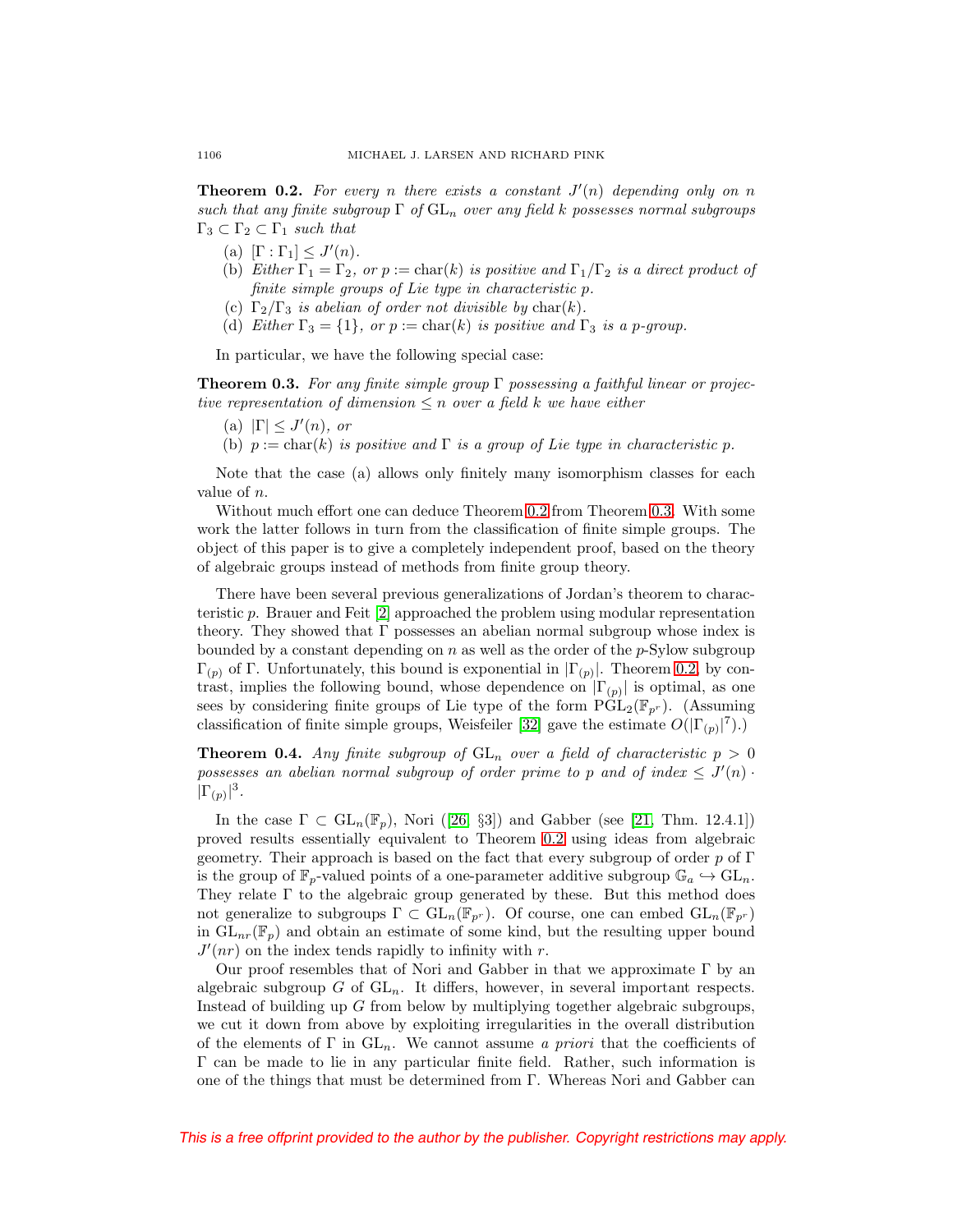ignore all problems associated with small primes, we cannot avoid dealing with their pathologies. In particular, our framework must be flexible enough to accommodate the Suzuki and Ree groups.

**Genericity for finite subgroups.** Our approach is based on the following observation. Any special property that  $\Gamma$  might have, and that can be recognized by representation-theoretic information, can be expressed by saying that  $\Gamma$  is contained in some proper algebraic subgroup of  $GL_n$ . For example, the tautological representation is reducible if and only if  $\Gamma$  lies in a proper parabolic subgroup. Similar characterizations exist for imprimitivity, tensor decomposability, and so on. In all these cases the algebraic subgroups in question form an algebraic family which is indexed by a scheme of finite type over **Spec**Z.

Let us imagine that we are given such a family of algebraic subgroups, which is closed under intersections, and that G is the smallest one that contains  $\Gamma$ . If the family is large, there are many properties of special subgroups of G which  $\Gamma$  does not have. If it is sufficiently large for a problem at hand, we call  $\Gamma$  a *sufficiently* general finite subgroup of G. We make this concept precise in Section [2,](#page-11-0) and show how to recognize it by looking at a suitable representation of G. It may be helpful to think of G as a kind of algebraic envelope of  $\Gamma$ , which replaces the Zariski-closure since every finite subgroup is already Zariski-closed.

Let  $G_3 \subset G_2 \subset G_1$  denote the unipotent radical, the radical, and the identity component of G. The subgroups  $\Gamma_i$  in Theorem [0.2](#page-1-0) will be roughly equal to  $\Gamma \cap G_i$ . Observe that the index  $[G:G_1]$  is bounded, because G belongs to a family over a scheme of finite type over **Spec**Z. Thus the least accessible part of Γ is the image of  $\Gamma \cap G_1$  in  $G_1/G_2$ . After replacing G by a simple quotient of  $G_1/G_2$ , we are reduced to the case that  $G$  is connected simple. Here we have the following fundamental result. The group of fixed points under a Frobenius map  $F$  is denoted  $G<sup>F</sup>$  (compare Section [3\)](#page-14-0), and the derived group is indicated by the suffix  $( )<sup>der</sup>$ .

<span id="page-2-0"></span>**Theorem 0.5.** Let  $\mathscr{G} \to \mathbf{Spec} \mathbb{Z}$  be the family of connected adjoint groups with a fixed simple root system  $\Phi$ , and let G denote a geometric fiber of  $\mathscr G$ . Consider a finite subgroup  $\Gamma \subset G$ . If  $\Gamma$  is sufficiently general, then the characteristic of the base field of G is positive, and there exists a Frobenius map  $F: G \to G$  so that  $(G^F)$ <sup>der</sup> is simple and

$$
(G^F)^{\mathrm{der}} \subset \Gamma \subset G^F.
$$

The proof of this theorem takes up most of this article and is sketched in the outline below. The other theorems above are deduced from it. The following reformulation will be explained in Section [2.](#page-11-0)

<span id="page-2-1"></span>**Theorem 0.6.** The family  $\mathscr{G} \to \mathbf{Spec} \mathbb{Z}$  of connected adjoint groups with a fixed simple root system  $\Phi$  possesses a representation  $\mathscr{G} \to GL_n$  with the following property. Consider any algebraically closed field k and any finite subgroup  $\Gamma$  of the associated geometric fiber G of  $\mathcal G$ . If every  $\Gamma$ -invariant subspace of  $k^n$  is G-invariant, the characteristic of k is positive and there exists a Frobenius map  $F: G \to G$  so that  $(G^F)$ <sup>der</sup> is simple and

$$
(G^F)^{\mathrm{der}} \subset \Gamma \subset G^F.
$$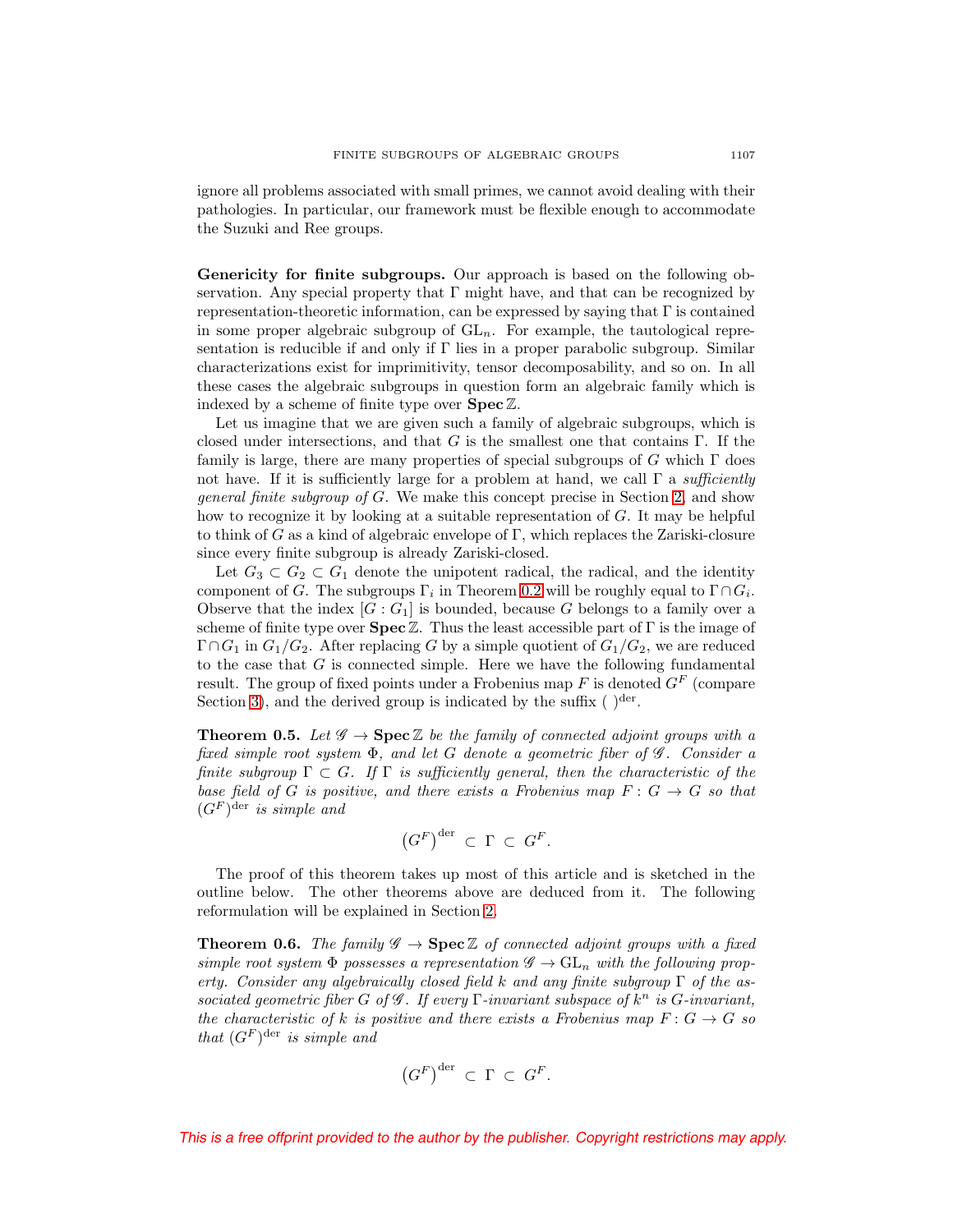**History.** This paper is a lightly revised version of a manuscript which has been circulating since 1998. In particular, the numbering has remained unchanged from the preprint version except at the end of section 4, from [\(4.6\)](#page-19-0) on. At the time it was written, the quasi-thin case of the classification of finite simple groups had not yet been completed, at least in print. Our Theorem [0.3](#page-1-1) gives much less than classification, in that it applies only to linear groups and does not specify the finite set of exceptions for each n. It was our hope that it could nevertheless serve as a viable substitute in a range of applications in group theory and number theory. To some extent, the subsequent history has justified that hope.

In the last dozen years, there have been several results which in one way or another improved on or extended the results of this paper. In particular, Ehud Hrushovski and Frank Wagner [\[16\]](#page-52-5) have reproved the basic "nonconcentration estimate" (Theorem [4.2\)](#page-17-1) in a very general, model-theoretic framework. (In fact, since the inductive scheme in the proof of Lemma 4.4 in the original manuscript was circular, theirs is the first complete proof in the literature.) Robert Guralnick proved [\[11\]](#page-52-6) in effect that if  $p \ge n - 3 \ge 6$  and  $\Gamma_3$  is trivial, we can bound  $[\Gamma : \Gamma_1]$  by the classical Jordan constant  $J(n)$  rather than  $J'(n)$ . Michael Collins determined the optimal values for  $J(n)$  [\[5\]](#page-52-7) and  $J'(n)$  [\[6\]](#page-52-8). Both Guralnick and Collins made use of the classification.

**Outline of the paper.** In Section [1](#page-6-0) we show that a whole range of constructions for algebraic varieties and algebraic groups can be carried out simultaneously in families. To emphasize our point of view, we use the term constructible family for any morphism of separated schemes of finite type over **Spec** Z. Although we are interested mainly in the set of geometric fibers of such a family, keeping track of the total space as a scheme enables us to bound the complexity of the fibers in a uniform way. We use only the softest general techniques of algebraic geometry such as Noetherian induction and constructibility of images. In fact, our proofs could perhaps have been cast equivalently into the language of model theory, in the spirit of Hrushovski-Pillay [\[15\]](#page-52-9).

Section [2](#page-11-0) discusses the concept of sufficiently general finite subgroups and their basic properties: They can be made arbitrarily large and assumed to be not contained in any nowhere dense subvariety that belongs to a constructible family.

In Section [3](#page-14-0) we show that finite groups of Lie type provide examples of sufficiently general finite subgroups and discuss a corollary of Theorem [0.5.](#page-2-0) This is not used in the rest of the paper.

In Section [4](#page-17-0) we consider an algebraic group  $G$  and a subvariety  $X$ , each of which belongs to a given constructible family. Using multiple induction over other constructible families we derive an upper bound for the size of  $\Gamma \cap X$ , for any sufficiently general finite subgroup  $\Gamma \subset G$ . If G is almost simple, this bound reads

<span id="page-3-0"></span>(0.7) 
$$
\left|\Gamma \cap X\right| \leq c \cdot \left|\Gamma\right|^{\frac{\dim X}{\dim G}},
$$

where the constant on the right-hand side depends only on the family to which  $X$ belongs. Remarkably, this order of magnitude is the same as when  $G$  is defined over a finite field  $\mathbb{F}_q$  and  $\Gamma = G(\mathbb{F}_q)$ . This upper bound is our key technical result as far as algebraic geometry is concerned, and it is used systematically in the rest of the paper.

Section [5](#page-21-0) is an application to abelian varieties and plays no further role in the paper.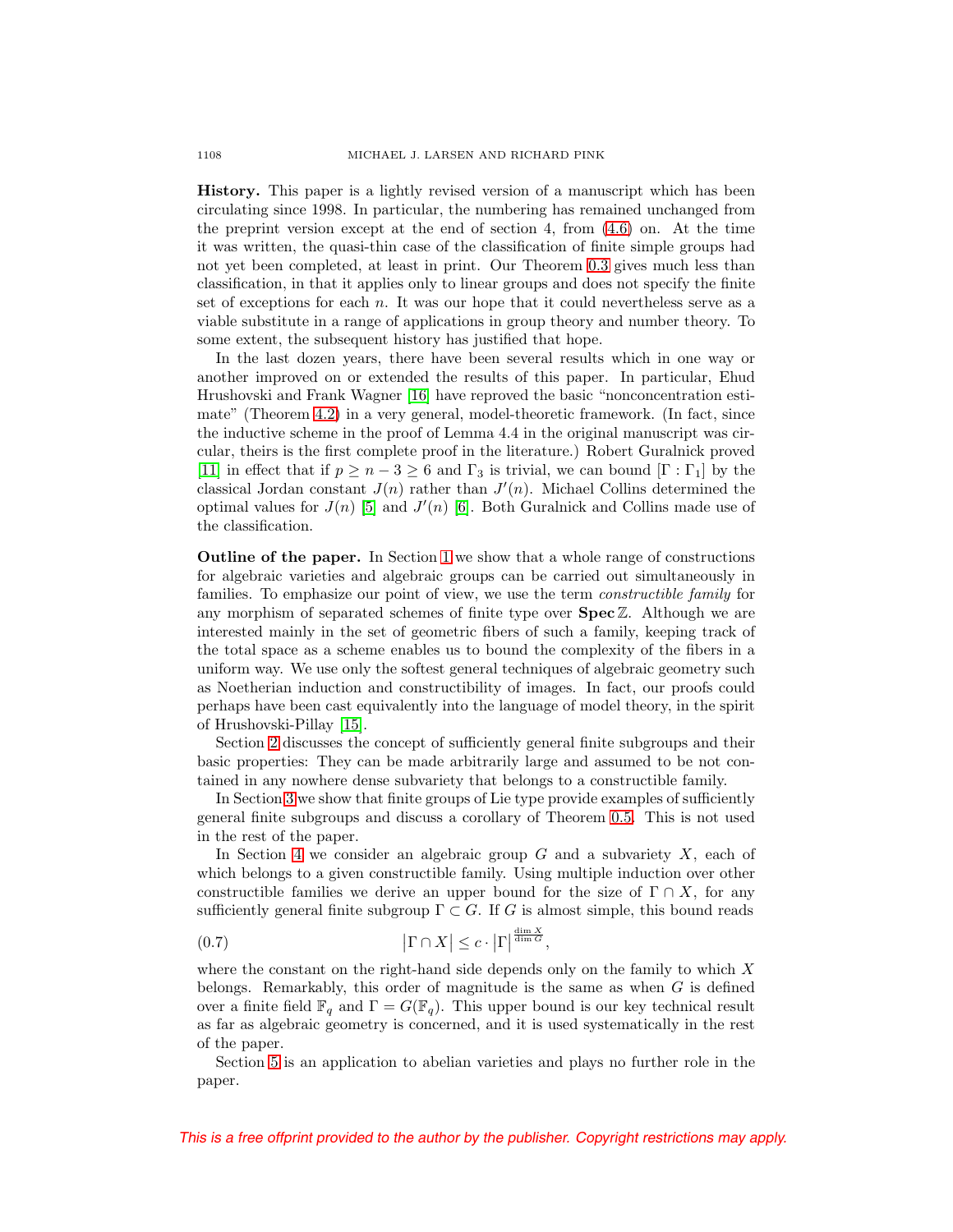Sections [6](#page-22-0) through [11](#page-44-0) contain the proof of Theorem [0.5.](#page-2-0) Here  $G$  is connected adjoint with a fixed simple root system and Γ is a sufficiently general finite subgroup. Over the course of the proof we build up a collection of structural features of  $G$  which have counterparts for  $\Gamma$ , such as maximal tori, Borel subgroups, root subgroups, and so on. We can even estimate their number and size.

The starting point is Section [6,](#page-22-0) where we show that centralizers in  $\Gamma$  satisfy a lower bound of the same order of magnitude as the upper bound [\(0.7\)](#page-3-0). This is an existence theorem, which we will use as a machine to exhibit nontrivial elements and subgroups of  $\Gamma$  with special properties. We also show that every  $G$ -conjugacy class meets  $\Gamma$  in a bounded number of  $\Gamma$ -conjugacy classes. This fact will be important for unipotent conjugacy classes later on.

The centralizer estimate is used in Section [7](#page-24-0) to analyze maximal toric subgroups of Γ. They are self-centralizing and have bounded index in their normalizer; these facts allow precise counting arguments (which are known already for finite groups of Lie type). We count the maximal toric subgroups inside centralizers of semisimple elements, using the Jordan decomposition, and prove that the number of maximal toric subgroups is equal to the number of unipotent elements of Γ. By estimating the former number from below, we deduce that  $\Gamma$  must contain some regular unipotent elements. This already implies that the characteristic of the base field is positive and, by the way, reproves Jordan's Theorem [0.1.](#page-0-1)

In Section [8](#page-29-0) we consider a Borel subgroup  $B \subset G$  containing a regular unipotent element of Γ. Using the preceding results we manage to show that  $\Gamma \cap B$  also contains many regular semisimple elements. With this information it is not hard to construct other types of elements, either via centralizers, or as commutators. In this way one finds sufficiently many elements of  $\Gamma$  in the center of the unipotent radical of B. Usually this center is a root group, but in certain nonstandard cases in small characteristics it may be the product of two root groups. In either case we can find a connected unipotent subgroup  $V$  in the center of the unipotent radical such that  $\Gamma \cap V$  can be identified with a finite field  $\mathbb{F}_V$ . It will turn out that  $\Gamma$  is essentially a finite group of Lie type over  $\mathbb{F}_V$ .

This is proved in Sections [9](#page-35-0) through [11.](#page-44-0) The first problem is to translate the internal characterization of  $\mathbb{F}_V$  inside Γ into external information on coefficients in suitable representations. This is achieved by showing that the traces of certain elements  $\gamma \in \Gamma$  lie in  $\mathbb{F}_V$ . Varying  $\gamma$ , we can construct global coordinates over  $\mathbb{F}_V$  for some algebraic representation of G. Eventually this leads to the desired Frobenius map F on G such that  $\Gamma \subset G^F$ . Our size estimates then imply that the index is bounded, and Theorem [0.5](#page-2-0) follows. Both here and in Section [8](#page-29-0) there are a number of additional difficulties in characteristics 2 and 3 if G possesses nonstandard isogenies. But our proof of Theorem [0.5](#page-2-0) covers all these cases.

The other theorems mentioned above are proved in Section [12.](#page-49-0) For further information, see the introductions to the individual sections.

<span id="page-4-0"></span>**Notation.** The cardinality of a set X is denoted by  $|X|$ . For any group G acting on a set X, the *normalizer* of a subset  $Y \subset X$  is

$$
N_G(Y) := \{ g \in G \mid \forall y \in Y : gy \in Y \}.
$$

The simultaneous centralizer of Y is

$$
G_Y := \{ g \in G \mid \forall y \in Y : gy = y \}.
$$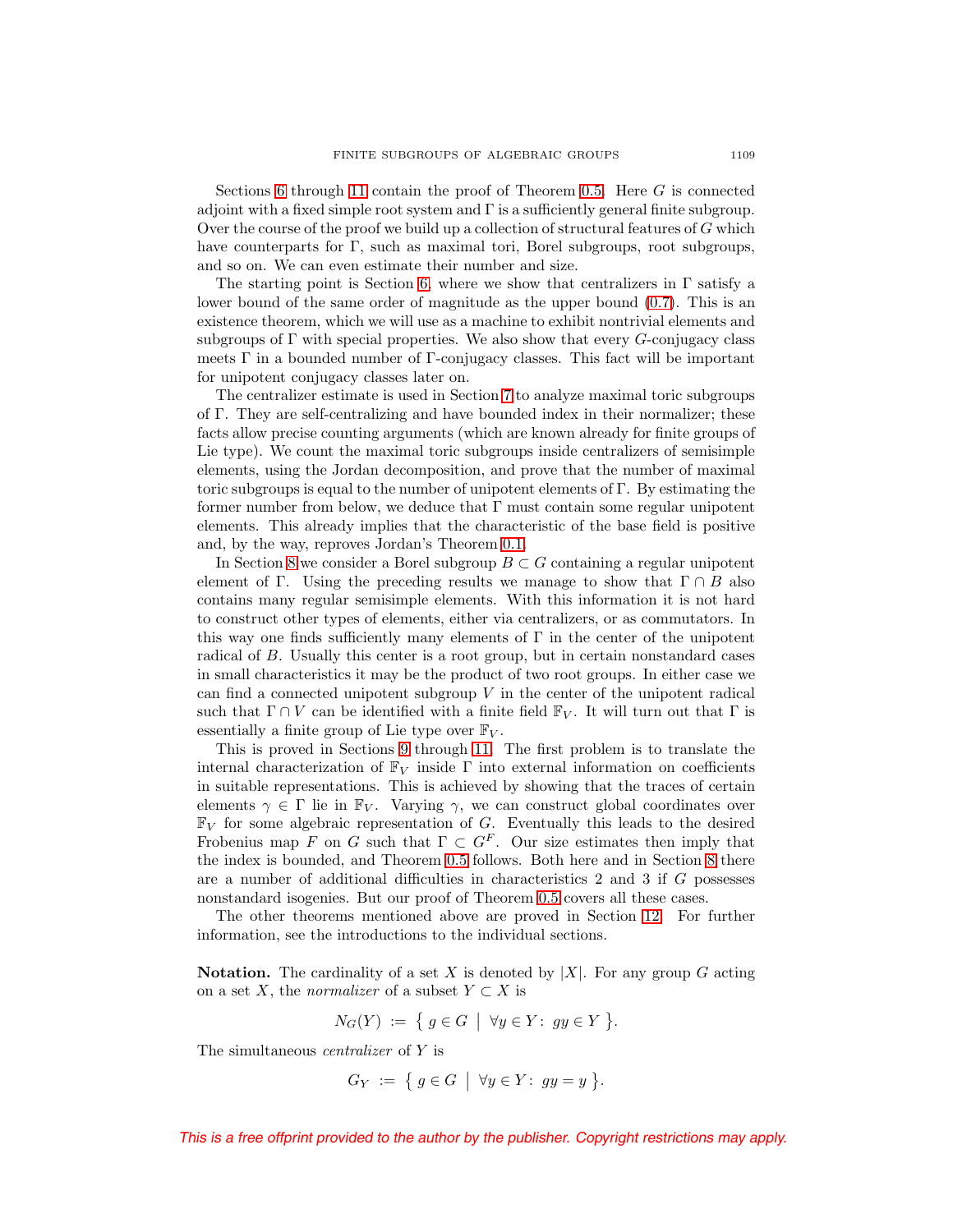For any single element  $x \in X$  we abbreviate  $G_x := G_{\{x\}}$ . Its *orbit* is

$$
O_G(x) := \{ gx \mid g \in G \}.
$$

Mostly we will apply this to the action of  $G$  on itself by conjugation. In this case,  $O_G(x)$  is the *conjugacy class* of x. The *center* is denoted by  $Z(G) := G_G$  and the commutator subgroup by  $G^{\text{der}}$ . In the context of algebraic groups these concepts have an algebro-geometric meaning. The identity component of an algebraic group G is denoted by  $G^{\circ}$  and the adjoint group of a connected reductive group by  $G^{ad}$ . The Zariski closure of a subset X of an algebraic variety or scheme is denoted by  $\overline{X}$ .

The following list summarizes notation which is introduced within the text and, in most cases, retains its meaning over several sections.

| Symbol                                         | Page     | Description                                                  |
|------------------------------------------------|----------|--------------------------------------------------------------|
| $N_G(X)$                                       | 1109     | normalizer                                                   |
| $G_X, G_x$                                     | 1109     | (simultaneous) centralizer                                   |
| $O_G(x)$                                       | 1110     | orbit, conjugacy class                                       |
| $Z($ )                                         | 1110     | center                                                       |
| $(\ )^{\rm der}$                               | 1110     | derived group                                                |
| $( )^{\circ}$                                  | 1110     | identity component                                           |
| $\frac{(\ )}{(\ )}^{\mathrm{ad}}$              | 1110     | adjoint group                                                |
|                                                | 1110     | Zariski closure                                              |
| $\mathscr{X}, \mathscr{Y}, \ldots$             | 1111     | constructible family of algebraic varieties                  |
| $\mathscr{S}, \mathscr{T}, \ldots$             | 1111     | base scheme of a constructible family                        |
| $\mathscr{X}_s, \mathscr{Y}_t, \ldots$         | 1111     | geometric fiber                                              |
| $\mathscr{X}_{\mathscr{T}}$                    | 1112     | pullback of a constructible family                           |
| $\mathscr G$                                   |          | 1114, 1127 constructible family of algebraic groups          |
| $\mathscr{H}$                                  | 1114     | constructible family of algebraic subgroups                  |
| $( )^n$                                        | 1115     | $n$ -fold fiber product with itself                          |
| $G=\mathscr{G}_s$                              |          | 1116, 1127 algebraic group                                   |
| $\Gamma$                                       |          | 1116, 1127 finite subgroup of $G$                            |
| $\mathbb{F}_q$                                 | 1119     | finite field with $q$ elements                               |
| Φ                                              |          | 1120, 1127 root system of $G$                                |
| $\cal F$                                       | 1120     | Frobenius map on $G$                                         |
| $\frac{q_F}{G^F}$                              | 1120     | numerical constant attached to $F$                           |
|                                                | 1120     | fixed points of $F$                                          |
| $q_\Gamma$                                     |          | 1122, 1127 numerical constant attached to $\Gamma$           |
| $X = \mathscr{X}_t$                            | 1123     | subvariety of $G$                                            |
| $Y = \mathscr{Y}_t$                            | 1123     | subvariety of $G$                                            |
| $\boldsymbol{k}$                               | 1127     | algebraically closed base field                              |
| $\boldsymbol{p}$                               | 1127     | characteristic of $k$                                        |
| Λ                                              |          | 1128, 1129, sullaset of $\Gamma$                             |
| $c_0$                                          | 1128     | constant in Theorem 6.2                                      |
| $( )^{\text{rss}}$                             | 1129     | subset of regular semisimple elements                        |
| () <sup>un</sup>                               | 1129     | subset of unipotent elements                                 |
| Θ                                              | 1130     | maximal toric subgroup of $\Gamma$                           |
| $\operatorname{Tor}\nolimits_\Lambda$          | $1131\,$ | set of maximal toric subgroups of $\Gamma_{\Lambda}^{\circ}$ |
| $\operatorname{Tor}\nolimits_\Lambda^\natural$ | 1131     | subset of representatives under $\Gamma_{\Lambda}^{\circ}$   |
| $\boldsymbol{B}$                               | 1134     | Borel subgroup of $G$                                        |
| U                                              | 1134     | unipotent radical of $B$                                     |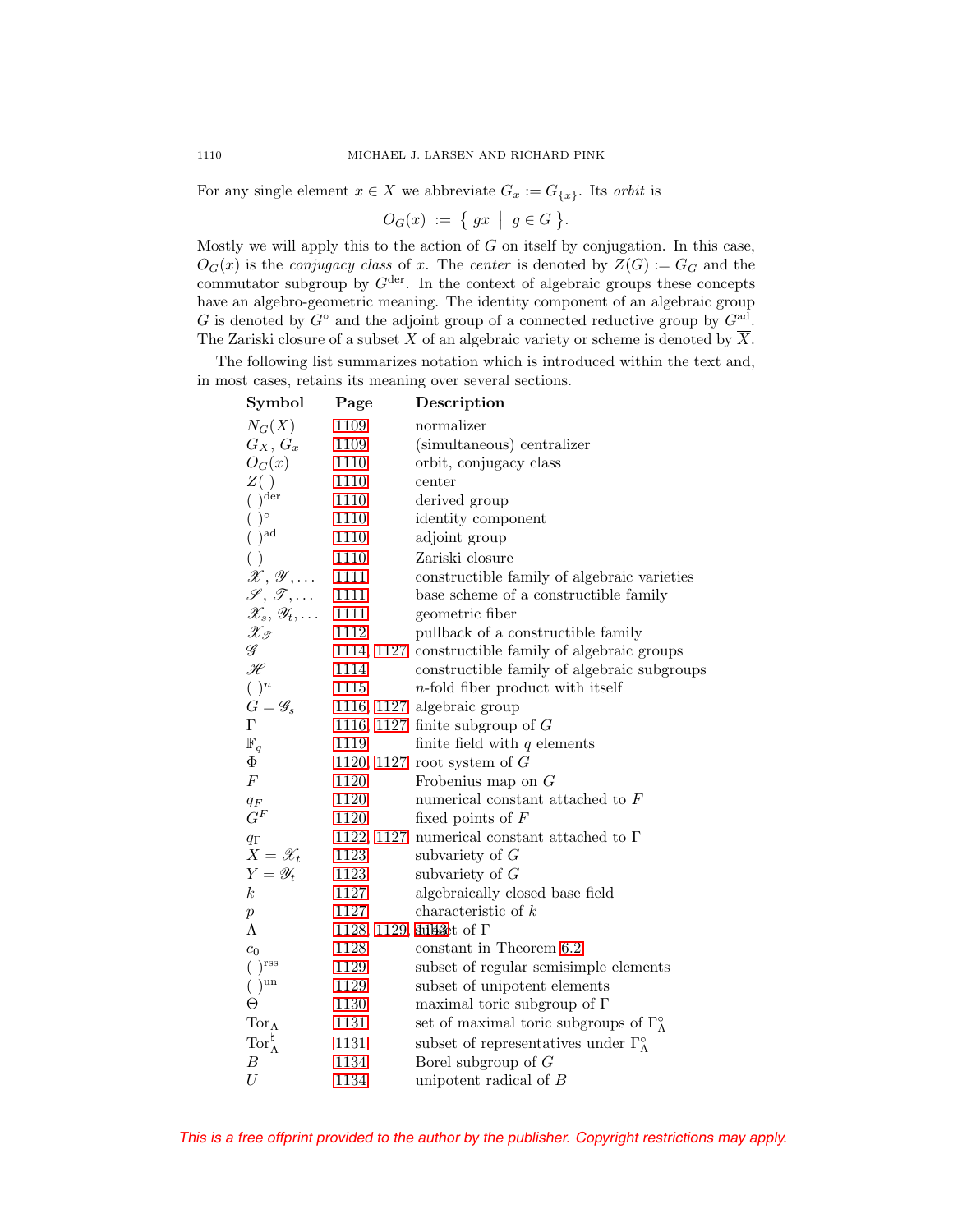| 1134 | maximal torus of $B$                          |
|------|-----------------------------------------------|
| 1134 | set of positive roots                         |
| 1134 | additive group                                |
| 1134 | root group                                    |
| 1135 | highest long and short roots                  |
| 1137 | regular unipotent elements in $U$             |
| 1138 | nontrivial subgroup of $Z(U)$ normalized by B |
| 1139 | dimension of $V$                              |
| 1139 | finite field attached to $\Gamma$ and V       |
| 1140 | order of $\mathbb{F}_V$                       |
| 1140 | Frobenius twist                               |
| 1142 | constituents of the adjoint representation    |
| 1149 | root subsystem                                |
| 1149 | longest Weyl group element                    |
| 1149 | subgroup generated by V and $qVq^{-1}$        |
| 1154 | unipotent radical                             |
|      |                                               |

## 1. Constructible families

<span id="page-6-0"></span>Most constructions in algebraic geometry have a meaning not only for single algebraic varieties but can be carried out in families. That is, the fibers of a morphism  $\mathscr{X} \to \mathscr{S}$  of finite type are viewed as forming a family of algebraic varieties  $\mathscr{X}_s$ , and operating with the total space  $\mathscr{X}$  amounts to doing the same with all fibers at the same time in a coherent fashion. The result is then another family, i.e., another morphism of finite type. Now, it is a basic fact of algebraic geometry that many properties of fibers, such as dimension or number of components, vary constructibly over the base. It follows that the numerical invariants arising in such constructions are bounded uniformly in the family. This phenomenon plays a central role in the counting arguments of Section [4.](#page-17-0) The current section is devoted to establishing the necessary framework for them. All this is basically standard algebraic geometry.

<span id="page-6-2"></span>**Conventions.** We are eventually interested only in questions concerning varieties over algebraically closed fields. Nevertheless, since we aim at statements that are independent of characteristic, we are forced to use the language of schemes (see [\[9\]](#page-52-10), [\[12\]](#page-52-11)). For simplicity we assume that all our schemes are separated and of finite type over **Spec** Z.

By a variety we will always mean the set of closed points of a scheme of finite type over an algebraically closed field, with its induced structure of an algebraic variety in the common sense. Note that a scheme and its reduced subscheme determine the same variety. Note also that a variety is not required to be irreducible (compare [\[1\]](#page-52-12), [\[17\]](#page-52-13)). Usually, schemes will be denoted by calligraphic letters, varieties by roman letters. For example, the fiber of a morphism of schemes  $\mathscr{X} \to \mathscr{S}$  over a geometric point s of  $\mathscr S$  determines a variety, called simply the geometric fiber above s, and abbreviated by  $X := \mathscr{X}_s$ .

To clarify our point of view we use the following terminology:

<span id="page-6-1"></span>**Definition 1.1.** A constructible family  $\mathscr{X} \to \mathscr{S}$  is a morphism of schemes of finite type over **Spec** Z.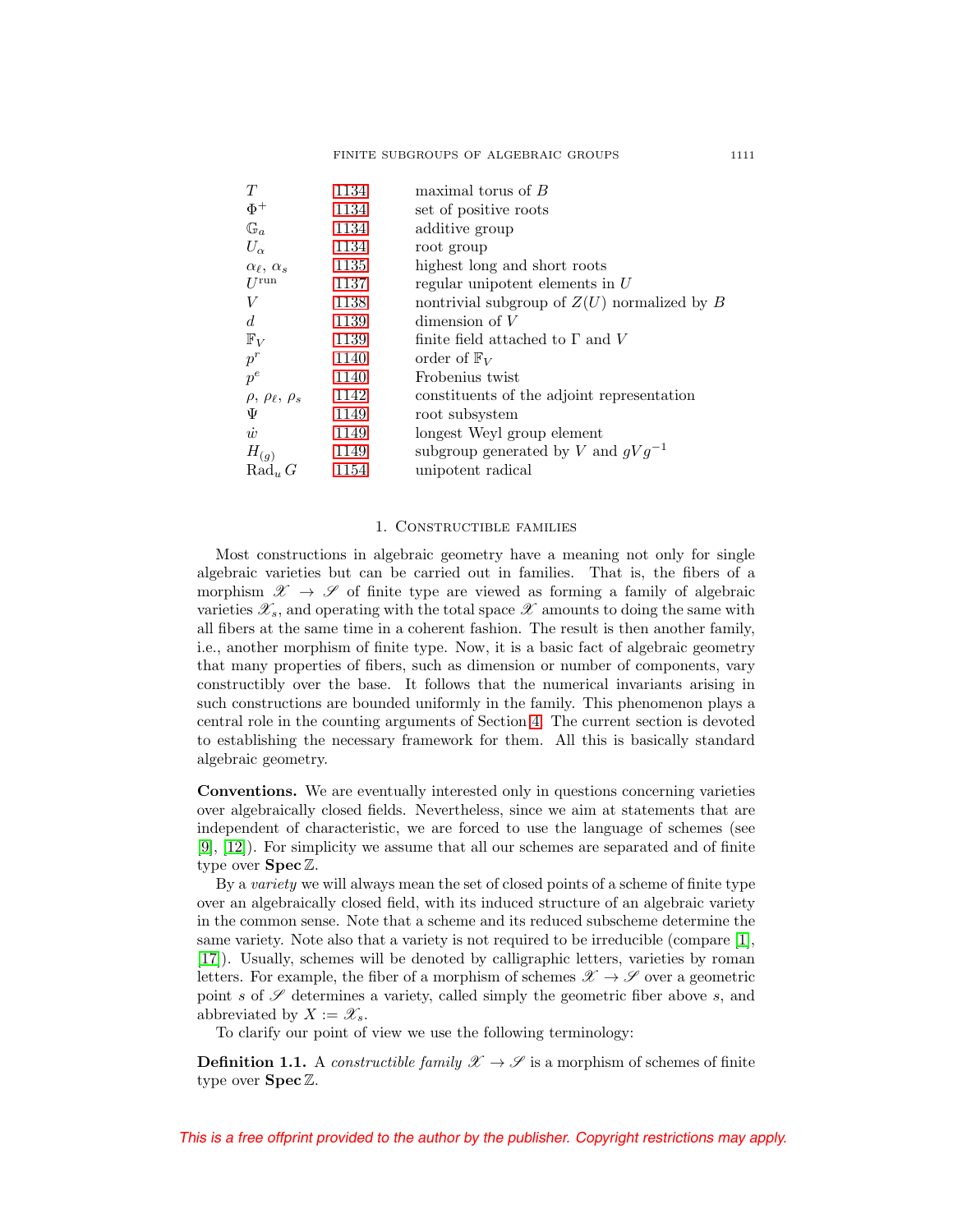The pullback of such a constructible family by a morphism  $\mathscr{T} \to \mathscr{S}$  will be abbreviated  $\mathscr{X}_{\mathscr{F}} := \mathscr{X} \times_{\mathscr{F}} \mathscr{T}$ .

**Definition 1.2.** A morphism from a constructible family  $\mathscr{Y} \rightarrow \mathscr{T}$  to a constructible family  $\mathscr{X} \to \mathscr{S}$  consists of a morphism  $\mathscr{T} \to \mathscr{S}$  and a  $\mathscr{T}$ -morphism  $\varphi \colon \mathscr{Y} \longrightarrow \mathscr{X}_{\mathscr{T}}$ .

**Definition 1.3.** A *constructible family of subvarieties* is a morphism for which  $\mathscr{Y} \longrightarrow \mathscr{X}_{\mathscr{T}}$  is a closed embedding.

Thus the geometric points t of  $\mathscr T$  parametrize a family of morphisms, resp. closed embeddings, of varieties  $\varphi_t : \mathscr{Y}_t \to \mathscr{X}_s$ , where s denotes the corresponding geometric point of  $\mathscr S$ . Note that we do not rule out the possibility that the same subvariety of  $\mathscr{X}_s$  occurs for different t. In fact, to avoid this in our constructions would be quite a burden and without any benefit.

**Numerical invariants.** One of the main features of constructible families is that numerical invariants of the fibers are uniformly bounded:

<span id="page-7-0"></span>**Proposition 1.4.** In any given constructible family  $\mathcal{X} \rightarrow \mathcal{S}$  the dimension and the number of irreducible components of the geometric fibers  $\mathscr{X}_s$  are bounded.

*Proof.* See [\[10,](#page-52-14) Prop. 13.1.7, Cor. 9.7.9].  $\Box$ 

**Stratifications.** The word stratification normally refers to the decomposition of a scheme into a disjoint union of locally closed subschemes, perhaps satisfying additional hypotheses. In our case we care only about the following property:

**Definition 1.5.** A *stratification map* is a morphism  $\mathscr{S}' \to \mathscr{S}$  which induces a bijection on geometric points.

Various useful scheme-theoretic properties can be attained by pulling back a constructible family via a stratification map:

<span id="page-7-2"></span>**Proposition 1.6.** For any constructible family  $\mathscr{X} \to \mathscr{S}$  there exists a stratification  $map \ \mathscr{S}' \to \mathscr{S}$  such that  $\mathscr{X}_{\mathscr{S}'} \longrightarrow \mathscr{S}'$  is flat and its fiber dimension locally constant on  $\mathscr{S}'$ .

*Proof.* See [\[10,](#page-52-14) Thm. 11.1.1, Thm. 13.1.3].

**Fiberwise closure.** The process of taking Zariski-closure does not generally commute with taking fibers unless one first pulls everything back by a suitable stratification map. For the closure of the image in a family of morphisms we have:

<span id="page-7-1"></span>**Proposition 1.7.** For any morphism of constructible families  $\varphi \colon \mathscr{Y} \to \mathscr{X}_{\mathscr{T}}$ , there exist a stratification map  $\mathscr{T}' \to \mathscr{T}$  and a constructible family of subvarieties  $\mathscr{Z} \to$  $\mathscr{T}'$  of  $\mathscr{X} \to \mathscr{S}$  with the following property. For any geometric point t of  $\mathscr{T}$ , with  $t'$  the corresponding geometric point of  $\mathscr{T}'$ , we have

$$
\mathscr{Z}_{t'} = \overline{\varphi_t(\mathscr{Y}_t)}.
$$

*Proof.* The image of  $\varphi$  is a constructible subset of  $\mathscr{X}_{\mathscr{T}}$  (see [\[10,](#page-52-14) Prop. 9.2.6]). Its closure in the total space is constructible by definition, so by [\[10,](#page-52-14) Prop. 9.5.3] the points t for which  $\varphi_t(\mathscr{Y}_t) = \varphi(\mathscr{Y})_t$  is dense in  $(\varphi(\mathscr{Y}))_t$  form a constructible subset of  $\mathscr{T}$ . This set contains all generic points of  $\mathscr{T}$  and therefore some open dense subscheme  $\mathscr{U}$ . Pulling the morphism  $\varphi$  back to  $\mathscr{T}_1 := \mathscr{T} \setminus \mathscr{U}$ , by Noetherian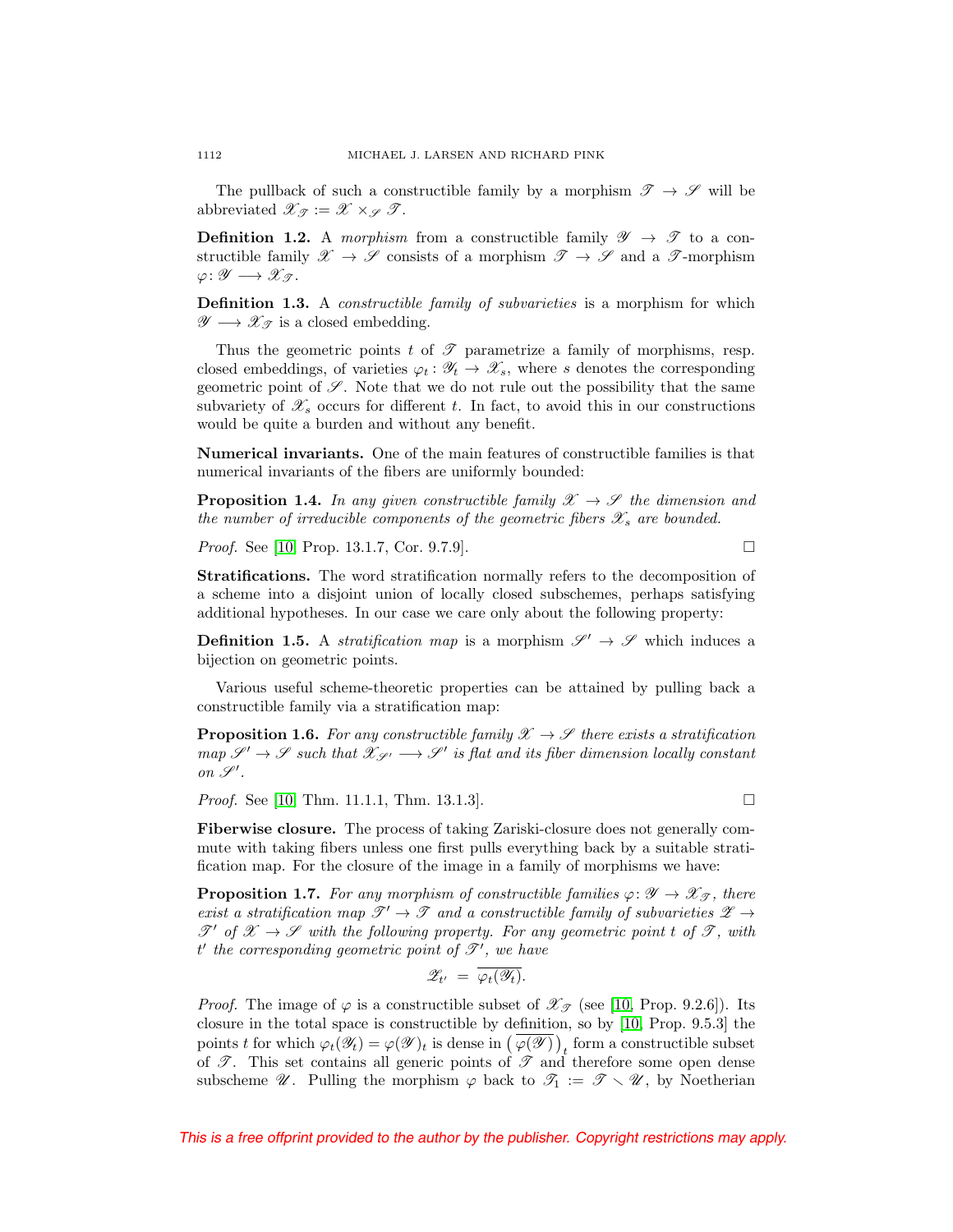induction we already have a stratification map  $\mathcal{T}'_1 \to \mathcal{T}_1$  and a constructible family of subvarieties  $\mathscr{Z}_1 \subset \mathscr{X}_{\mathscr{T}_1}$  with the desired property over  $\mathscr{T}_1$ . Putting  $\mathscr{T}' := \mathscr{U} \sqcup \mathscr{T}_1'$ and  $\mathscr{Z} := (\varphi(\mathscr{Y}) \times_{\mathscr{T}} \mathscr{U}) \sqcup \mathscr{Z}_1$  the assertion follows over  $\mathscr{T}$ .  $\Box$ 

Similarly, for the locus of points with given fiber dimension we have:

<span id="page-8-2"></span>**Proposition 1.8.** For any morphism of constructible families  $\varphi: \mathscr{Y} \to \mathscr{X}_{\mathscr{T}}$  and any integer  $d \geq 0$ , there exist a stratification map  $\mathscr{T}' \to \mathscr{T}$  and a constructible family of subvarieties  $\mathscr{Z} \to \mathscr{T}'$  of  $\mathscr{X} \to \mathscr{S}$  with the following property. Take any geometric point  $t$  of  $\mathscr T$  and let  $t'$  and  $s$  denote the corresponding geometric points of  $\mathscr{T}'$ , resp.  $\mathscr{S}$ . Then we have

$$
\mathscr{Z}_{t'} = \overline{\{x \in \mathscr{X}_s \mid \dim(\varphi_t^{-1}(x)) = d\}}.
$$

*Proof.* The set of points of  $\mathscr{X}_{\mathscr{T}}$  where the fiber dimension is d is constructible by [\[10,](#page-52-14) Prop. 9.2.6.1]. Using this, one proceeds as in the preceding proof.  $\Box$ 

**Irreducible components.** To decompose the geometric fibers into irreducible components one needs more than a stratification map:

<span id="page-8-1"></span>**Proposition 1.9.** For any constructible family  $\mathcal{X} \to \mathcal{S}$  there exists a constructible family of subvarieties  $\mathscr{Y} \to \mathscr{T}$  such that for every geometric point s of  $\mathscr{S}$  the subvarieties  $\mathscr{Y}_t \subset \mathscr{X}_s$ , as t runs through all geometric points of  $\mathscr{T}$  above s, are precisely the irreducible components of the geometric fiber  $\mathscr{X}_s$ .

*Proof.* We proceed as in the proof of [\[10,](#page-52-14) Thm. 9.7.7]. Consider a generic point  $\eta$ of  $\mathscr{S}$ . By [\[10,](#page-52-14) Cor. 4.6.8], there exists a finite extension  $K'$  of its residue field K such that every irreducible component  $Z_i$  of  $\mathscr{X}_\eta \times_{\mathbf{Spec} K} \mathbf{Spec} K'$  is geometrically irreducible. Choose a morphism  $\mathscr{U} \to \mathscr{S}$  of finite type, where  $\mathscr{U}$  is integral with function field K'. For each *i* let  $\mathscr{Z}_i$  denote the Zariski-closure of  $Z_i$  in  $\mathscr{X}_{\mathscr{U}}$ .

By [\[10,](#page-52-14) Thm. 9.7.7], the fibers of  $\mathscr{Z}_i \to \mathscr{U}$  are geometrically irreducible in a neighborhood of the generic point. Thus after shrinking  $\mathscr U$  all these fibers are geometrically irreducible. Next, over the generic point, none of these fibers is contained in any other. By [\[10,](#page-52-14) Cor. 9.5.2], the same is true over a whole neighborhood, so after shrinking again it is true over all of  $\mathscr{U}$ . Furthermore, the inclusion  $\bigcup_i \mathscr{Z}_i \subset \mathscr{X}_{\mathscr{U}}$ is an equality over the generic point. By [\[10,](#page-52-14) Cor. 9.5.2], this remains true in a neighborhood, and so again without loss of generality over all of  $\mathcal{U}$ . We conclude that the fibers of the different families  $\mathscr{Z}_i \to \mathscr{U}$  are precisely the irreducible components of the fibers of  $\mathscr{X}_{\mathscr{U}} \longrightarrow \mathscr{U}$ .

This solves the problem in a neighborhood of the generic point  $\eta$ . To finish, we apply Noetherian induction to the pullback of  $\mathscr X$  to a suitable complement in  $\mathscr S$ , take the resulting family of subvarieties, and let  $\mathscr{Y} \to \mathscr{T}$  be its disjoint union with all  $\mathscr{Z}_i \to \mathscr{U}$ . The desired assertion follows.  $\Box$ 

**Intersections.** Since the topological space underlying an algebraic variety is Noetherian, the intersection of any collection of closed subvarieties is already the intersection of a finite number of them. The following result shows that this number is uniformly bounded when both the subvarieties and the ambient variety are allowed to vary in constructible families.

<span id="page-8-0"></span>**Theorem 1.10.** For any constructible family  $\mathscr{X} \to \mathscr{S}$  and any constructible family of subvarieties  $\mathscr{Y} \to \mathscr{T}$  there is an integer n with the following property. Consider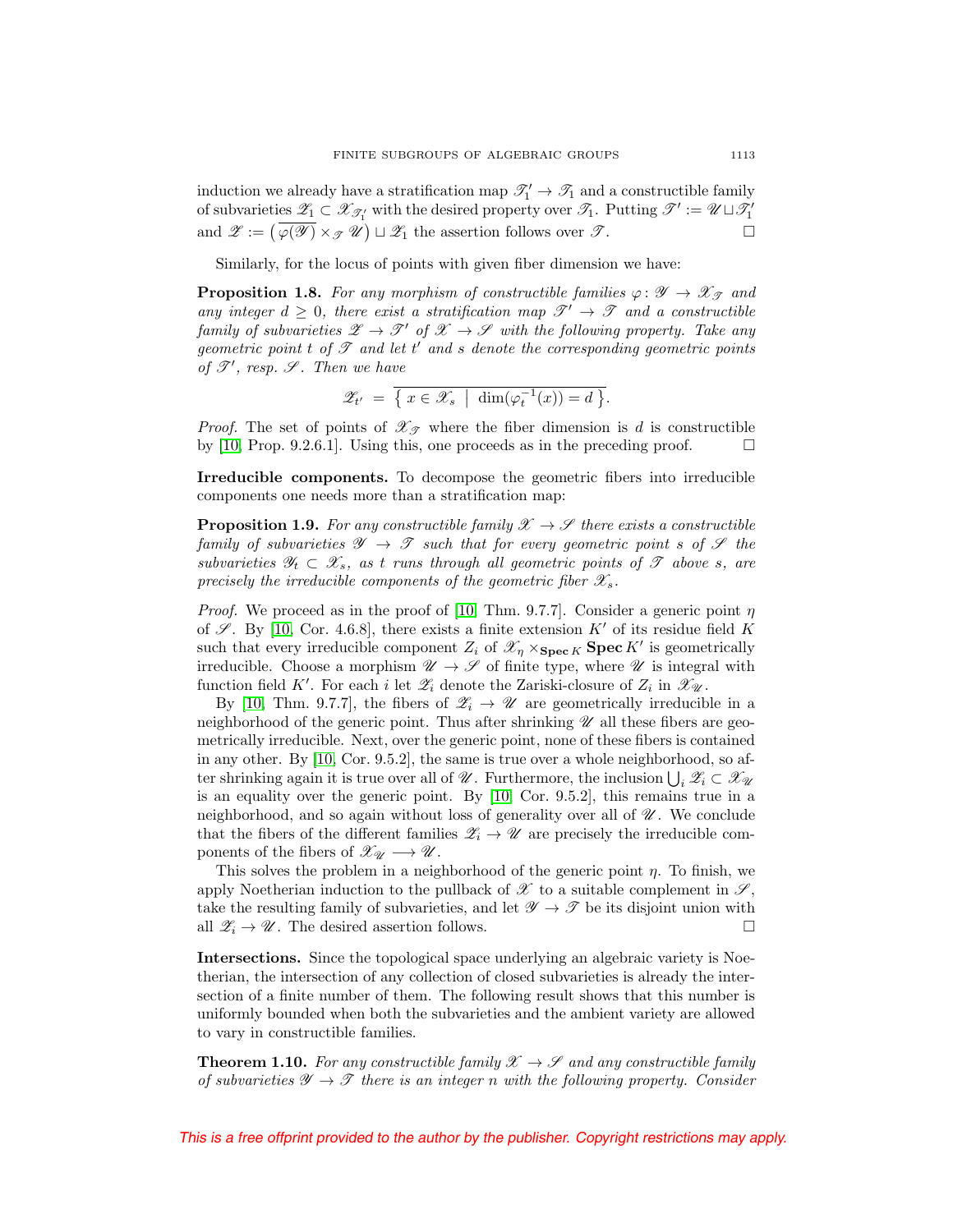any geometric point s of  $\mathscr S$  and any collection I of geometric points of  $\mathscr T$  above s. Then there exists a subset  $I' \subset I$  of at most n points such that

$$
\bigcap_{t\in I}\mathscr{Y}_t = \bigcap_{t\in I'}\mathscr{Y}_t.
$$

*Proof.* Fix d such that the fiber dimension of  $\mathscr{X} \to \mathscr{S}$  is everywhere  $\leq d$ . Then every intersection in question is a variety of dimension  $\leq d$ . To any such variety Z let us associate the tuple  $r(Z) := (r_d, \ldots, r_0) \in \mathbb{N}^{d+1}$ , where  $r_i$  is the number of irreducible components of  $Z$  of dimension  $i$ . Consider the lexicographical total order on  $\mathbb{N}^{d+1}$  defined by  $(r_d, \ldots, r_0) < (r'_d, \ldots, r'_0)$  if and only if in the leftmost entry where these tuples differ we have  $r_i \leq r'_i$ . It is well known that this makes  $\mathbb{N}^{d+1}$  a well-ordered set. Note also that  $\underline{r}(Z) < \underline{r}(Z')$  whenever  $Z \subsetneqq Z'$ .

Now let us assume that the theorem is false. Then for every  $n$  there exist geometric points  $t_1, \ldots, t_n \mapsto s$  such that  $Z := \mathscr{Y}_{t_1} \cap \ldots \cap \mathscr{Y}_{t_n}$  cannot be written as an intersection of fewer terms. Since all intersections of  $n$  terms form the constructible family of subvarieties

<span id="page-9-1"></span>(1.11) 
$$
\underbrace{\mathcal{Y} \times \mathcal{X} \dots \times \mathcal{X} \mathcal{Y}}_{n} \longrightarrow \underbrace{\mathcal{T} \times \mathcal{Y} \dots \times \mathcal{Y} \mathcal{T}}_{n},
$$

Proposition [1.4](#page-7-0) implies that there are only finitely many possibilities for the associated tuple  $r(Z)$ . Let  $r(n)$  be the maximum of  $r(Z)$  for all Z which are intersections of n terms but not of fewer terms. We claim that  $r(n) < r(n-1)$ . Indeed, for suitable  $t_1, \ldots, t_n$  we have

$$
\underline{r}(n) = \underline{r}(\mathscr{Y}_{t_1} \cap \ldots \cap \mathscr{Y}_{t_n}) < \underline{r}(\mathscr{Y}_{t_1} \cap \ldots \cap \mathscr{Y}_{t_{n-1}}) \leq \underline{r}(n-1),
$$

as claimed. Thus the elements  $r(n)$  form an infinite strictly decreasing sequence, contradicting the fact that  $\mathbb{N}^{d+1}$  is well ordered.

As a consequence, arbitrary intersections of closed subvarieties in a constructible family form a constructible family:

<span id="page-9-2"></span>**Corollary 1.12.** For any constructible family  $\mathcal{X} \rightarrow \mathcal{S}$  and any constructible family of subvarieties  $\mathscr{Y} \to \mathscr{T}$  there exists another constructible family of subvarieties  $\mathscr{Z} \to \mathscr{U}$  with the following property. Consider any geometric point s of  $\mathscr{S}$ . Then for any nonempty collection I of geometric points of  $\mathscr T$  above s there exists a geometric point  $u$  of  $\mathscr U$  above s with

$$
\bigcap_{t\in I}\mathscr{Y}_t = \mathscr{Z}_u.
$$

Conversely, every  $\mathscr{Z}_u$  is such an intersection.

*Proof.* With n as in Theorem [1.10,](#page-8-0) the family  $(1.11)$  has the desired property with respect to all intersections of a positive number of terms.  $\Box$ 

<span id="page-9-0"></span>**Families of algebraic groups.** For the general theory of algebraic groups and group schemes, see [\[7\]](#page-52-15), [\[1\]](#page-52-12), or [\[17\]](#page-52-13). Following our general conventions, an algebraic group is always of finite type over an algebraically closed field. In accordance with Definition [1.1](#page-6-1) a constructible family of algebraic groups is a group scheme  $\mathscr{G} \to \mathscr{S}$ , where  $\mathscr G$  and  $\mathscr S$  are of finite type over **Spec**  $\mathbb Z$ . Similarly, a *constructible family* of algebraic subgroups of  $\mathscr{G} \to \mathscr{S}$  consists of a morphism  $\mathscr{T} \to \mathscr{S}$  and a closed subgroup scheme  $\mathscr{H} \subset \mathscr{G}_{\mathscr{F}}$ . Usually we have in mind constructible families of linear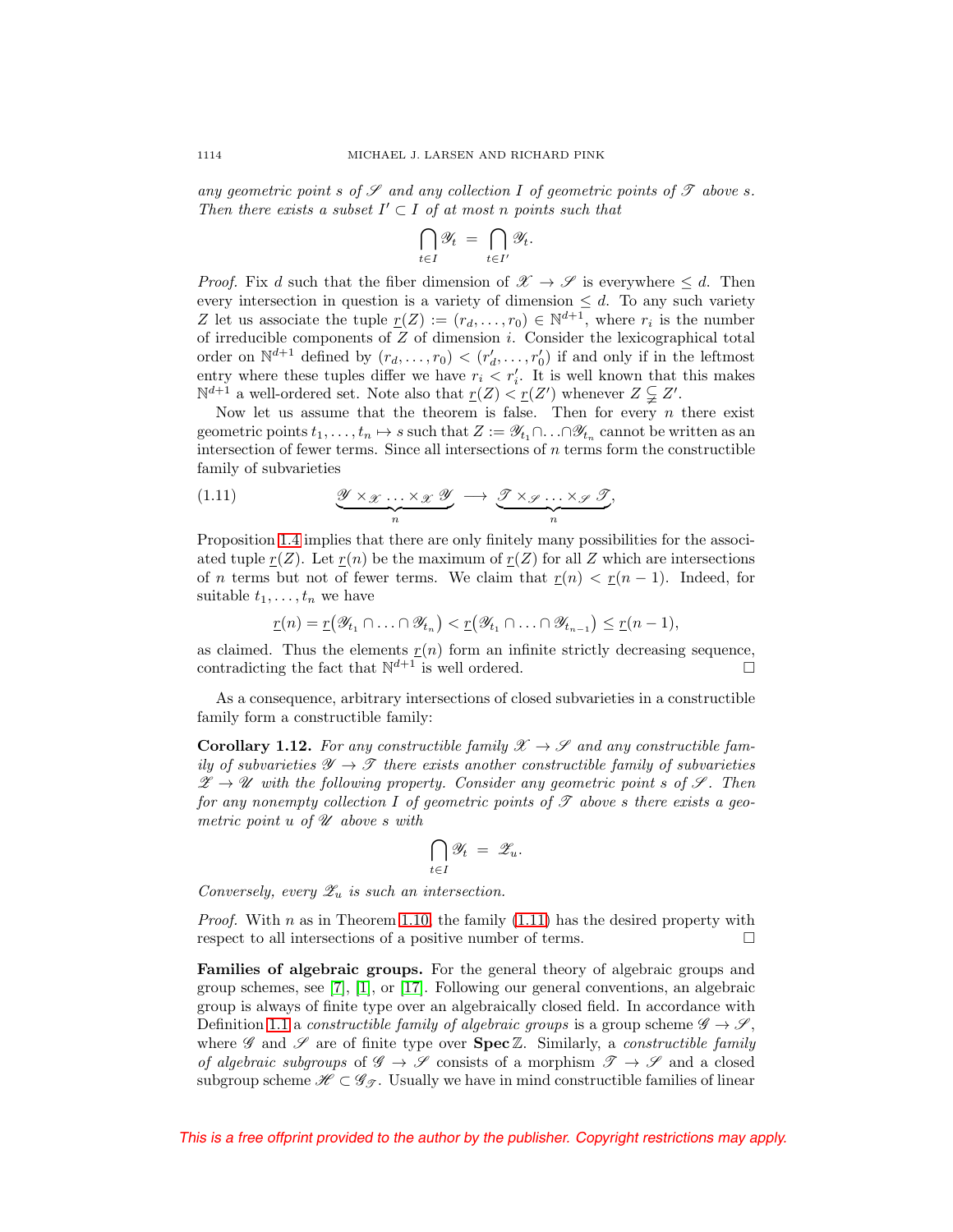algebraic groups, i.e., of algebraic subgroups of  $GL_n$  for some n. But our results also have consequences for abelian varieties; see Section [5.](#page-21-0)

An action of  $\mathscr{G} \to \mathscr{S}$  on a constructible family  $\mathscr{X} \to \mathscr{T}$  is a morphism  $\mu$ :  $\mathscr{G} \times_{\mathscr{S}} \mathscr{X} \longrightarrow \mathscr{X}$  satisfying the usual associativity and identity axioms. If  $\mathscr{X} \rightarrow$  $\mathscr T$  is a vector bundle and the action is linear, this is a *constructible family of* representations. The n-fold fiber product of  $\mathscr G$  with itself over  $\mathscr S$  will be denoted by  $\mathscr{G}^n$ .

**Transporter, Normalizer, Centralizer.** In general these fiberwise constructions can be carried out only after a suitable stratification map. We begin with transporters and normalizers:

<span id="page-10-0"></span>**Proposition 1.13.** Consider a constructible family of algebraic groups  $\mathscr{G} \to \mathscr{S}$ which acts on a constructible family  $\mathscr{X} \to \mathscr{S}$ . Consider constructible families of subvarieties  $\mathscr{Y}_1 \to \mathscr{T}$  and  $\mathscr{Y}_2 \to \mathscr{T}$  of  $\mathscr{X} \to \mathscr{S}$ . Then there exist a stratification map  $\mathscr{T}' \to \mathscr{T}$  and a constructible family  $\mathscr{Z}' \to \mathscr{T}'$  of subvarieties of  $\mathscr{G} \to \mathscr{S}$  with the following property. Take any geometric point  $t$  of  $\mathscr T$  and let  $t'$  and  $s$  denote the corresponding geometric points of  $\mathscr{T}'$ , resp.  $\mathscr{S}$ . Then we have

$$
\mathscr{Z}'_{t'} = \{ g \in \mathscr{G}_s \mid g\mathscr{Y}_{1,t} \subset \mathscr{Y}_{2,t} \}.
$$

If  $\mathscr{Y}_1 = \mathscr{Y}_2$ , then  $\mathscr{Z}' \to \mathscr{T}'$  is a family of algebraic subgroups, with  $\mathscr{Z}'_{t'} = N_{\mathscr{G}_s}(\mathscr{Y}_{1,t})$ .

Proof. First we look at a single geometric fiber. We must prove that the righthand side in the above equality is Zariski-closed in  $\mathscr{G}_s$ . To do this, note that for every point y the set  $\{g \in \mathscr{G}_s \mid gy \in \mathscr{Y}_{2,t}\}\$ is Zariski-closed. The transporter is the intersection of these as y runs through  $\mathscr{Y}_{1,t}$ , so it is closed.

To extend this argument to the family let us first replace  $\mathscr G$  and  $\mathscr X$  by their pullbacks to  $\mathscr{T}$ , after which we may assume  $\mathscr{T} = \mathscr{S}$ . Let  $\mu : \mathscr{G} \times_{\mathscr{S}} \mathscr{X} \longrightarrow \mathscr{X}$  be the morphism defining the group action, and consider the subscheme

$$
\mu^{-1}(\mathscr{Y}_2) \cap (\mathscr{G} \times_{\mathscr{S}} \mathscr{Y}_1) \subset \mathscr{G} \times_{\mathscr{S}} \mathscr{Y}_1.
$$

By [\[10,](#page-52-14) Cor. 9.5.2], the points  $g \in \mathscr{G}$  over which this inclusion is an equality form a constructible subset  $\mathscr{Z}$ . In any geometric fiber this is precisely the desired transporter. Since it is closed in every generic fiber, it is a closed subset over some open dense subscheme  $\mathscr{U} \subset \mathscr{T}$ . We conclude by Noetherian induction, as in the proof of Proposition [1.7.](#page-7-1) (For other approaches, see [\[7,](#page-52-15) Exp.VI<sub>B</sub>  $\S6.1$ ] or [\[19,](#page-52-16)  $\S 2.6$ ].)

Applying this to the conjugation action of  $\mathscr G$  on itself we deduce that the normalizer of an algebraic subgroup which belongs to a constructible family again belongs to a constructible family. One can formulate a similar result for centralizers, but using Corollary [1.12](#page-9-2) we can do even better:

<span id="page-10-1"></span>**Proposition 1.14.** For every constructible family of algebraic groups  $\mathscr{G} \to \mathscr{S}$ which acts on a constructible family  $\mathscr{X} \to \mathscr{S}$ , there exists a constructible family  $\mathscr{H} \to \mathscr{T}$  of algebraic subgroups of  $\mathscr{G} \to \mathscr{S}$  with the following property. Take any geometric point s of  $\mathscr S$ . Then for any subset  $I \subset \mathscr X_s$  there exists a point t of  $\mathscr T$ above s such that

$$
\mathscr{H}_t = (\mathscr{G}_s)_I := \{ g \in \mathscr{G}_s \mid \forall x \in I : gx = x \}.
$$

Conversely, every  $\mathcal{H}_t$  is such a centralizer.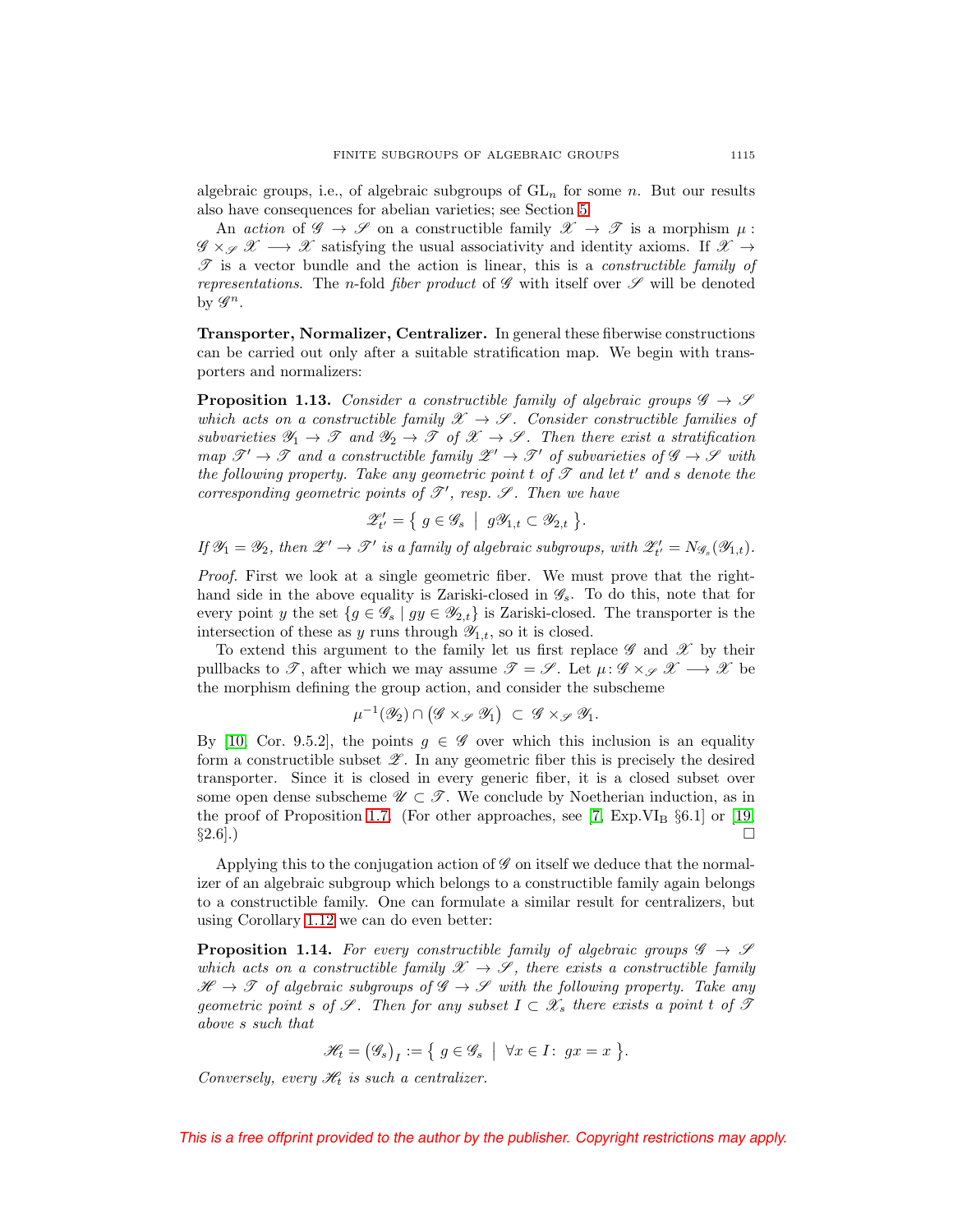Proof. Consider the morphism

$$
\mathscr{G} \times_{\mathscr{S}} \mathscr{X} \longrightarrow \mathscr{X}, \ (g, x) \mapsto (gx, x).
$$

The pullback of the diagonal is a closed subscheme, consisting of all points  $(g, x)$ with  $gx = x$ . Therefore the point stabilizers form a constructible family of algebraic subgroups. By Corollary [1.12,](#page-9-2) arbitrary intersections of these form again a constructible family, as desired.  $\Box$ 

**Nonconstructible families.** There are collections of algebraic subgroups which cannot be the fibers of any constructible family. For instance, every finite subgroup is algebraic, but if it varies in a constructible family its cardinality is bounded, by Proposition [1.4.](#page-7-0) A similar phenomenon may happen even when the subgroups are connected. For example, consider the standard torus  $\mathbb{G}_m^d$  of dimension  $d \geq 2$  over **Spec**  $\mathbb{Z}$  and a constructible family of 1-dimensional subtori  $T$ . Then the degree of all projection maps  $pr_i: T \to \mathbb{G}_m$  is bounded, leaving only finitely many possibilities for the type of T. It follows that the collection of all 1-dimensional subtori does not form a constructible family.

Similar examples can be obtained by means of Frobenius twisting. For instance, for any algebraically closed field k of characteristic  $p > 0$  and any integer  $n \geq 0$ consider the algebraic subgroup of  $GL_{3,k}$  consisting of all matrices

$$
\begin{pmatrix} 1 & x & x^{p^n} \\ 0 & 1 & 0 \\ 0 & 0 & 1 \end{pmatrix}.
$$

Here the degree of the projection map to the upper right corner is  $p^n$ , which would have to be bounded in any constructible family. Thus even in fixed positive characteristic we have a collection of unipotent subgroups which does not form a constructible family.

#### 2. Genericity for finite subgroups

<span id="page-11-0"></span>Traditionally a point on an algebraic variety is called generic or general if it does not satisfy some nontrivial Zariski-closed condition which remains tacit but is understood to be fixed during the discussion under way. In other words, it has to lie inside an arbitrarily small but fixed Zariski-dense open subset. This subset may depend on choices which have already been made but should not be modified after genericity is invoked. With the advent of schemes this somewhat vague concept was turned into a precise technical term under the name "generic point". But the old point of view retains its usefulness, particularly in the setting we have in mind.

Consider a constructible family of algebraic groups  $\mathscr{G} \to \mathscr{S}$  and abbreviate a typical geometric fiber by  $G := \mathscr{G}_s$ . Consider a finite subgroup  $\Gamma \subset G$ . If  $\Gamma$  is contained in some previously given algebraic subgroup  $H \subset G$  of smaller dimension, we can try to analyze it using induction on  $\dim H$ . The same applies when H varies in a constructible family of fiberwise nowhere dense algebraic subgroups  $\mathscr{H} \to \mathscr{T}$ . Even if nothing else is known about this family, we can still conclude from Proposition [1.4](#page-7-0) that the number of irreducible components of H is bounded. Thus if  $\Gamma \cap H^{\circ}$  is somehow understood by induction, we obtain a rough qualitative description of Γ itself. This recursive analysis will be carried out in detail in Section [12.](#page-49-0)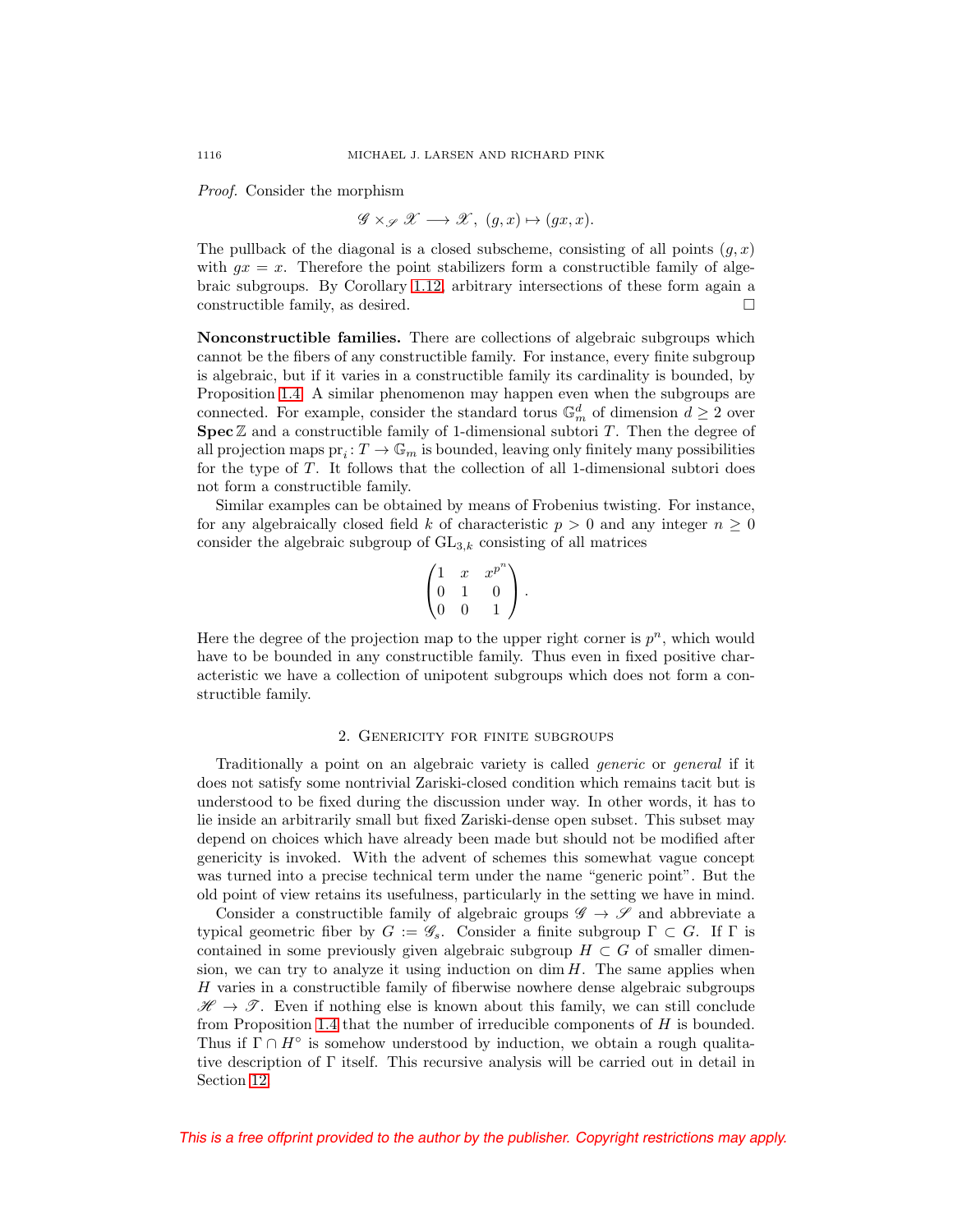The big remaining problem is to deal with the "generic" case, where  $\Gamma$  is not contained in an algebraic subgroup of smaller dimension over which one has this kind of control. The following terminology serves as a conceptual framework for this. To avoid confusion with the meaning of "generic" in modern algebraic geometry, we use the word "general".

<span id="page-12-0"></span>**Definition 2.1.** Let  $\mathscr{G} \to \mathscr{S}$  be a constructible family of algebraic groups, and let  $\mathscr{H} \to \mathscr{T}$  be a constructible family of fiberwise nowhere dense algebraic subgroups. A finite subgroup  $\Gamma$  of a geometric fiber  $\mathscr{G}_s$  is called  $\mathscr{H}\text{-}general$  if and only if for every point t of  $\mathscr T$  above s we have  $\Gamma \not\subset \mathscr X_t$ .

Note that a closed subgroup  $H$  of an algebraic group  $G$  is nowhere dense if and only if  $H$  does not contain the identity component of  $G$ .

In Definition [2.1,](#page-12-0) the family  $\mathcal{H}$  may be complicated to describe and awkward to carry along in our notation. Therefore we will mostly use the following abbreviation.

<span id="page-12-1"></span>**Metadefinition 2.2.** Let  $\mathscr{G} \to \mathscr{S}$  be a constructible family of algebraic groups and consider a statement  $\mathbf{A}(\Gamma)$  about finite subgroups  $\Gamma$  of a geometric fiber  $\mathscr{G}_{s}$ . The following assertions are defined as equivalent:

- (a) For any sufficiently general  $\Gamma$  we have  $\mathbf{A}(\Gamma)$ .
- (b) There exists a constructible family of fiberwise nowhere dense algebraic subgroups  $\mathscr{H} \to \mathscr{T}$  of  $\mathscr{G} \to \mathscr{S}$  such that for any geometric point s of  $\mathscr{S}$ and any *H*-general finite subgroup  $\Gamma \subset \mathscr{G}_s$  we have  $\mathbf{A}(\Gamma)$ .

To further justify this usage, let us imagine that the collection of all finite subgroups possesses some kind of algebro-geometric structure. For every  $n$  the subgroups of order  $\leq n$  form a constructible family (see Proposition [2.5](#page-14-2) below), but in the limit for  $n \to \infty$  the parameter space could perhaps be viewed as infinite dimensional. For any fixed  $\mathcal{H}$ , the set of  $\mathcal{H}$ -general finite subgroups should then be an open dense subvariety, and as  $\mathscr H$  varies, these subvarieties should be cofinal among all open dense subvarieties. With this interpretation our use of the word "general" becomes a direct analogue of the classical one.

**Recognizing genericity.** For some applications it will be useful to translate the above concept into the language of invariant theory.

<span id="page-12-2"></span>**Proposition 2.3.** Consider a constructible family of linear algebraic groups  $\mathscr{G} \rightarrow$  $\mathscr{S}$ , and a constructible family of fiberwise nowhere dense algebraic subgroups  $\mathscr{H} \rightarrow$  $\mathscr{T}.$ 

- (a) There exist a stratification map  $\mathscr{S}' \to \mathscr{S}$  and a constructible family of representations of  $\mathscr G$  on a vector bundle  $\mathscr W \to \mathscr S'$  with the following property. Consider a geometric point s of  $\mathscr S$ , with corresponding point s' of  $\mathscr S'$ , and a finite subgroup  $\Gamma \subset \mathscr{G}_s$ . If every  $\Gamma$ -invariant subspace of the fiber  $\mathscr{W}_{s'}$  is  $\mathscr{G}_s$ -invariant, then  $\Gamma$  is  $\mathscr{H}$ -general.
- (b) If a faithful representation of G on a vector bundle  $\mathcal{V} \rightarrow \mathcal{S}$  is given, then in (a) one can take  $\mathscr{S}' := \mathscr{S}$  and

$$
\mathscr{W}:=\bigoplus_{i=1}^r\mathscr{V}^{\otimes m_i}\otimes(\mathscr{V}^\vee)^{\otimes n_i}
$$

for suitable integers  $r, m_i$ , and  $n_i$ .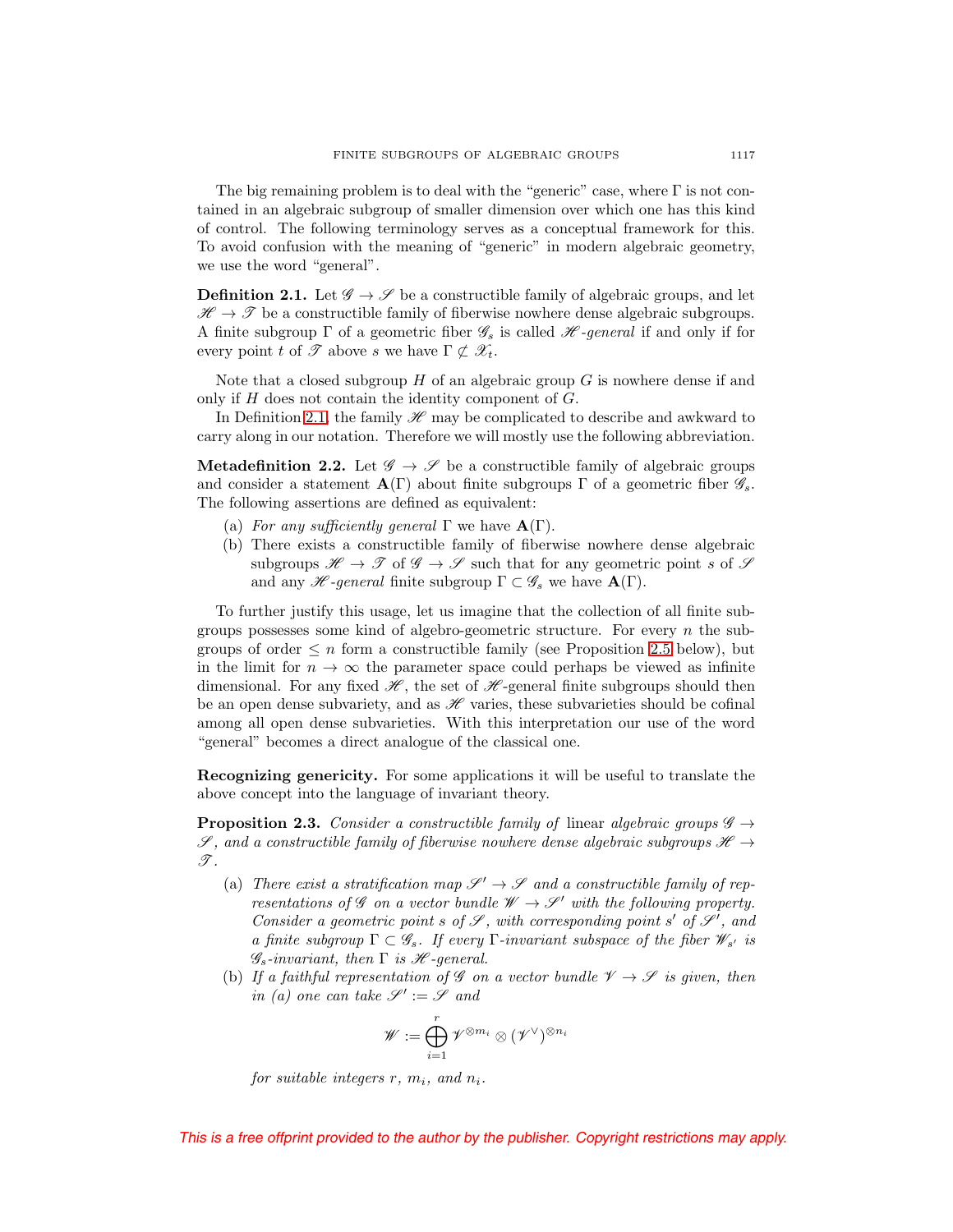*Proof.* First we prove (b), using Noetherian induction on  $\mathscr{T}$ . Consider a generic point  $\theta$  of  $\mathscr{T}$ , and let  $\eta$  be the corresponding point of  $\mathscr{S}$ . Then  $\mathscr{H}_{\theta}$  is a closed algebraic subgroup of  $\mathscr{G}_n$ . It can therefore ([\[1,](#page-52-12) Chap. II, Thm. 5.1]) be described as the stabilizer of a subspace  $\mathscr{W}^{\prime}_{\theta}$  of some tensor space

$$
\mathscr{W}_\eta := \bigoplus_{i=1}^r \mathscr{V}_\eta^{\otimes m_i} \otimes (\mathscr{V}_\eta^\vee)^{\otimes n_i}.
$$

This subspace extends to a vector subbundle  $\mathcal{W}'$  over a neighborhood  $\mathcal U$  of  $\theta$ in  $\mathscr{T}$ . Since  $\mathscr{H}$  coincides with the stabilizer of  $\mathscr{W}'$  at the generic point  $\theta$ , by [\[10,](#page-52-14) Cor. 9.5.2], it does so over a whole neighborhood. Let us shrink  $\mathscr U$  accordingly. Then for any geometric point t of  $\mathscr U$  with image s in  $\mathscr S$ , and any subgroup  $\Gamma \subset \mathscr G_s$ , we have  $\Gamma \subset \mathcal{H}_t$  if and only if  $\mathcal{W}'_t$  is  $\Gamma$ -invariant. Now recall that, by assumption,  $\mathcal{H}_t$  is a proper subgroup of  $\mathcal{G}_s$ . Therefore  $\mathcal{W}'_t$  is not  $\mathcal{G}_s$ -invariant. Thus if every Γ-invariant subspace of  $\mathscr{W}_s$  is  $\mathscr{G}_s$ -invariant, then Γ is  $(\mathscr{H} \times_{\mathscr{F}} \mathscr{U})$ -general.

Repeating this argument by Noetherian induction, we obtain a finite stratification of  $\mathscr T$  and for each stratum a vector bundle of the desired form, which detects whether  $\Gamma$  is general with respect to the corresponding subfamily of  $\mathcal{H}$ . Clearly the direct sum of these vector bundles does the job over all of  $\mathscr{T}$ , which proves (b).

To prove (a) we will construct a faithful representation of  $\mathscr G$  on a vector bundle over  $\mathscr{S}'$ . For this, note first that by assumption any generic fiber of  $\mathscr{G} \to \mathscr{S}$ possesses a faithful linear representation  $\mathscr{G}_\eta \hookrightarrow GL_n$ . This homomorphism extends automatically to an open neighborhood  $\mathscr{U} \subset \mathscr{S}$ . Its kernel is a Zariski-closed subgroup scheme of  $\mathscr{G} \times_{\mathscr{S}} \mathscr{U}$  whose generic fiber coincides with the identity section. By [\[10,](#page-52-14) Cor. 9.5.2], the same is true over a whole neighborhood, so after shrinking  $\mathscr U$ , this representation is faithful. Applying Noetherian induction to the complement  $\mathscr{S} \setminus \mathscr{U}$  we find a faithful representation of  $\mathscr{G}$  on a vector bundle  $\mathscr{V} \to \mathscr{S}'$ , where  $\mathscr{S}' \to \mathscr{S}$  is a stratification map. Now (b) implies (a).

**Proof of Theorem [0.6.](#page-2-1)** We deduce this from Theorem [0.5.](#page-2-0) Let  $\mathcal{H} \to \mathcal{T}$  be the constructible family of fiberwise nowhere dense algebraic subgroups implicit in Theorem [0.5](#page-2-0) via Metadefinition [2.2.](#page-12-1) Take the representation furnished by Propo-sition [2.3\(](#page-12-2)b), starting with the adjoint representation of  $\mathscr{G}$ . Then the assumptions in Theorem [0.6](#page-2-1) imply that  $\Gamma$  is  $\mathcal{H}$ -general, so the desired assertion follows from Theorem [0.5.](#page-2-0)  $\Box$ 

**Subvarieties versus subgroups.** With equal right, one might have defined the concept of sufficiently general finite subgroups with respect to arbitrary nowhere dense subvarieties instead of subgroups. But this makes no difference:

<span id="page-13-0"></span>**Proposition 2.4.** Let  $\mathscr{G} \to \mathscr{S}$  be a constructible family of algebraic groups, and let  $\mathscr{X} \to \mathscr{T}$  be a constructible family of fiberwise nowhere dense subvarieties. Then for any sufficiently general finite subgroup  $\Gamma$  of a geometric fiber  $\mathscr{G}_s$  and every point t of  $\mathscr T$  above s we have  $\Gamma \not\subset \mathscr X_t$ .

*Proof.* We first look at the problem for a single fiber. Suppose that  $\Gamma \subset X := \mathscr{X}_t$ , and put  $Y := \bigcap_{\gamma \in \Gamma} \gamma X$ . By construction this is a nowhere dense closed subvariety of  $\mathscr{G}_s$  which is invariant under left translation by Γ. In other words, Γ is contained in the normalizer N of Y for the left translation action of  $\mathscr{G}_s$  on itself, and N is a nowhere dense algebraic subgroup.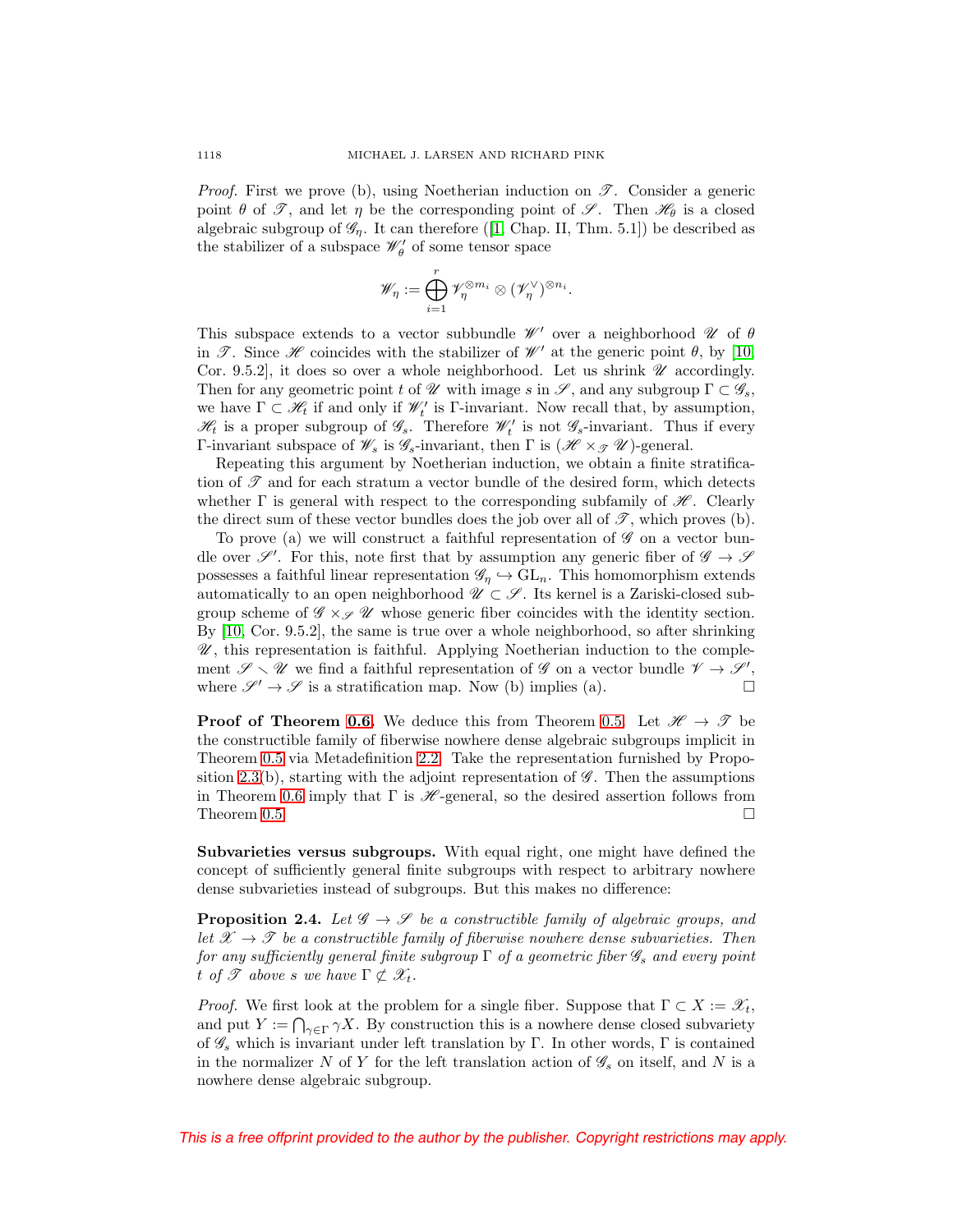In view of Metadefinition [2.2](#page-12-1) it suffices to show that these subgroups N form a constructible family. By Corollary [1.12](#page-9-2) this is already so for the subvarieties  $Y$ . By Proposition [1.13](#page-10-0) the same follows for N, as desired.  $\square$ 

**General finite subgroups are arbitrarily large.** To further illustrate the concept we note the following basic fact:

<span id="page-14-2"></span>**Proposition 2.5.** Let  $\mathscr{G} \to \mathscr{S}$  be a constructible family of algebraic groups of dimension  $\geq 1$  and fix an integer n. Then any sufficiently general finite subgroup  $\Gamma$  of a geometric fiber  $\mathscr{G}_s$  has order  $>n$ .

*Proof.* The individual points on  $\mathscr G$  are indexed by the tautological family id:  $\mathscr G \rightarrow$  $\mathscr{G}$ , so the nonempty finite subsets of  $\mathscr{G}_s$  of cardinality  $\leq n$  can be indexed by  $\mathscr{G}^n$ , the nth fiber power of  $\mathscr G$  relative to  $\mathscr S$ . The condition for a finite subset to be a subgroup is Zariski-closed. Thus the subgroups of order  $\leq n$  are the fibers of some constructible family of subgroups of  $\mathscr{G} \to \mathscr{S}$ . Now Metadefinition [2.2](#page-12-1) applies.  $\Box$ 

#### 3. Finite groups of Lie type

<span id="page-14-0"></span>In this section we show that finite groups of Lie type are sufficiently general in the sense of Metadefinition [2.2,](#page-12-1) whenever the base field is sufficiently large. This result is intended to clarify the scope of the concept of sufficiently general subgroups, although it will play no further role in this paper. We begin with the following estimate:

<span id="page-14-1"></span>**Proposition 3.1.** For any connected algebraic group G over a finite field  $\mathbb{F}_q$  with q elements, we have

$$
(\sqrt{q}-1)^{2\dim G} \leq |G(\mathbb{F}_q)| \leq (\sqrt{q}+1)^{2\dim G}.
$$

Proof. For abelian varieties these bounds are best possible; see [\[24,](#page-52-17) §21, Thm. 4]. For connected linear algebraic groups one has the stronger estimate  $(q-1)^{\dim G} \le$  $|G(\mathbb{F}_q)| \leq (q+1)^{\dim G}$  (compare, e.g., [\[26,](#page-52-3) Lemma 3.5]). Every connected algebraic group is an extension of an abelian variety by a connected linear algebraic group ([\[22\]](#page-52-18)). Lang's theorem implies that every short exact sequence of connected algebraic groups induces a short exact sequence on  $\mathbb{F}_q$ -valued points. Thus the bounds follow in general.  $\Box$ 

<span id="page-14-3"></span>**Proposition 3.2.** Let  $\mathscr{G} \to \mathscr{S}$  be a constructible family of algebraic groups, and  $\mathscr{H} \rightarrow \mathscr{T}$  a constructible family of fiberwise nowhere dense algebraic subgroups. Then there exists a constant  $q_0$  such that for every finite field  $\mathbb{F}_q$  with  $q \geq q_0$ elements and every point  $s \in \mathscr{S}(\mathbb{F}_q)$  the subgroup  $\mathscr{G}_s(\mathbb{F}_q)$  is  $\mathscr{H}$ -general.

*Proof.* For any geometric point t of  $\mathscr T$  above s we must show that  $\mathscr G_s(\mathbb F_q) \not\subset \mathscr H_t$ . We cannot apply the estimate in Proposition [3.1](#page-14-1) directly to  $\mathcal{H}_t$ , because this subgroup is not necessarily defined over  $\mathbb{F}_q$ . Let K be the intersection of all translates of  $\mathcal{H}_t$ under powers of the Frobenius  $\mathrm{Frob}_q.$  This subgroup is defined over  $\mathbb{F}_q$  and satisfies  $\mathscr{G}_{s}(\mathbb{F}_{q})\cap\mathscr{H}_{t} = K(\mathbb{F}_{q})$ . Every Frobenius translate of  $\mathscr{H}_{t}$  is a (possibly different) geometric fiber of the same constructible family  $\mathscr{H} \to \mathscr{T}$ . Thus although K is the intersection of an indeterminate number of terms, by Corollary [1.12](#page-9-2) it is a fiber of a constructible family of algebraic subgroups. Now Proposition [1.4](#page-7-0) shows that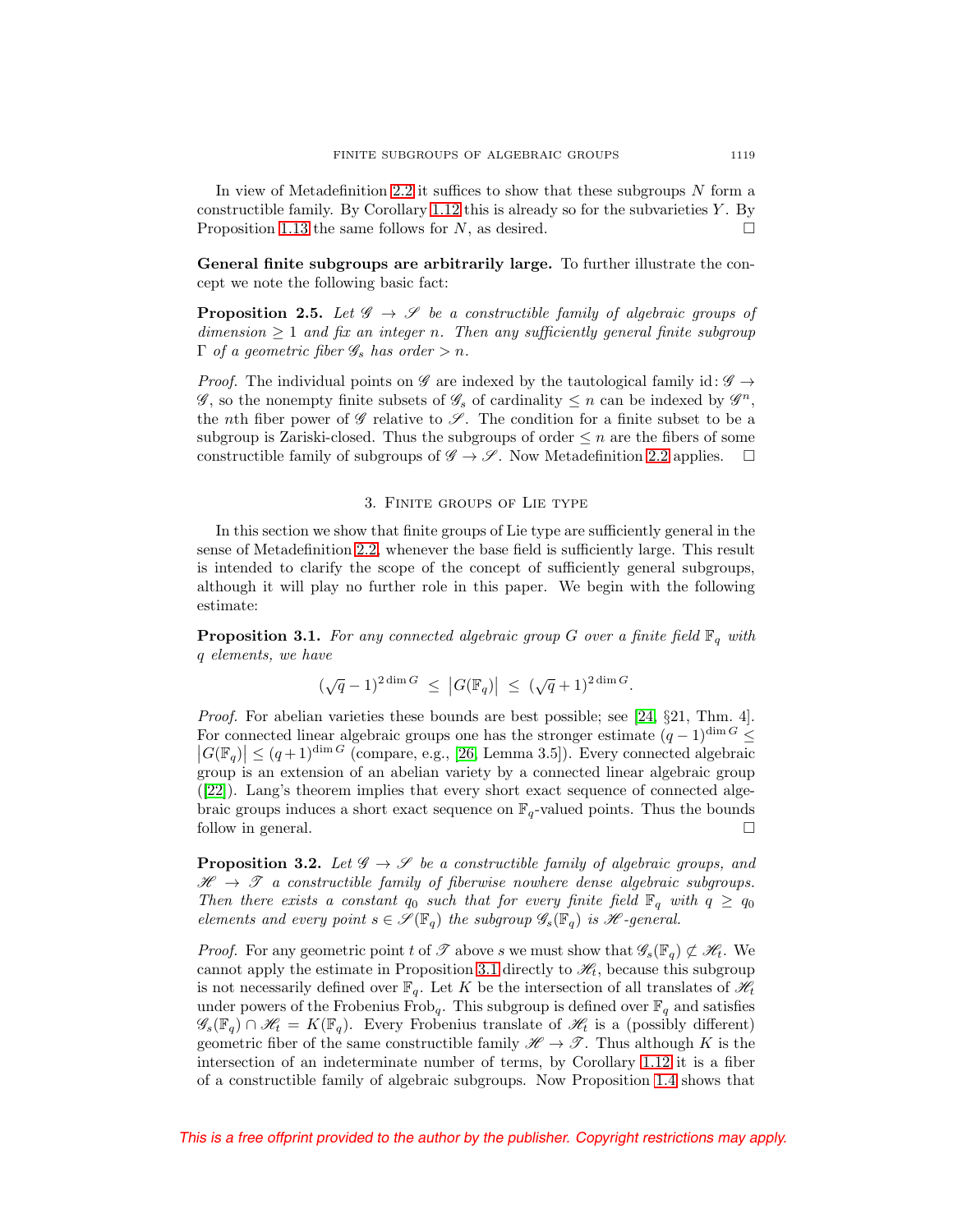the index  $[K: K^{\circ}]$  is bounded by some fixed constant c. Abbreviating  $G := \mathscr{G}_s$ , Proposition [3.1](#page-14-1) implies that

$$
\frac{|K(\mathbb{F}_q)|}{|G(\mathbb{F}_q)|} ~\leq ~ c \cdot \frac{|K^{\circ}(\mathbb{F}_q)|}{|G^{\circ}(\mathbb{F}_q)|} ~\leq ~ c \cdot \frac{(\sqrt{q}+1)^{2\dim K}}{(\sqrt{q}-1)^{2\dim G}} ~\leq ~ \frac{c}{q} \cdot \left(\frac{\sqrt{q}+1}{\sqrt{q}-1}\right)^{2\dim G}.
$$

For  $q \gg 0$  this is less than 1; hence  $\mathscr{G}_s(\mathbb{F}_q) \cap \mathscr{H}_t \subsetneq \mathscr{G}_s(\mathbb{F}_q)$ , as desired.  $\Box$ 

**Remark.** The upper bound used in the above proof can be generalized to the number of points on algebraic subvarieties instead of subgroups. Namely, consider any algebraic variety X over  $\mathbb{F}_q$ . Using elementary estimates, e.g. stratifying X and realizing each stratum as a quasi-finite covering of an affine space, one easily shows that  $|X(\mathbb{F}_q)| \leq c \cdot q^{\dim X}$ . Here the constant c is independent of  $\mathbb{F}_q$  and can remain fixed as  $X$  varies in a given constructible family.

Now suppose that  $\mathscr{G} \to \mathscr{S}$  is a constructible family of algebraic groups and  $\mathscr{X} \to \mathscr{T}$  a constructible family of subvarieties. Abbreviate  $G := \mathscr{G}_s$  and  $X := \mathscr{X}_t$ . The procedure in the above proof implies a similar upper bound  $|G(\mathbb{F}_q) \cap X| \leq$  $c' \cdot q^{\dim X}$ . Combining this with Proposition [3.1,](#page-14-1) we obtain

<span id="page-15-2"></span>(3.3) 
$$
|G(\mathbb{F}_q) \cap X| \leq c'' \cdot |G^{\circ}(\mathbb{F}_q)|^{\frac{\dim X}{\dim G}},
$$

where the constant c'' depends only on the families  $\mathscr{G} \to \mathscr{S}$  and  $\mathscr{X} \to \mathscr{T}$ . We interpret this inequality as saying that the finite subgroup  $G(\mathbb{F}_q)$  is not concentrated on any proper closed subvariety which belongs to a constructible family. In the next section we will generalize this to arbitrary sufficiently general finite subgroups in place of  $G(\mathbb{F}_q)$ .

<span id="page-15-0"></span>**Simple groups and Frobenius maps.** A central role in this article is played by connected simple groups. In this paper, we use simple (for linear algebraic groups) in the strong sense of adjoint and absolutely simple. A group will be called almost simple if its center is finite and its quotient by its center is simple. To any simple root system Φ one can associate a natural constructible family of split connected simple linear algebraic groups  $\mathscr{G} \to \mathbf{Spec} \mathbb{Z}$  with root system  $\Phi$  (see [\[7,](#page-52-15) Exp.XXV]). It is necessarily adjoint; in fact, we will stick to adjoint groups as much as possible. Consider a geometric fiber  $G = \mathscr{G}_s$  over a field of positive characteristic.

The set of fixed points of any endomorphism  $F: G \to G$  will be denoted  $G^F$ . Any model  $G_0$  of G over a finite field  $\mathbb{F}_q$  with q elements corresponds to a so-called standard Frobenius map  $Frob_q: G \to G$ . In local coordinates over  $\mathbb{F}_q$  it is given by  $x \mapsto x^q$ , and its chief defining property is  $G_0(\mathbb{F}_q) = G^{\text{Frob}_q}$ . An arbitrary isogeny  $F: G \to G$  is called a *Frobenius map* if and only if some positive power is a standard Frobenius map. If  $F^n = \text{Frob}_q$ , we set  $q_F := \sqrt[n]{q}$ . This is a positive real number which depends only on  $F$ . It plays the role of the cardinality of a finite field, even when it is an irrational number, as happens for Suzuki and Ree groups. The group of fixed points  $G<sup>F</sup>$  is finite and is called a *finite group of Lie type*.

**Simple groups of Lie type.** Keeping the above notation, let m denote the index of the root lattice in the weight lattice of  $\Phi$ , G the simply connected covering group, and  $G \rightarrow G$  the covering map. For later use we record some well-known facts (see [\[3,](#page-52-19)  $\S 11.1, \ \S 14.4, \ \S 2.9$ ).

# <span id="page-15-1"></span>**Theorem 3.4.** Assume  $q_F \geq 4$ . Then:

(a) The derived group  $(G^F)$ <sup>der</sup> is nonabelian simple.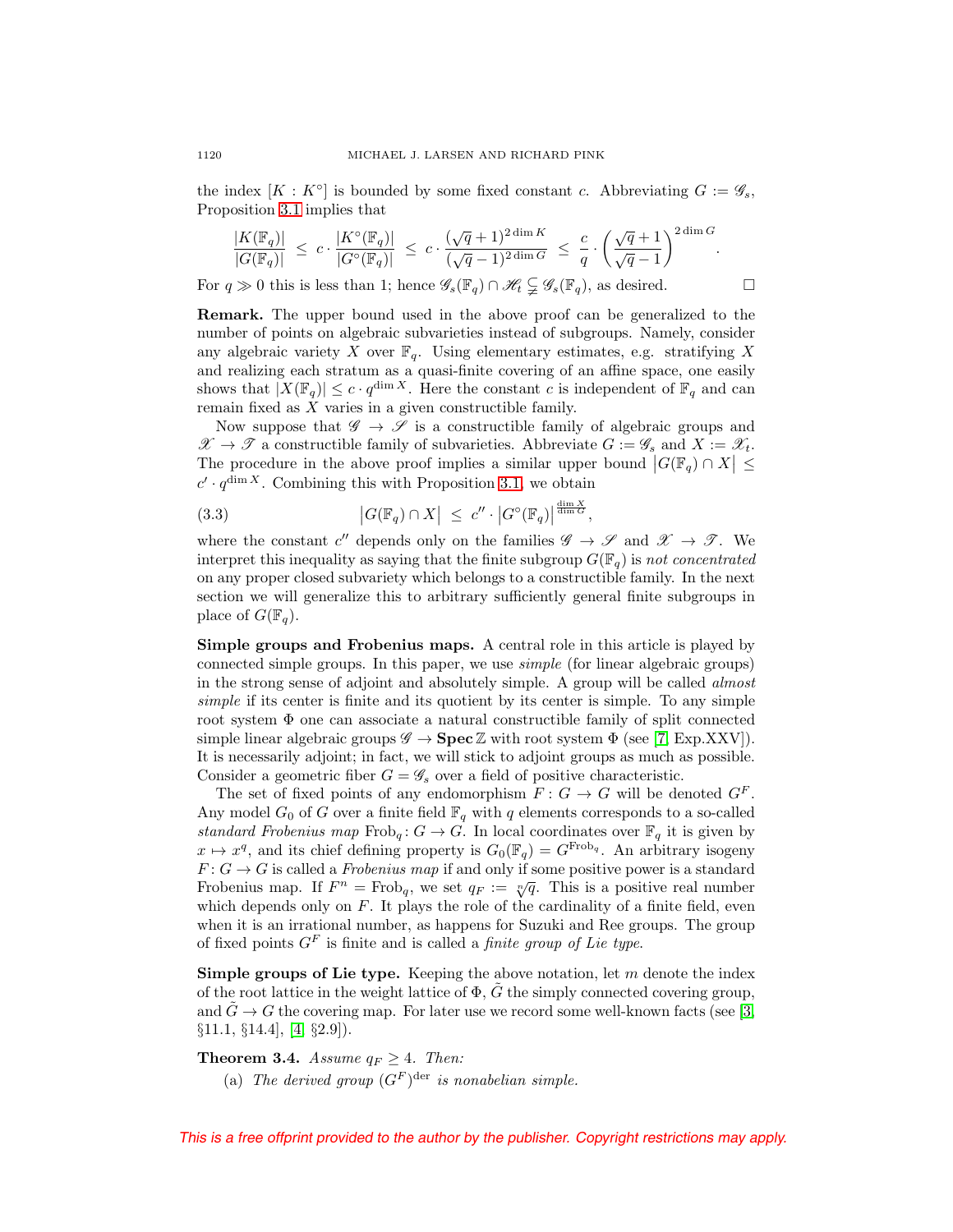- (b) The index  $[G^F : (G^F)^{\text{der}}]$  is  $\leq m$ .
- (c) The kernel of  $\tilde{G} \to G$  has order  $\leq m$ .
- (d) We have  $(q_F 1)^{\dim G} < |G^F| < q_F^{\dim G}$ . Moreover, the order of  $G^F$  is less than the cube of the order of one of its  $p-Sylow$  subgroups.

**Genericity.** We now prove an analogue of Proposition [3.2](#page-14-3) which includes Suzuki and Ree groups.

<span id="page-16-0"></span>**Proposition 3.5.** Let  $\mathscr{G} \to \mathbf{Spec} \mathbb{Z}$  be the constructible family of connected adjoint groups associated to a simple root system  $\Phi$ , and consider a constructible family of fiberwise nowhere dense algebraic subgroups  $\mathcal{H} \to \mathcal{T}$ . Then there exists a constant  $q_0$  such that for any Frobenius map F on a geometric fiber  $G := \mathscr{G}_s$  with  $q_F \ge q_0$ the finite subgroup  $(G^F)$ <sup>der</sup> is *H*-general.

*Proof.* By the classification of isogenies of simple algebraic groups,  $F$  is either a standard Frobenius map, or the composite of a fixed basic nonstandard isogeny with a standard Frobenius map. As in the proof of Proposition [3.2](#page-14-3) we deduce that the intersection K of all F-power translates of  $\mathcal{H}_t$  belongs to a constructible family of algebraic subgroups. This is an  $F$ -invariant proper algebraic subgroup, and it remains to show that the ratio  $|(G^F)^{\text{der}}| / |(K^{\circ})^F|$  becomes arbitrarily large with  $q_F$ . By Theorem [3.4](#page-15-1) this reduces to bounding  $|(K^\circ)^F|$  from above. The following assertion suffices:

$$
(\sqrt{q_F} - 1)^{2 \dim K^{\circ}} \le |(K^{\circ})^F| \le (\sqrt{q_F} + 1)^{2 \dim K^{\circ}}.
$$

It is proved with the same methods as Proposition [3.1.](#page-14-1) The details are left to the reader.  $\Box$ 

The above proof required some caution, because the analogue of Proposition [3.5](#page-16-0) for a general family of groups is false if one does not know that  $F$  is the composite of a standard Frobenius with an isogeny that varies in a constructible family. Indeed, suppose that  $G = G_1 \times G_1$  and  $F: (g, g') \mapsto (g', F_1(g))$ , where  $F_1$  is an arbitrary Frobenius map on  $G_1$ . Then  $F^2$  is just  $F_1$  on each factor, so F is a nonstandard Frobenius map, where  $q_F = \sqrt{q_{F_1}}$  can become arbitrarily large. On the other hand, the fixed points of F are just the fixed points of  $F_1$  on  $G_1$ , diagonally embedded into G. Thus  $G^F$  is not  $\mathscr{H}$ -general if  $\mathscr{H}$  consists of the diagonal in G.

J. Tilouine pointed out to us that combining Proposition [3.5](#page-16-0) with Theorem [0.5](#page-2-0) yields the following corollary. It will not be used in the rest of this paper.

**Corollary 3.6.** For every simple root system  $\Phi$  there exists a constant  $q_0$  with the following property. Consider a connected adjoint group G with simple root system Φ over an algebraically closed field of positive characteristic, and a finite subgroup  $\Gamma \subset G$ . Assume that there is a Frobenius map  $F_1: G \to G$  with  $q_{F_1} \geq q_0$ , so that  $(G^{F_1})^{\text{der}} \subset \Gamma$ . Then there exists a Frobenius map  $F: G \to G$  so that

$$
(G^F)^{\mathrm{der}} \subset \Gamma \subset G^F.
$$

*Proof.* Let  $\mathscr{G} \to \mathbf{Spec} \mathbb{Z}$  be as above and  $\mathscr{H} \to \mathscr{T}$  the constructible family of fiberwise nowhere dense algebraic subgroups implicit in Theorem [0.5.](#page-2-0) Let  $q_0$  be given by Proposition [3.5.](#page-16-0) Then  $(G<sup>F<sub>1</sub></sup>)<sup>der</sup>$  is  $\mathscr{H}$ -general, hence so is Γ, and the desired assertion follows from Theorem [0.5.](#page-2-0)  $\Box$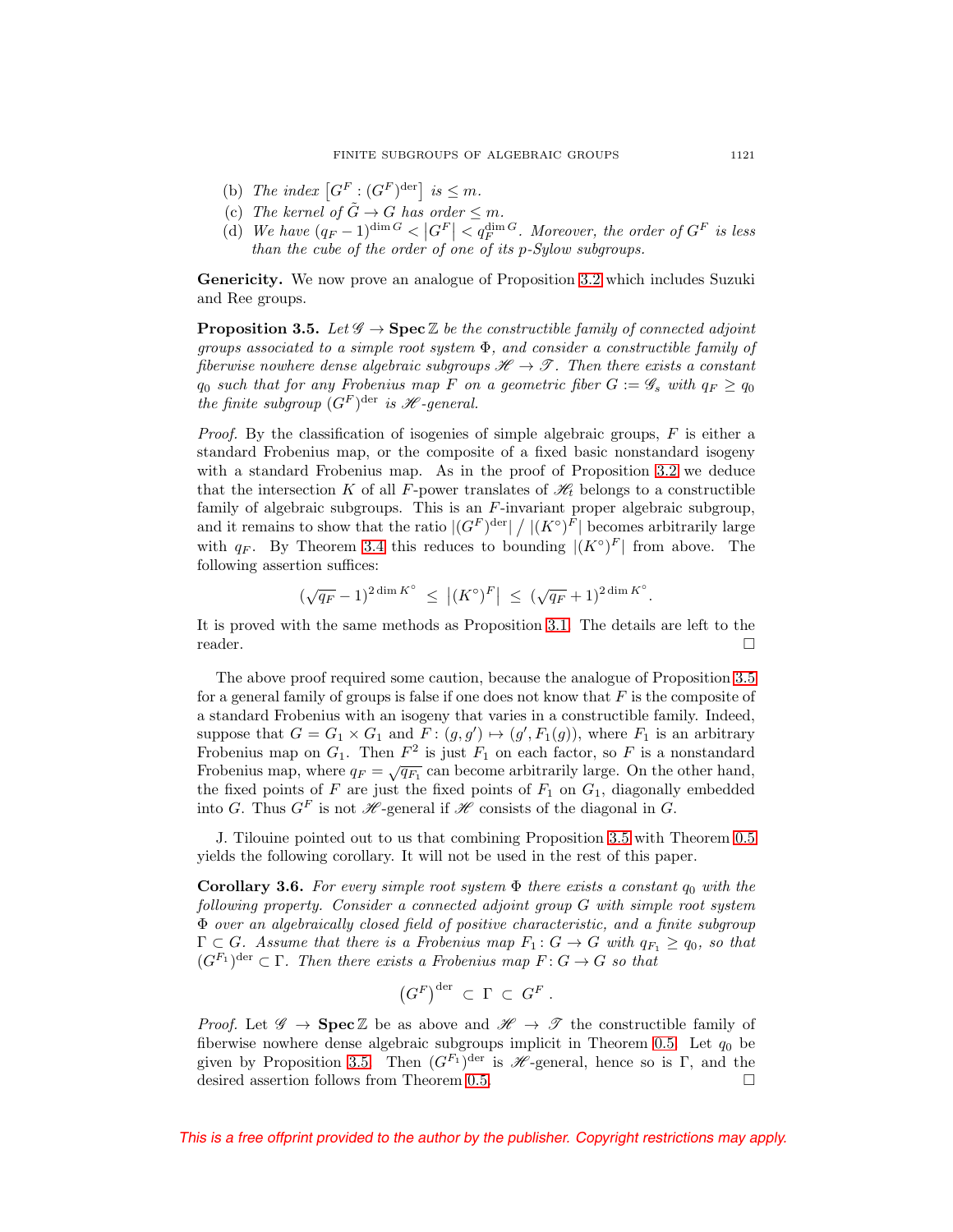#### <span id="page-17-0"></span>1122 MICHAEL J. LARSEN AND RICHARD PINK

#### 4. Basic nonconcentration estimate

Consider an arbitrary constructible family of algebraic groups  $\mathscr{G} \to \mathscr{S}$ , and a geometric fiber  $G := \mathscr{G}_s$ . The aim of this section is to generalize the inequality [\(3.3\)](#page-15-2) to arbitrary sufficiently general finite subgroups  $\Gamma \subset G$ . It may happen that a disproportionately large subgroup of  $\Gamma$  is contained in a proper normal algebraic subgroup  $N \triangleleft G$ . This is so, for instance, when G and N are defined over  $\mathbb{F}_q$  and  $\Gamma = G(\mathbb{F}_q) \cdot N(\mathbb{F}_{q^r})$  with r large. Thus a general analogue of the upper bound [\(3.3\)](#page-15-2) can be expected only in terms of the following quantity. Set

<span id="page-17-2"></span>(4.1) 
$$
q_{\Gamma} := \sup_{N} |\Gamma \cap N|^{\frac{1}{\dim N}},
$$

where N runs through all connected normal algebraic subgroups of  $\mathscr{G}_s$ . Clearly we have  $q_{\Gamma} = |\Gamma|^{1/\dim \mathscr{G}_s}$  whenever  $\mathscr{G}_s$  is connected and almost simple. The following theorem is the main result of this section.

<span id="page-17-1"></span>**Theorem 4.2.** Consider a constructible family of algebraic groups  $\mathscr{G} \to \mathscr{S}$ , and a constructible family of subvarieties  $\mathscr{X} \to \mathscr{T}$ . Then there exists a constant c such that for any sufficiently general finite subgroup  $\Gamma$  of a geometric fiber  $\mathscr{G}_s$  and any point t of  $\mathscr T$  above s we have

$$
\left|\Gamma \cap \mathscr{X}_t\right| \leq c \cdot q_{\Gamma}^{\dim \mathscr{X}_t}.
$$

There is also a variant for Cartesian products:

<span id="page-17-3"></span>**Theorem 4.3.** Consider a constructible family of algebraic groups  $\mathscr{G} \to \mathscr{S}$ , a positive integer n, and a constructible family of subvarieties  $\mathscr{X} \to \mathscr{T}$  of  $\mathscr{G}^n \to \mathscr{S}$ . Then there exists a constant c such that for any sufficiently general finite subgroup  $\Gamma$  of a geometric fiber  $\mathscr{G}_s$  and any point t of  $\mathscr{T}$  above s we have

$$
\left|\Gamma^n \cap \mathscr{X}_t\right| \leq c \cdot q_{\Gamma}^{\dim \mathscr{X}_t}.
$$

The proof of these theorems will occupy the rest of this section.

**Proof of Theorem [4.2:](#page-17-1) The idea.** As an easy example let us consider an irreducible curve X in a connected algebraic group  $G$  of dimension  $r$ , and a sufficiently general finite subgroup  $\Gamma \subset G$ . Ideally, we would like to find elements  $\gamma_1, \ldots, \gamma_{r-1} \in \Gamma$  such that the morphism of algebraic varieties

$$
X^r \longrightarrow G, \ (x_1, \ldots, x_r) \mapsto x_1 \gamma_1 x_2 \gamma_2 \cdots \gamma_{r-1} x_r
$$

is dominant and quasi-finite. Suppose all its fibers contain  $\leq n$  points. By counting points in  $\Gamma$  we deduce

$$
|\Gamma \cap X|^{r} \leq n \cdot |\Gamma|.
$$

This implies the desired estimate:

$$
|\Gamma \cap X| \le \sqrt[r]{n|\Gamma|} \le \sqrt[r]{n} \cdot q_{\Gamma}.
$$

In general, there are two technical problems with this method. First, it may not be possible to cover  $G$  by multiplying translates of  $X$ . In that case one can show that X is contained in a translate of a proper normal algebraic subgroup and use induction on dim  $G$ . The second problem is that the morphism obtained by multiplying subvarieties in G may have fibers of positive and nonconstant dimension. A counting argument as above can still be made to work if the number of points of  $\Gamma$ in such fibers can be bounded. The bound we need here is of the same kind as the original statement. We therefore proceed by induction. Note that since the fibers of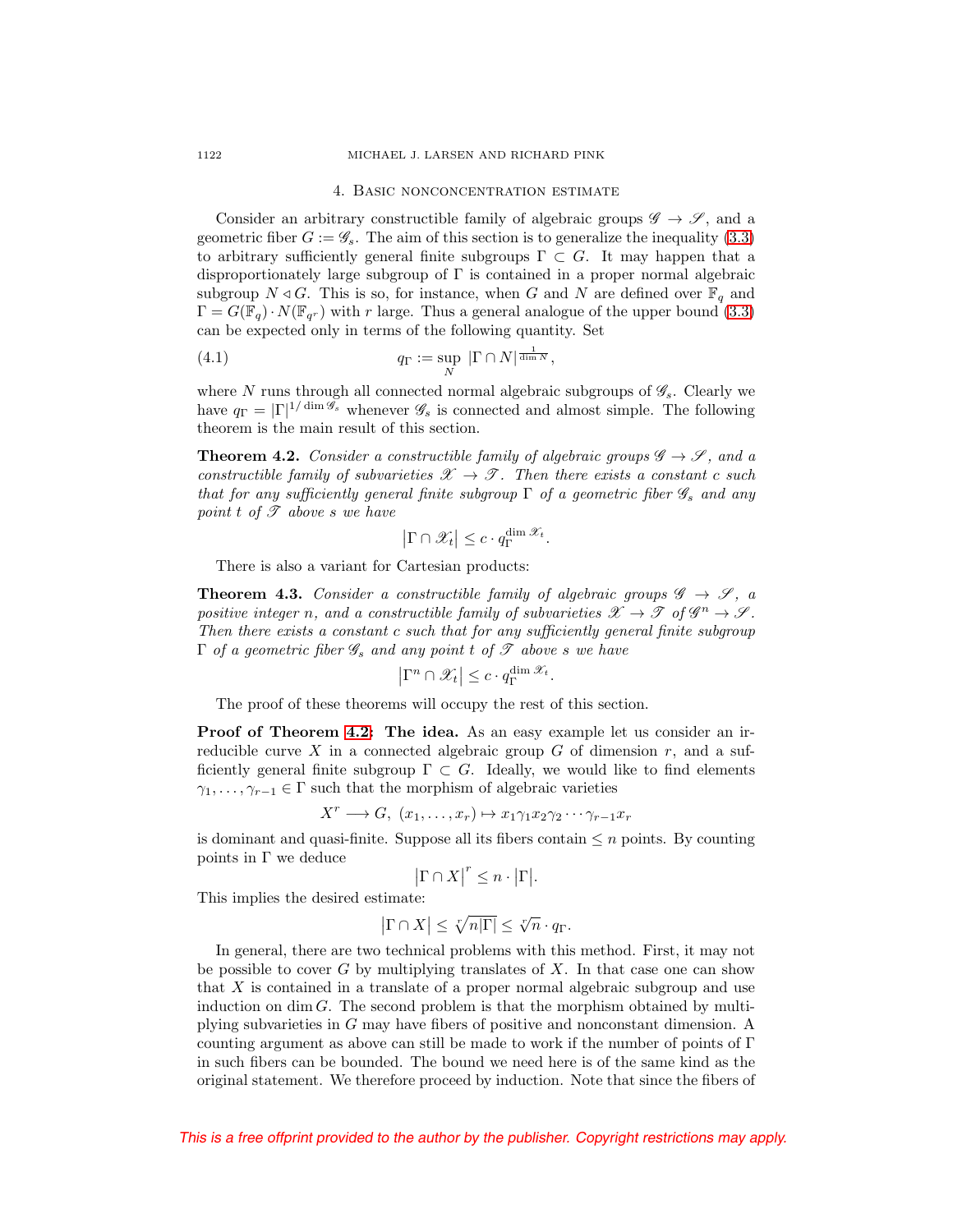the multiplication morphism vary, one is forced to prove the theorem uniformly for a whole constructible family of subvarieties, even if one wants it only for a single X.

**Reduction steps.** We perform several reductions. First, since the number of irreducible components of  $\mathcal{X}_t$  is bounded by Proposition [1.4,](#page-7-0) it suffices to establish the desired upper bound for the number of points in any one irreducible component. We can then replace the family  $\mathscr{X} \to \mathscr{T}$  by that given by Proposition [1.9,](#page-8-1) that is, assume that  $\mathscr{X}_t$  is irreducible. Next, if  $\Gamma \cap \mathscr{X}_t$  is nonempty, e.g. contains some element  $\gamma$ , then its cardinality is equal to that of  $\Gamma \cap \gamma^{-1} \mathscr{X}_t$ . Here the translate  $\gamma^{-1}\mathscr{X}_t$  is again a fiber of a constructible family, namely that of all translates  $g^{-1}\mathscr{X}_t$ , where  $g \in \mathscr{G}_s$  lies in the same irreducible component as  $\mathscr{X}_t$ . Thus we are reduced to the case that all  $\mathscr{X}_t$  are contained in the identity component of  $\mathscr{G}_s$ . After this reduction, we may also replace  $\mathscr G$  by its identity component, i.e., assume that  $\mathscr G_s$  is connected.

Using Proposition [1.6](#page-7-2) we may stratify the base and assume that the dimensions of  $\mathscr{G}_s$  and  $\mathscr{X}_t$  are constant. We can then do induction on fiber dimensions. The outermost induction is on dim  $\mathscr{G}_s$ , the next one on  $d := \dim \mathscr{X}_t$ . The theorem is obvious in the zero-dimensional case, since our fibers are already irreducible. So we assume  $d > 0$ .

For technical reasons, it will be convenient to modify the desired estimate by a certain defect  $\delta$  and to consider two subvarieties at a time. Specifically, we will prove the following statement for every integer  $\delta \geq 0$ , while the family  $\mathscr{G} \to \mathscr{S}$  is fixed:

<span id="page-18-0"></span>**Lemma 4.4.** Given constructible families of subvarieties  $\mathscr{X} \to \mathscr{T}$  and  $\mathscr{Y} \to \mathscr{U}$ of  $\mathscr{G} \to \mathscr{S}$  there exists a constant c such that for any sufficiently general finite subgroup  $\Gamma$  of a geometric fiber  $\mathscr{G}_s$ , every point t of  $\mathscr T$  above s, and every point u of  $\mathscr U$  above s, we have

$$
\left|\Gamma \cap \mathscr{X}_t\right| \cdot \left|\Gamma \cap \mathscr{Y}_u\right| \leq c \cdot q_{\Gamma}^{\dim \mathscr{X}_t + \dim \mathscr{Y}_u + \delta}.
$$

For  $\delta \geq 2 \dim \mathscr{G}_s$ , this is automatically true by the definition of  $q_\Gamma$ . So we must prove Lemma [4.4](#page-18-0) for fixed  $\delta \geq 0$ , assuming it for  $\delta + 1$  in place of  $\delta$ . For given  $\delta$ , we prove the lemma by descending induction on dim  $\mathscr{Y}_u$  – dim  $\mathscr{X}_t$ . Without loss of generality, we may assume dim  $\mathscr{X}_t \leq \dim \mathscr{Y}_u$ . The condition dim  $\mathscr{Y}_u$  – dim  $\mathscr{X}_t \geq$  $\dim \mathscr{G}_s$  implies that  $\mathscr{X}_t$  is a single point and  $\mathscr{Y}_u = \mathscr{G}_s$ , and in this case the claim is obviously true for every  $\delta \geq 0$ . We abbreviate  $G := \mathscr{G}_s$ ,  $X := \mathscr{X}_t$ , and  $Y := \mathscr{Y}_u$ .

Our induction scheme is nested as follows:

- $(A)$  Induction on dim  $G$ ;
- (B) Descending induction on  $\delta$ ;
- (C) Descending induction on dim  $Y \dim X$ .

<span id="page-18-1"></span>**Lemma 4.5.** Suppose that  $Y \neq G$ .

- (a) The set of  $g \in G$  with  $\dim \overline{XgY} = \dim Y$  is a fiber of some constructible family of subvarieties of  $\mathscr{G} \to \mathscr{S}$ .
- (b) If dim  $\overline{XgY}$  = dim Y for every  $g \in G$ , then X is contained in a translate of a connected normal subgroup  $N \triangleleft G$  of smaller dimension, which is a fiber of some constructible family of algebraic subgroups of  $\mathscr{G} \to \mathscr{S}$ .

*Proof.* Choose any  $x \in X$ . Since X and Y are irreducible, the relation dim  $\overline{XgY}$  = dim Y is equivalent to  $XgY = xgY$ . This in turn means that  $g^{-1}x^{-1}Xg$  is contained in the normalizer  $M$  of  $Y$  for the left translation action of  $G$  on itself. By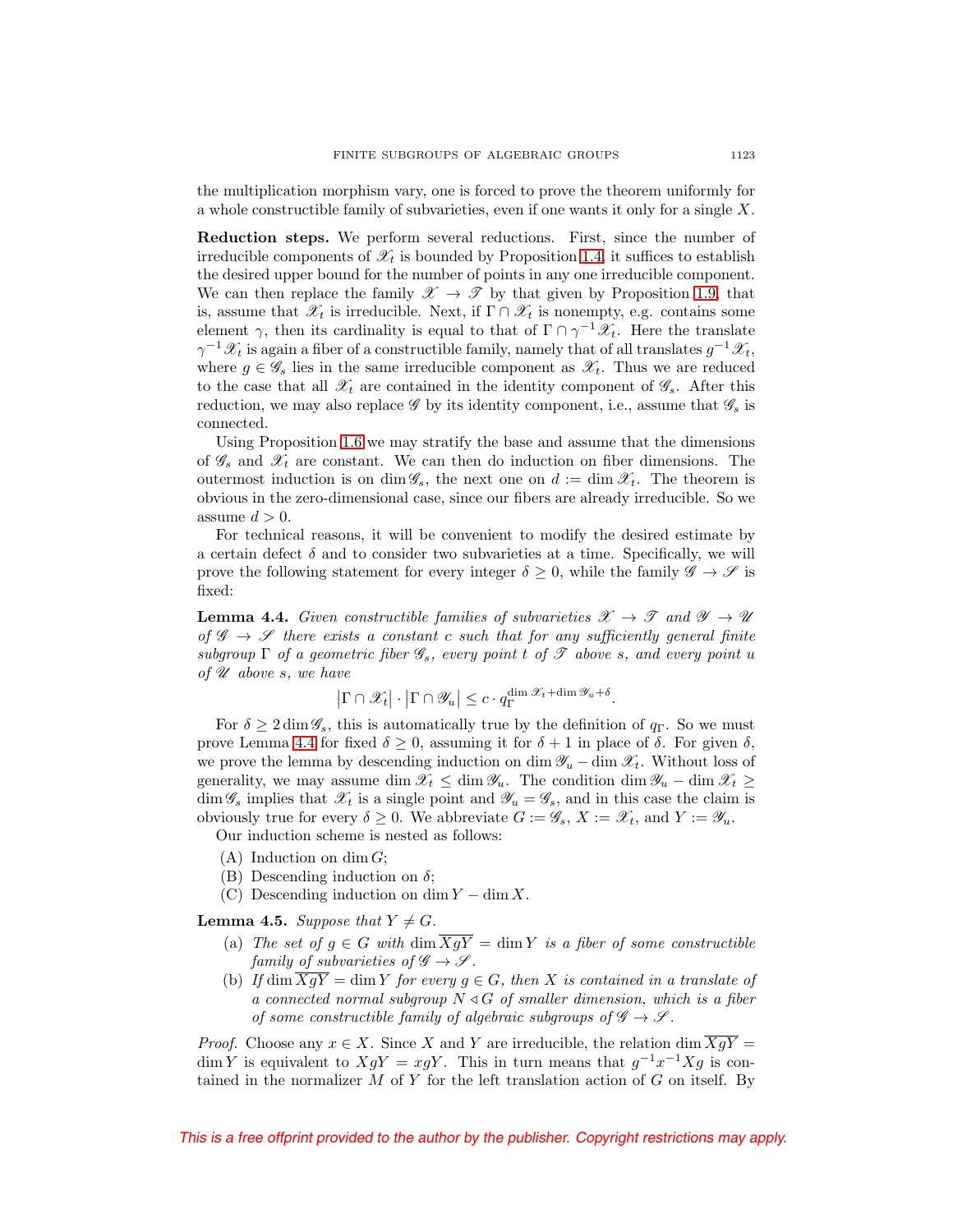Proposition [1.13,](#page-10-0) M belongs to a constructible family of proper algebraic subgroups, and the assumption  $Y \neq G$  implies  $M \neq G$ . The inclusion  $g^{-1}x^{-1}Xg \subset M$  is tantamount to the condition that q lies in the transporter from  $x^{-1}X$  to M for the conjugation action of  $G$  on itself. By Proposition [1.13,](#page-10-0) this transporter belongs to a constructible family, which proves (a).

For (b), let  $M^{\cap}$  denote the intersection of the conjugates  $qMq^{-1}$  for all  $q \in$ G. This is a proper normal subgroup of G. By Corollary [1.12,](#page-9-2) it belongs to a constructible family of algebraic subgroups. The same holds for the identity component  $N := (M \cap \)circ$ , for instance by Proposition [1.9.](#page-8-1) Finally, the assumptions in (b) imply  $x^{-1}X \subset N$ , which proves the claim.  $□$ 

In the situation of Lemma [4.5\(](#page-18-1)b) we prove Lemma [4.4](#page-18-0) as follows. Choose an element  $x \in \Gamma \cap X$  if that set is nonempty. Then we have  $|\Gamma \cap X| = |\Gamma \cap x^{-1}X|$ , and  $x^{-1}X \subset N$  belongs to a constructible family. By induction hypothesis (A), we know Theorem [4.2](#page-17-1) already in that situation. Since  $q_{\Gamma \cap N} \leq q_{\Gamma}$ , Lemma [4.4](#page-18-0) is proved in this case.

Thus whenever  $Y \neq G$ , we may suppose that there exists  $g \in G$  with dim  $\overline{XgY}$  $\dim Y$ . That is, in the constructible family of Lemma [4.5\(](#page-18-1)a), we restrict ourselves to that part of the base where the fiber is a proper subvariety of  $G$ . Afterwards, if  $Γ$  is sufficiently general, by Proposition [2.4](#page-13-0) we may choose  $γ ∈ Γ$  with dim  $\overline{XγY} >$ dim Y. We set  $Z := \overline{X \gamma Y}$  and consider the dominant morphism

$$
\varphi\colon\thinspace X\times Y\longrightarrow Z,\ (x,y)\mapsto x\gamma y.
$$

**Fiber dimensions.** The fiber above any point  $z \in Z$  is

$$
\varphi^{-1}(z) = \{ (x, \gamma^{-1} x^{-1} z) \mid x \in X \cap zY^{-1} \gamma^{-1} \}.
$$

Thus its dimension is always  $\leq \dim X$ , and in the case of equality, the fiber is isomorphic to X. Recall that dim  $Z > \dim Y$ . The generic fiber dimension of  $\varphi$  is therefore

$$
\dim X + \dim Y - \dim Z < \dim X,
$$

and by semicontinuity ([\[10,](#page-52-14) Thm. 13.1.3]), all nonempty fibers have dimension at least as great as the generic fiber dimension. For any integer

$$
f \in [\dim X + \dim Y - \dim Z, \dim X],
$$

let

$$
Z_f := \{ z \in Z \mid \dim \varphi^{-1}(z) = f \}.
$$

This locally closed subset of Z is open if and only if  $f = \dim X + \dim Y - \dim Z$ . For all other values, the subset  $\varphi^{-1}(Z_f)$  is nowhere dense in  $X \times Y$ , so its closure has dimension  $\langle \dim X + \dim Y$ . Thus for all f we have either

<span id="page-19-0"></span>
$$
(4.6) \qquad \dim \overline{Z_f} + f \le \dim X + \dim Y - 1
$$

or

<span id="page-19-1"></span>(4.7) 
$$
\dim \overline{Z_f} + f = \dim X + \dim Y,
$$

$$
\dim \overline{Z_f} - f = (\dim Z - \dim X) + (\dim Z - \dim Y) > \dim Y - \dim X.
$$

Note that by Proposition [1.7](#page-7-1) the subvariety  $Z$  is a fiber of some constructible family, and by Proposition [1.8](#page-8-2) the same is true for the closure  $\overline{Z_f}$ . For all  $z \in Z$ , the projection map  $pr_1$  from  $X \times Y$  to X induces an isomorphism from  $\varphi^{-1}(z)$  to its projection pr<sub>1</sub>( $\varphi^{-1}(z)$ ), and it follows that the image closures  $\overline{pr_1(\varphi^{-1}(z))}$ , as z ranges over Z, are fibers of some constructible family.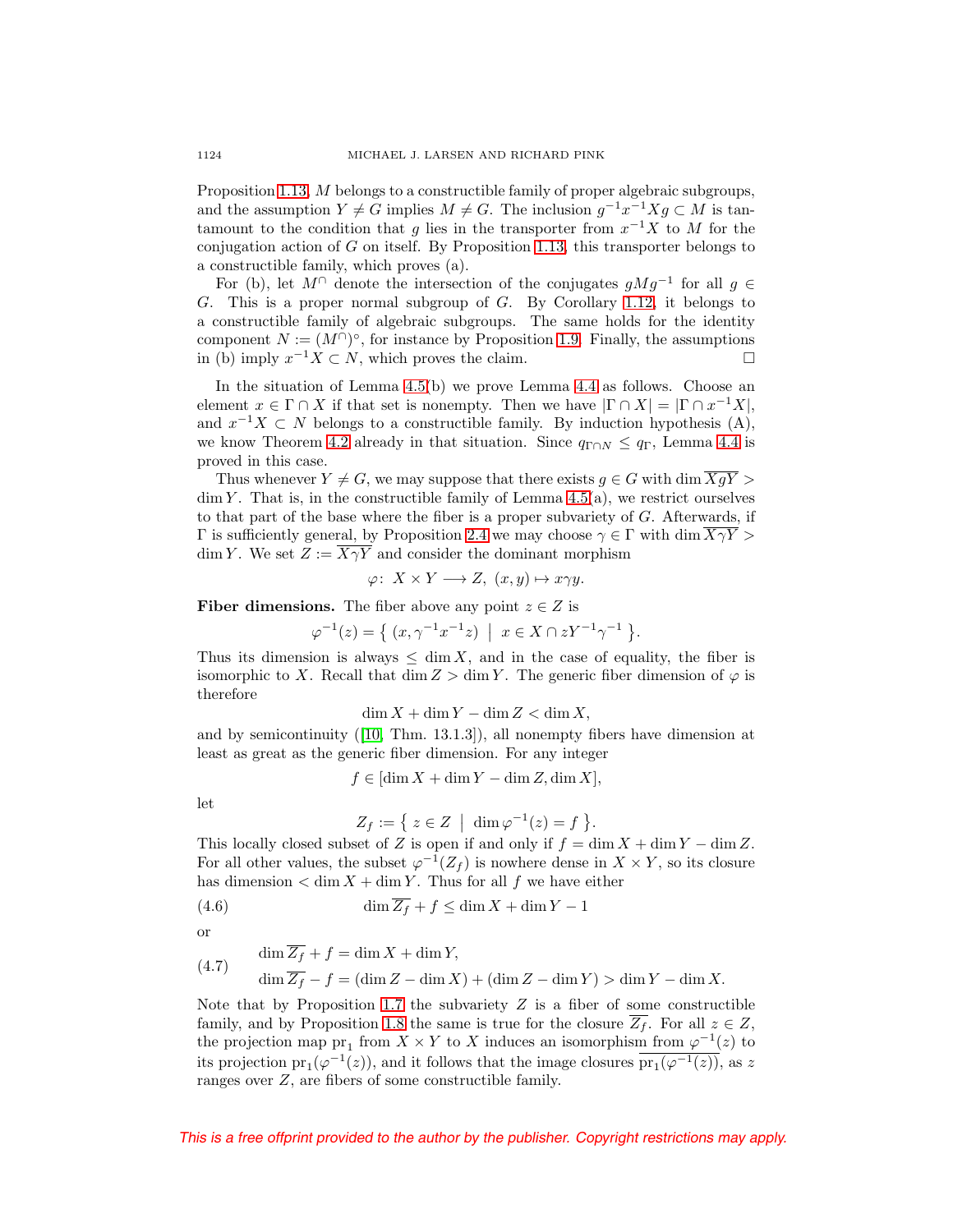**Counting arguments.** Now we count the points  $(x, y) \in (\Gamma \cap X) \times (\Gamma \cap Y)$  by means of the partition

$$
(\Gamma \cap X) \times (\Gamma \cap Y) = \Gamma^2 \cap (X \times Y) = \bigcup_{f = \dim X + \dim Y - \dim Z}^{\dim X} \Gamma^2 \cap \varphi^{-1}(Z_f).
$$

This gives

$$
|\Gamma \cap X| \cdot |\Gamma \cap Y| = \sum_{f = \dim X + \dim Y - \dim Z}^{\dim X} |\Gamma^2 \cap \varphi^{-1}(Z_f)|.
$$

The map  $\varphi$  sends  $\Gamma^2 \cap \varphi^{-1}(Z_f)$  to  $\Gamma \cap Z_f \subset \Gamma \cap \bar{Z}_f$ , and each fiber is contained in a set of the form  $\Gamma^2 \cap \varphi^{-1}(z)$ , which maps injectively under the projection map  $\text{pr}_1$ into

$$
\Gamma\cap\mathrm{pr}_1(\varphi^{-1}(z))\subset\Gamma\cap\overline{\mathrm{pr}_1(\varphi^{-1}(z))}.
$$

The condition  $z \in Z_f$  means that dim  $pr_1(\varphi^{-1}(z)) = f$ , and we claim

$$
|\Gamma \cap Z_f| \cdot |\Gamma \cap \mathrm{pr}_1(\varphi^{-1}(z))| \leq c_f q_{\Gamma}^{\dim X + \dim Y + \delta},
$$

for some constant  $c_f$  depending only on f and the original families  $\mathscr X$  and  $\mathscr Y$ . Indeed, if [\(4.6\)](#page-19-0) holds, this follows from induction hypothesis (B); and if [\(4.7\)](#page-19-1) holds, it follows from induction hypothesis (C). Thus,

$$
|\Gamma^2 \cap \varphi^{-1}(Z_f)| \leq |\Gamma \cap Z_f| \max_{z \in \Gamma \cap Z_f} |\Gamma \cap \mathrm{pr}_1(\varphi^{-1}(z))| \leq c_f q_{\Gamma}^{\dim X + \dim Y + \delta}.
$$

Summing over  $f$ , we obtain

$$
|\Gamma \cap X| \cdot |\Gamma \cap Y| \le q_{\Gamma}^{\dim X + \dim Y + \delta} \sum_{f = \dim X + \dim Y - \dim Z}^{\dim X} c_f,
$$

and Lemma [4.4](#page-18-0) follows by induction.

Theorem [4.2](#page-17-1) follows immediately by specializing Lemma [4.4](#page-18-0) to the case  $\delta = 0$ ,  $\mathscr{T} = \mathscr{U}, \mathscr{X} = \mathscr{Y}, \text{ and } t = u.$ 

**Proof of Theorem [4.3.](#page-17-3)** As in the preceding proof, we abbreviate  $G := \mathscr{G}_s$  and  $X := \mathscr{X}_t$ . Let  $\pi: X \longrightarrow G^{n-1}$  denote the projection map obtained by forgetting the last factor in  $G^n$ . We count the points of  $\Gamma^n \cap X$  by fibers of  $\pi$ , using induction on *n*. The case  $n = 1$  is just Theorem [4.2.](#page-17-1)

The fibers of  $\pi$  form a constructible family of subvarieties of  $\mathscr{G} \to \mathscr{S}$ . Thus, if  $\Gamma$ is sufficiently general, by Theorem [4.2](#page-17-1) for every  $\gamma = (\gamma_1, \ldots, \gamma_{n-1}) \in \Gamma^{n-1}$  we have

<span id="page-20-0"></span>(4.8) 
$$
\left|\Gamma^n \cap \pi^{-1}(\underline{\gamma})\right| \leq c_1 \cdot q_{\Gamma}^{\dim \pi^{-1}(\underline{\gamma})}.
$$

Next recall from Proposition [1.4](#page-7-0) that  $\dim G$  is bounded in the family  $\mathscr{G} \to \mathscr{S}$ , say by d. For every  $0 \le f \le d$  put

$$
Y_f := \left\{ \underline{g} \in G^{n-1} \mid \dim \pi^{-1}(\underline{g}) = f \right\}.
$$

By Proposition [1.8,](#page-8-2) its Zariski-closure  $\overline{Y_f}$  belongs to a constructible family of subvarieties of  $\mathscr{G}^{n-1} \to \mathscr{S}$ . Thus for sufficiently general  $\Gamma$  we have

<span id="page-20-1"></span>(4.9) 
$$
\left|\Gamma^{n-1}\cap Y_f\right| \leq c_{n-1}\cdot q_{\Gamma}^{\dim Y_f}.
$$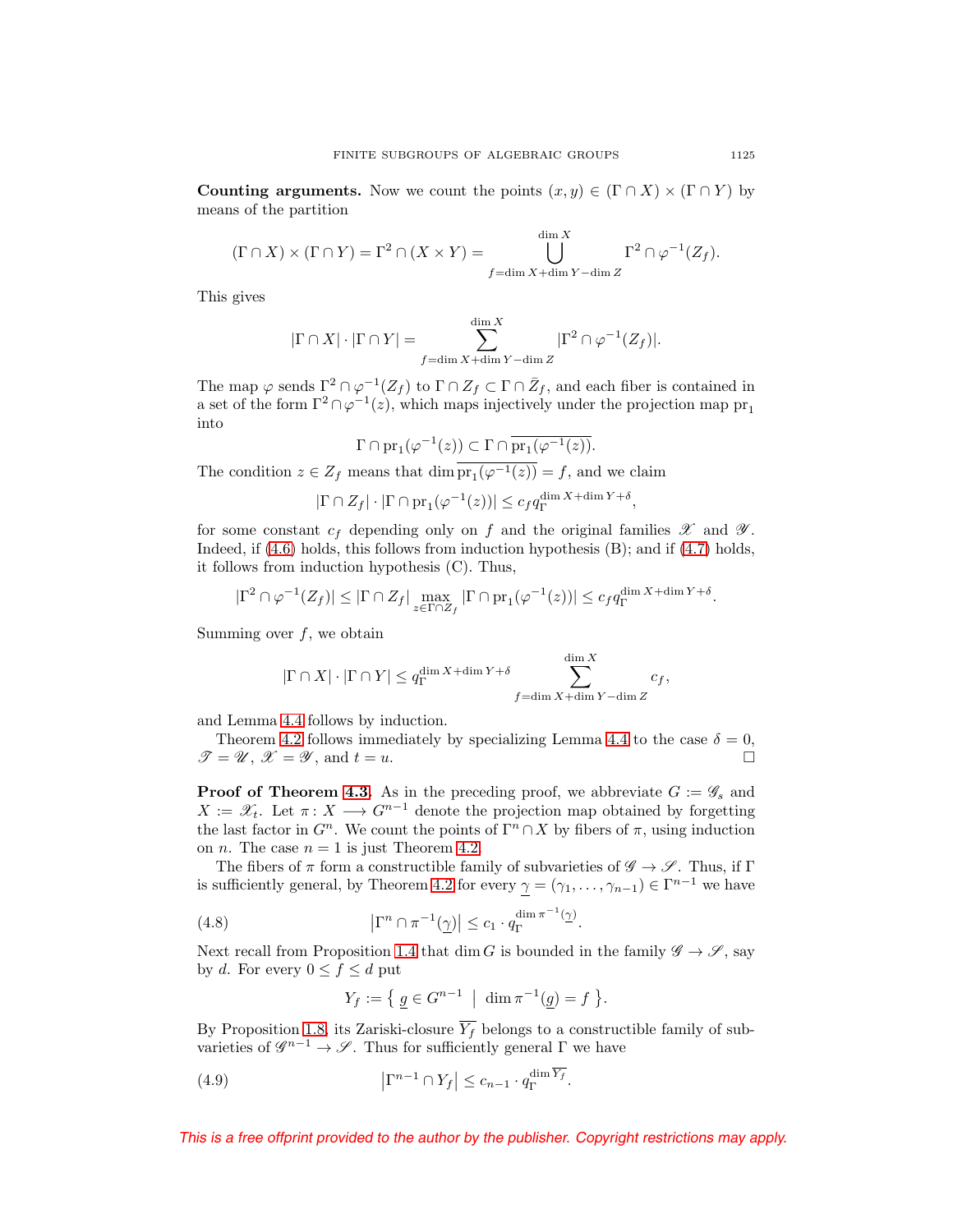By construction the constants  $c_1$  and  $c_{n-1}$  depend only on the families  $\mathscr{G} \to \mathscr{S}$ and  $\mathscr{X} \to \mathscr{T}$ . Now observe that

<span id="page-21-1"></span>(4.10) 
$$
f + \dim \overline{Y_f} = \dim \overline{X \cap \pi^{-1}(Y_f)} \leq \dim X.
$$

Thus we can calculate

$$
\left|\Gamma^n \cap X\right| = \sum_{f=0}^d \sum_{\substack{\gamma \in \Gamma^{n-1} \cap Y_f}} \left|\Gamma^n \cap \pi^{-1}(\gamma)\right|
$$
  
\n
$$
\stackrel{(4.8)}{\leq} \sum_{f=0}^d c_1 \cdot q_\Gamma^f \cdot \left|\Gamma^{n-1} \cap Y_f\right|
$$
  
\n
$$
\stackrel{(4.9)}{\leq} \sum_{f=0}^d c_1 \cdot c_{n-1} \cdot q_\Gamma^{f+\dim \overline{Y_f}}
$$
  
\n
$$
\stackrel{(4.10)}{\leq} (d+1) \cdot c_1 \cdot c_{n-1} \cdot q_\Gamma^{\dim X},
$$

<span id="page-21-0"></span>which is the desired assertion.  $\Box$ 

## 5. Finite subgroups of abelian varieties

In this section we briefly detour to apply Theorem [4.2](#page-17-1) to abelian varieties. The results here are not used in the rest of the paper. First we specialize everything to commutative groups. A simplification arises in this case from the fact that all subgroups are normal, and therefore in the definition  $(4.1)$  of  $q<sub>\Gamma</sub>$ , the supremum is taken over all connected closed subgroups.

<span id="page-21-2"></span>**Theorem 5.1.** Consider a constructible family of commutative algebraic groups  $\mathscr{G} \to \mathscr{S}$  and a constructible family of subvarieties  $\mathscr{X} \to \mathscr{T}$ . Then there exists a constant c such that for every finite subgroup  $\Gamma$  of a geometric fiber  $\mathscr{G}_s$  and every point t of  $\mathscr T$  above s we have

$$
\left|\Gamma \cap \mathscr{X}_t\right| \leq c \cdot q_{\Gamma}^{\dim \mathscr{X}_t}.
$$

Proof. By Theorem [4.2](#page-17-1) and Metadefinition [2.2,](#page-12-1) the desired conclusion holds unless Γ is contained in a fiber  $\mathcal{H}_u$  of some constructible family of fiberwise nowhere dense algebraic subgroups  $\mathscr{H} \to \mathscr{U}$  of  $\mathscr{G} \to \mathscr{S}$ . Let  $\mathscr{Y} \to \mathscr{V} := \mathscr{T} \times_{\mathscr{S}} \mathscr{U}$  be the constructible family of subvarieties of  $\mathscr{H} \to \mathscr{U}$  which consists of all intersections  $\mathscr{Y}_v := \mathscr{X}_t \cap \mathscr{H}_u$ , where  $v = (t, u) \in \mathscr{V}_s$ . By induction on fiber dimension, we may suppose that the theorem holds already for  $\mathscr H$  and  $\mathscr Y$ . In other words, we have

$$
\left|\Gamma\cap\mathscr{Y}_{v}\right|\leq c\cdot(q_{\Gamma}')^{\dim\mathscr{Y}_{v}},
$$

where c is some constant, and  $q_{\Gamma}'$  is defined as in [\(4.1\)](#page-17-2) except that the supremum is extended only over subgroups  $N \subset \mathcal{H}_u$ . Thus in the case  $\Gamma \subset \mathcal{H}_u$  we deduce

$$
|\Gamma \cap \mathscr{X}_t| = |\Gamma \cap \mathscr{Y}_v| \le c \cdot (q'_{\Gamma})^{\dim \mathscr{Y}_v} \le c \cdot q_{\Gamma}^{\dim \mathscr{X}_t},
$$

as desired.  $\Box$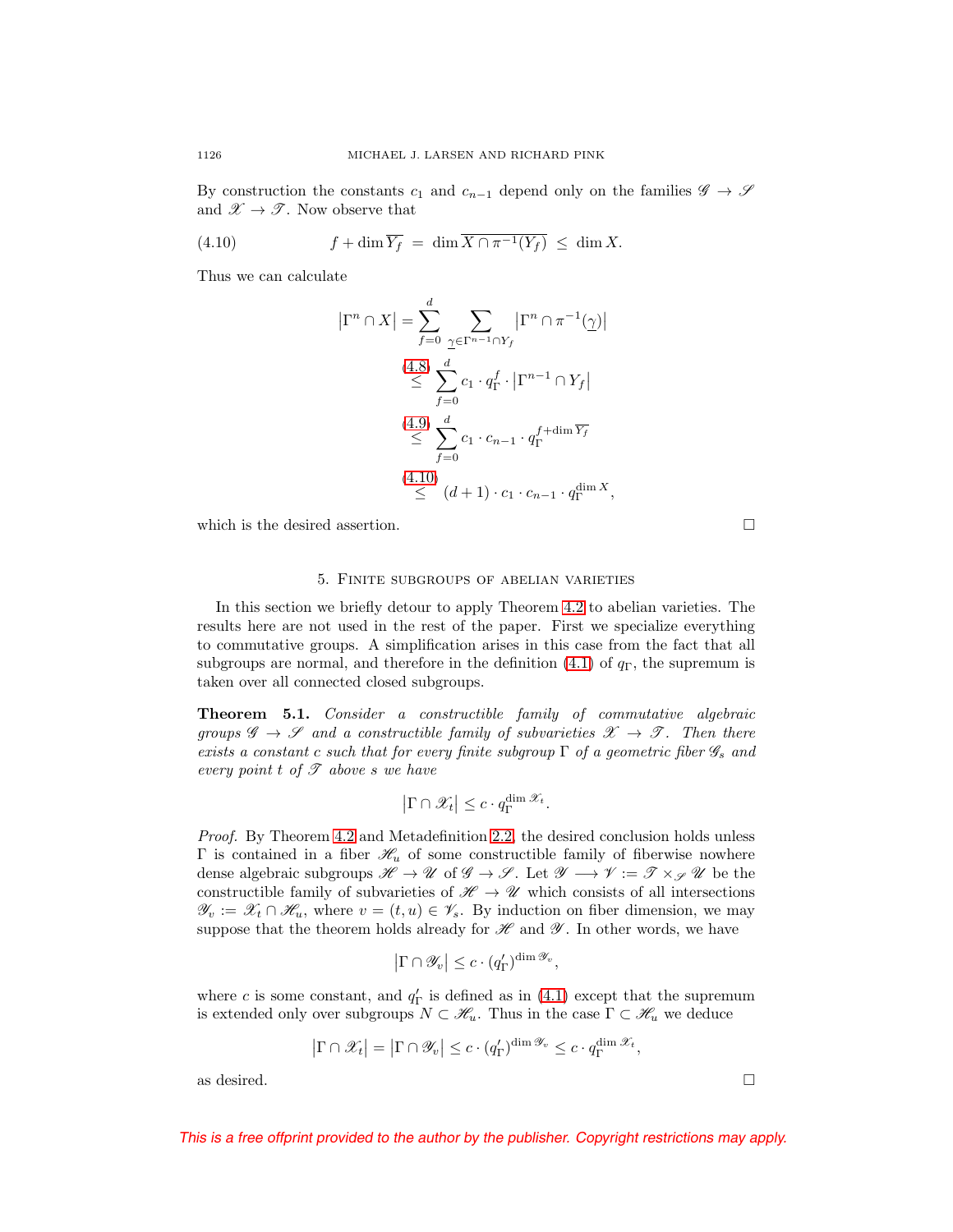For abelian varieties a natural collection of finite subgroups is given by the ntorsion points  $\mathscr{A}_{s}[n]$  for varying n:

<span id="page-22-1"></span>**Corollary 5.2.** Let  $\mathscr A \to \mathscr S$  be a constructible family of abelian varieties, and  $\mathscr{X} \to \mathscr{T}$  a constructible family of subvarieties. Then there exists a constant c such that for every positive integer n, every geometric fiber  $\mathscr{A}_s$ , and every point t of  $\mathscr{T}$ above s we have

$$
\left|\mathscr{A}_{s}[n]\cap\mathscr{X}_{t}\right|\leq c\cdot (nn')^{\dim\mathscr{X}_{t}},
$$

where  $n'$  is the largest divisor of n which is prime to the residue characteristic at s.

*Proof.* The connected algebraic subgroups  $B \subset \mathscr{A}_s$  are precisely the abelian subvarieties. Thus we have

$$
|\mathscr{A}_s[n] \cap B| = |B[n]| \le (nn')^{\dim B}.
$$

(See [\[24,](#page-52-17) §6] for the part prime to the characteristic, [\[24,](#page-52-17) §15] for the rest.) Thus formula [\(4.1\)](#page-17-2) implies that  $q_{\Gamma} = nn'$ . The result follows from Theorem [5.1.](#page-21-2)  $\Box$ 

R. Weissauer pointed out to us that this can also be proved using intersection theory, following the lines of the proof of [\[25,](#page-52-21) Prop. 7.7].

**Remark.** The bound in [\(3.3\)](#page-15-2) is optimal for subvarieties that are defined over  $\mathbb{F}_q$ , hence so is the bound in Theorem [5.1.](#page-21-2) The bound in Corollary [5.2](#page-22-1) cannot be improved either, as the following special case shows. Suppose that  $\mathscr{A}_s$  is defined over a finite field  $\mathbb{F}_q$  and isogenous to a product of supersingular elliptic curves all of whose endomorphisms are defined over  $\mathbb{F}_q$ . Then it is well known that

$$
\mathscr{A}_{s}(\mathbb{F}_{q^m}) = \mathscr{A}_{s}[q^m - 1]
$$

<span id="page-22-0"></span>(cf.  $[31, Thm. 2(d)]$  $[31, Thm. 2(d)]$ ), so we are back in the situation  $(3.3)$ . We do not know if an improvement is possible in other cases or for other values of  $n$ .

### 6. Orders of conjugacy classes and centralizers

From here to the end of Section [11](#page-44-0) we fix a simple root system  $\Phi$  and let  $\mathscr{G} \rightarrow$ **Spec**  $\mathbb{Z}$  denote the family of split connected adjoint groups associated to  $\Phi$  (see [\[7,](#page-52-15) Exp. XXV]). We will consider a geometric fiber  $G = \mathscr{G}_s$  over an algebraically closed field k of characteristic  $p \geq 0$  and a finite subgroup  $\Gamma \subset G$ . In any quantification of the form "for every sufficiently general  $\Gamma$ ", the whole triple  $(k, G, \Gamma)$  is allowed to vary, with  $\Gamma$  being subject to Metadefinition [2.2.](#page-12-1) The assumption that G is adjoint is irrelevant in this section but will become convenient later on. Recall from [\(4.1\)](#page-17-2) that in this case  $q_{\Gamma} = |\Gamma|^{1/\dim G}$ . We will often use the following reformulation of Proposition [2.5:](#page-14-2)

<span id="page-22-2"></span>**Proposition 6.1.** For any fixed constant c, if  $\Gamma$  is sufficiently general, we have  $q_{\Gamma} > c.$ 

In this section, we use the results of Section [4](#page-17-0) to estimate the size of centralizers in Γ. The main observation is that Theorem [4.2](#page-17-1) can be applied not only when  $\mathscr X$ is the family of centralizers, but also when it is the family of conjugacy classes in  $\mathscr G$ . Thus although Theorem [4.2](#page-17-1) gives only an upper bound in each case, the formula

$$
\left|\Gamma_{\gamma}\right|\cdot\left|O_{\Gamma}(\gamma)\right|=\left|\Gamma\right|
$$

implies a lower bound as well and thereby determines both factors to within a multiplicative constant. The following result generalizes this to centralizers of arbitrary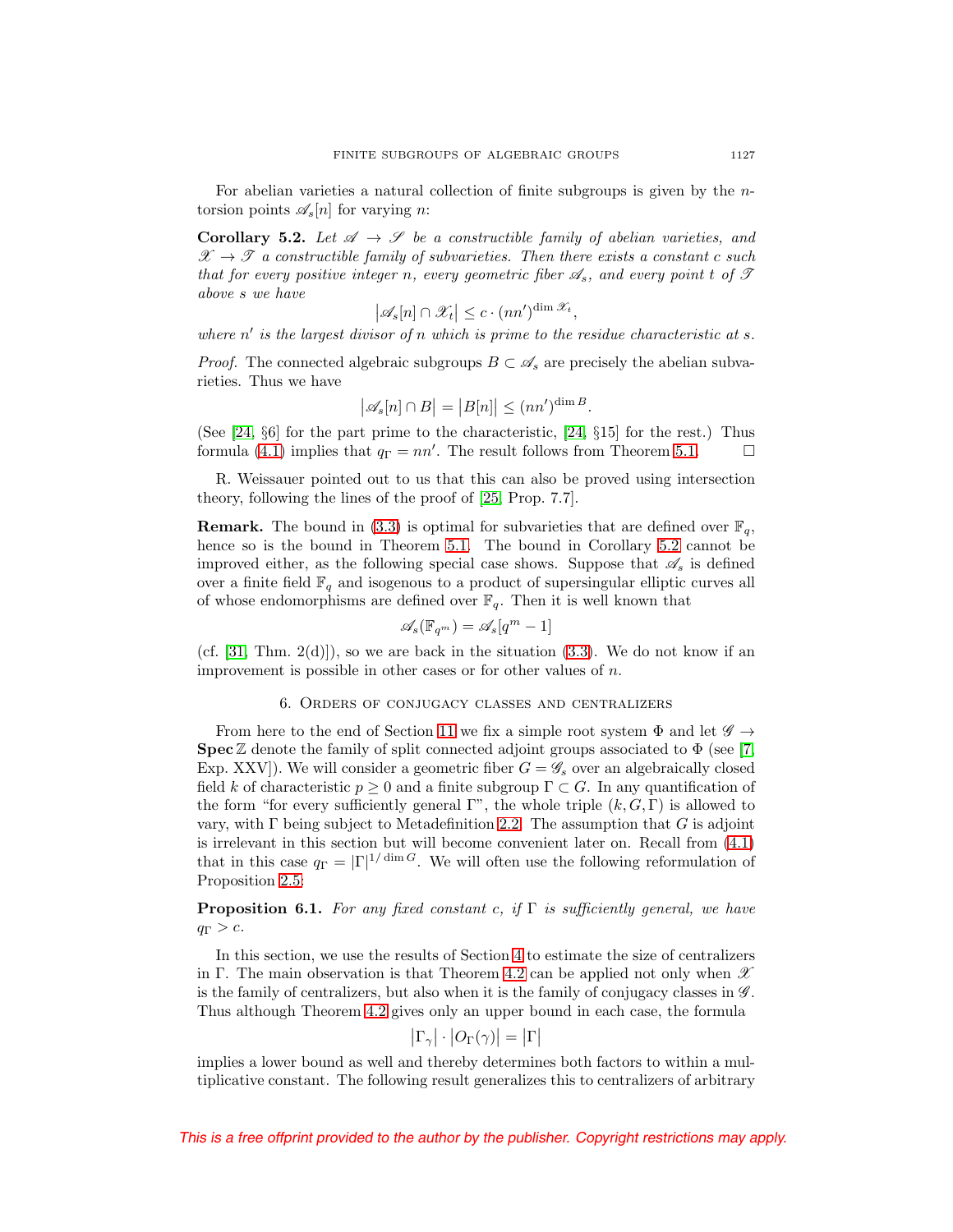subsets:

<span id="page-23-0"></span>**Theorem 6.2.** There is a constant  $c_0$  depending only on  $\Phi$  such that for any sufficiently general  $\Gamma \subset G$  and any subset  $\Lambda \subset \Gamma$  we have

$$
\frac{1}{c_0} \cdot q_{\Gamma}^{\dim G_{\Lambda}} \ \leq \ \left| \Gamma_{\Lambda} \right| \ \leq \ c_0 \cdot q_{\Gamma}^{\dim G_{\Lambda}}.
$$

Proof. By Theorem [1.10,](#page-8-0) it suffices to consider centralizers of subsets of cardinality  $\leq n$ , where *n* depends only on the family  $\mathscr{G} \to \mathbf{Spec}\mathbb{Z}$ , that is, on  $\Phi$ . So suppose  $\Lambda = \{\gamma_1, \ldots, \gamma_m\}$  with  $m \leq n$ . Setting  $\gamma_i := 1$  for  $m < i \leq n$ , the centralizer of  $\Lambda$  coincides with the stabilizer of the point  $\gamma := (\gamma_1, \ldots, \gamma_n)$  for the diagonal conjugation action on  $G<sup>n</sup>$ .

Consider the morphism

$$
\mathscr{G} \times \mathscr{G}^n \longrightarrow \mathscr{G}^n \times \mathscr{G}^n, \ (g,(g_1,\ldots)) \mapsto ((gg_1g^{-1},\ldots),(g_1,\ldots)).
$$

This may be viewed as a morphism of families from  $\mathscr G$  to  $\mathscr G^n$  which is indexed by the second factor  $\mathscr{G}^n$ . The algebraic stabilizer in G of a point  $g \in G^n$  is a fiber of this morphism, so it belongs to a constructible family of subvarieties of  $\mathscr{G} \to \mathbf{Spec} \mathbb{Z}$ . On the other hand, the G-orbit of  $g$  is just the image of this map in the fiber above g. Thus by Proposition [1.7,](#page-7-1) the orbit closures form a constructible family of subvarieties of  $\mathscr{G}^n$ .

Applying Theorem [4.2](#page-17-1) to the family of centralizers we find a constant  $c_1$  such that

<span id="page-23-1"></span>(6.3) 
$$
|\Gamma_{\Lambda}| = |\Gamma_{\underline{\gamma}}| = |\Gamma \cap G_{\underline{\gamma}}| \le c_1 \cdot q_{\Gamma}^{\dim G_{\underline{\gamma}}}
$$

whenever  $\Gamma$  is sufficiently general. Similarly, applying Theorem [4.3](#page-17-3) to the orbit closures  $O<sub>G</sub>(\gamma)$  we find a constant  $c_2$  such that

<span id="page-23-3"></span>(6.4) 
$$
|O_{\Gamma}(\underline{\gamma})| \leq |\Gamma^n \cap \overline{O_G(\underline{\gamma})}| \leq c_2 \cdot q_{\Gamma}^{\dim O_G(\underline{\gamma})}
$$

whenever  $\Gamma$  is sufficiently general. Combining the second estimate with

$$
\left|\Gamma_{\underline{\gamma}}\right|\cdot\left|O_{\Gamma}(\underline{\gamma})\right| \;=\; \left|\Gamma\right| \;=\; q_{\Gamma}^{\dim G} \;=\; q_{\Gamma}^{\dim G_{\underline{\gamma}} + \dim O_{G}(\underline{\gamma})}
$$

we obtain

<span id="page-23-2"></span>(6.5) 
$$
\left|\Gamma_{\Lambda}\right| \geq \frac{1}{c_2} \cdot q_{\Gamma}^{\dim G_{\underline{\gamma}}}
$$

Setting  $c_0 := \sup\{c_1, c_2\}$ , the theorem follows from [\(6.3\)](#page-23-1) and [\(6.5\)](#page-23-2).

The constant  $c_0$  of Theorem [6.2](#page-23-0) will be fixed throughout the rest of the paper. The same kind of argument shows:

<span id="page-23-4"></span>**Theorem 6.6.** Let  $\Gamma \subset G$  be as in Theorem [6.2](#page-23-0). Then for every  $\gamma \in \Gamma$ , the intersection  $\Gamma \cap O_G(\gamma)$  consists of at most  $c_0^2$  conjugacy classes of  $\Gamma$ .

*Proof.* We will use the estimates [\(6.3\)](#page-23-1) and [\(6.4\)](#page-23-3) in the case  $n = 1$ . Without loss of generality, we may assume that  $\gamma$  is the element of  $\Gamma \cap O_G(\gamma)$  whose  $\Gamma$ -conjugacy class is smallest. Thus, the total number of Γ-conjugacy classes in  $\Gamma \cap O_G(\gamma)$  is no more than

$$
\frac{|\Gamma \cap O_G(\gamma)|}{|O_{\Gamma}(\gamma)|} = \frac{|\Gamma_{\gamma}| \cdot |\Gamma \cap O_G(\gamma)|}{|\Gamma|} \le \frac{c_1 c_2 \cdot q_{\Gamma}^{\dim G_{\gamma} + \dim O_G(\gamma)}}{|\Gamma|} = c_1 c_2 \le c_0^2. \quad \Box
$$

This is a free offprint provided to the author by the publisher. Copyright restrictions may apply.

 $\Box$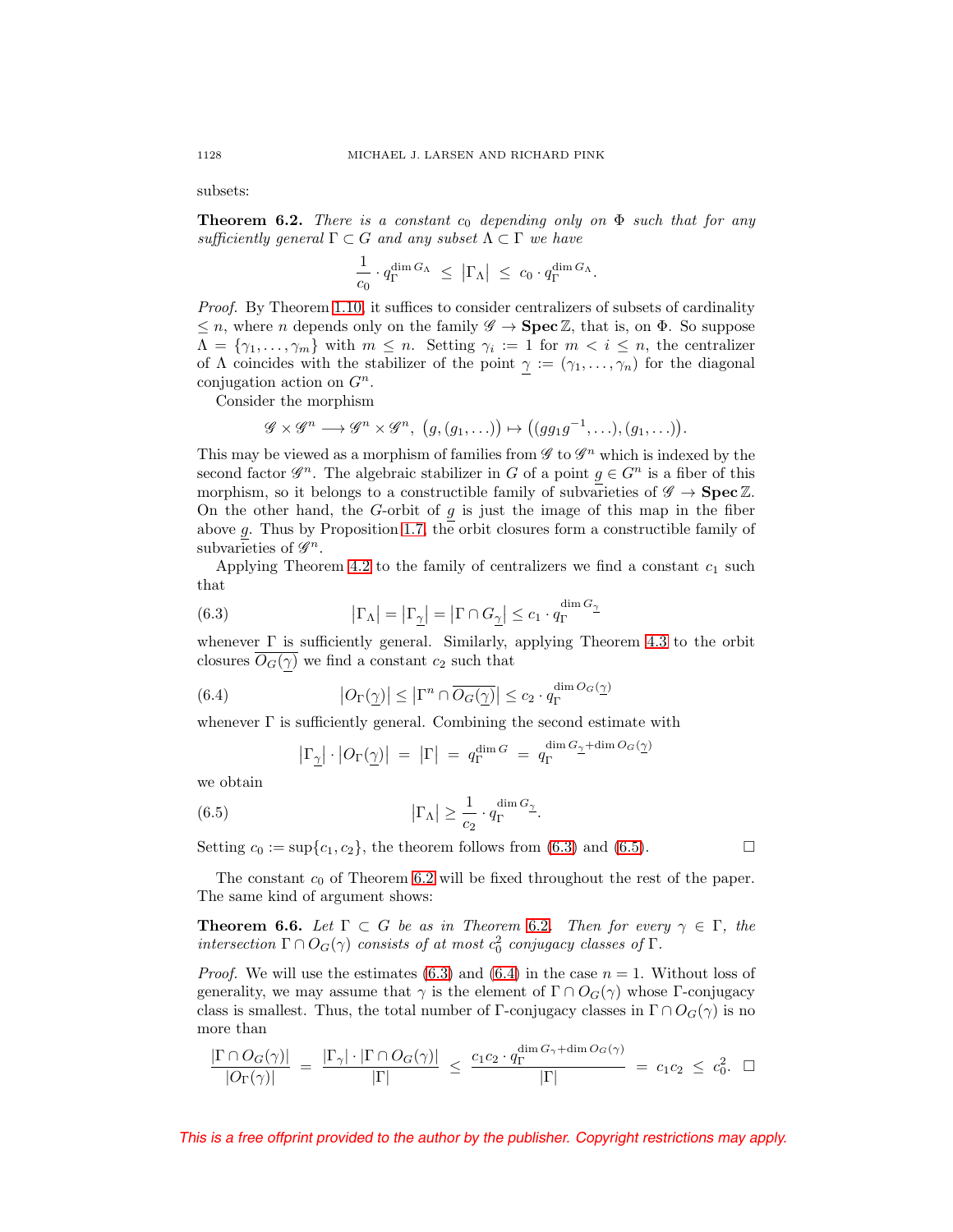**Remark.** Theorem [6.2](#page-23-0) implies that  $\Gamma_{\Lambda}$  is a sufficiently general subgroup of the algebraic centralizer  $G_{\Lambda}$  whenever  $\Gamma$  is sufficiently general. Indeed, any constructible family of nowhere dense subvarieties  $X \subset G_\Lambda$  can be viewed as a family of subvarieties of  $\mathscr G$ . Thus for suitable c we have

$$
\big|\Gamma\cap X\big|\overset{\mathrm{Thm.}}{\leq} 4.2\, \, c\cdot q_{\Gamma}^{\dim X}\ \leq\ \frac{c}{q_{\Gamma}}\cdot q_{\Gamma}^{\dim G_{\Lambda}}\overset{\mathrm{Thm.}}{\leq} 6.2\, \, \frac{cc_0}{q_{\Gamma}}\cdot \big|\Gamma_{\Lambda}\big|.
$$

On the other hand,  $q_{\Gamma} > cc_0$  whenever  $\Gamma$  is sufficiently general, by Proposition [6.1.](#page-22-2) Therefore  $\Gamma_{\Lambda} \not\subset X$ , as desired. This behavior allows induction arguments and will be exploited in the following section.

## 7. Regular semisimple and unipotent elements

<span id="page-24-0"></span>Let  $\Phi$ , G, and  $\Gamma \subset G = \mathscr{G}_s$  be as in the preceding section. An element of  $\Gamma$ will be called *semisimple, unipotent, regular*, etc. if and only if it has this property as an element of  $G$ . The set of all regular semisimple elements of a subset  $X$  is denoted  $X^{\text{rss}}$ , the set of all unipotent elements  $X^{\text{un}}$ . Since  $G^{\text{rss}}$  is open and dense in  $G$ , it follows easily from Theorem [4.2](#page-17-1) that most elements of a sufficiently general finite subgroup are regular semisimple. It is more difficult to find elements of other types.

It is well known that any finite group of Lie type contains a regular unipotent element  $(4, \text{Prop. } 5.1.7]$ ,  $[18, \{8.4\}]$  $[18, \{8.4\}]$ . In this section, we prove the same assertion for every sufficiently general finite subgroup  $\Gamma \subset G$ . The idea is to count the elements of Γ in a particular way, breaking them up via their Jordan decomposition and using induction on centralizers of semisimple elements with the help of Theorem [6.2.](#page-23-0) The resulting formula shows that the number of unipotent elements in  $\Gamma$  is so large that some of them must be regular unipotent.

For finite groups of Lie type such computations were carried out by Steinberg [\[30,](#page-53-2) §§14–15] (see also [\[4,](#page-52-20) Thm. 3.4.1, Thm. 6.6.1], or [\[18,](#page-52-22) Thms. 8.8, 8.14]). Namely, suppose that G lives in positive characteristic, and  $F: G \to G$  is a Frobenius map. In two separate calculations, Steinberg shows that the number of unipotent elements in  $G<sup>F</sup>$  and the number of F-stable maximal tori of G are each equal to the square of the order of a maximal unipotent subgroup of  $G<sup>F</sup>$ . A more direct proof that the former quantities are equal was given by Lehrer [\[23,](#page-52-23) Cor. 1.13]. Our argument resembles Lehrer's approach.

<span id="page-24-1"></span>**Toric subsets and centralizers.** For convenience we call a subset of G toric if and only if it is contained in an algebraic torus of G. Any toric subset consists of pairwise commuting semisimple elements, but the converse is not true in general. The induction argument in Theorem [7.8](#page-27-0) below employs reduction to the identity components  $G^{\circ}_{\Lambda}$  of the centralizers of toric subsets  $\Lambda \subset \Gamma$ . By construction, each  $G^{\circ}_{\Lambda}$  contains a maximal torus of  $G$ .

<span id="page-24-2"></span>**Proposition 7.1.** For any toric subset  $\Lambda \subset G$  we have:

- (a)  $\Lambda \subset G_{\Lambda}^{\circ}.$
- (b) For any semisimple element  $s \in G^{\circ}_{\Lambda}$  the set  $\Lambda \cup \{s\}$  is toric.
- (c) Any unipotent element of  $G_{\Lambda}$  lies in  $G_{\Lambda}^{\circ}$ .

Proof. By Noetherian induction, every toric subset  $\Lambda$  has a finite subset  $\Lambda'$  such that  $G_{\Lambda} = G_{\Lambda'}$ . Without loss of generality, therefore, we may assume  $\Lambda$  is finite. If  $T \subset G$  is a maximal torus containing  $\Lambda$ , we have  $\Lambda \subset T \subset G_{\Lambda}^{\circ}$ , whence (a). Next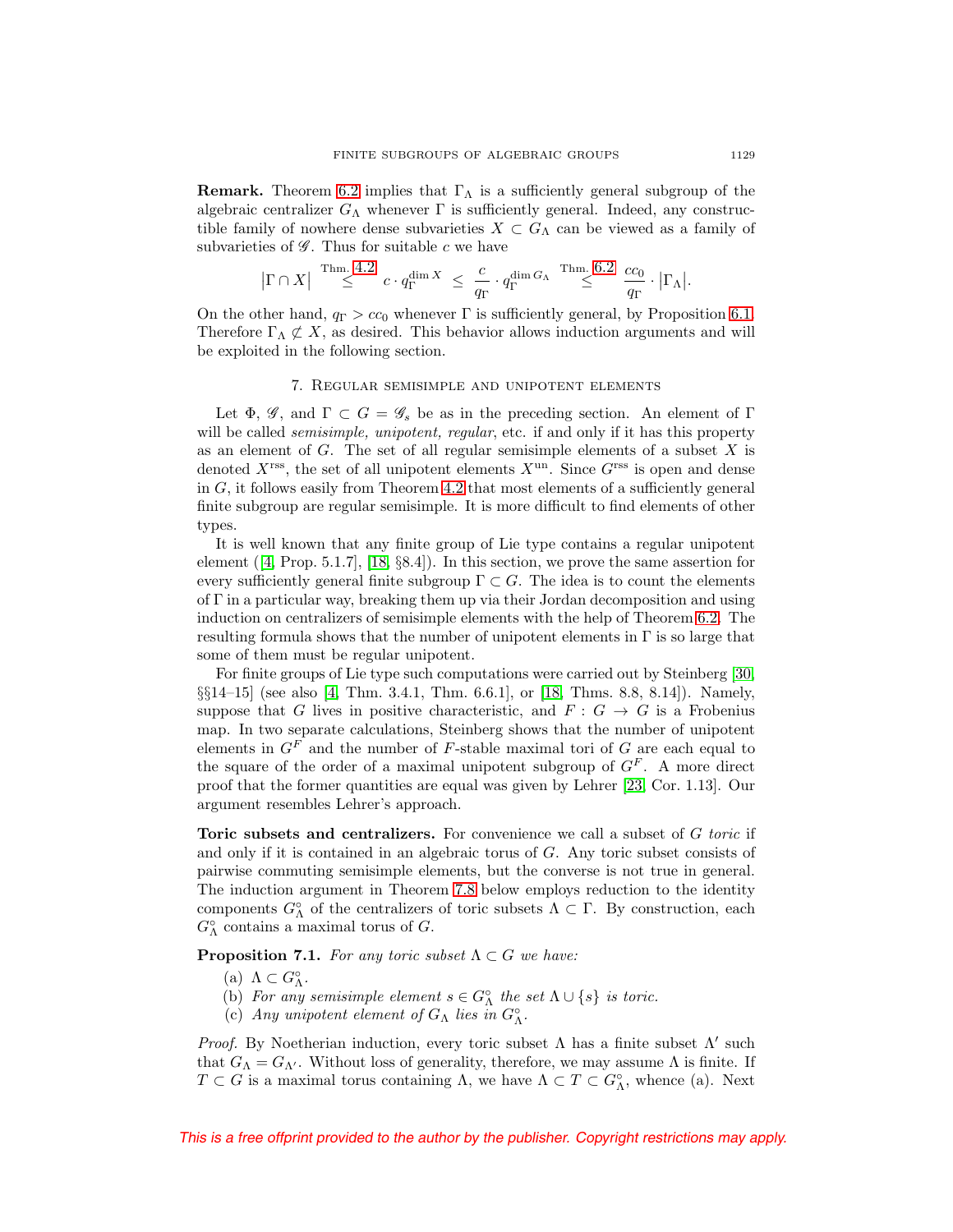by induction on  $|\Lambda|$  we see that  $G^{\circ}_{\Lambda}$  is reductive, since the connected centralizer of a semisimple element in any reductive group is reductive. Thus the center of  $G^{\circ}_{\Lambda}$ , and hence  $\Lambda$  itself, is contained in every maximal torus of  $G^{\circ}_{\Lambda}$ . As any semisimple element of  $G^{\circ}_{\Lambda}$  lies in a maximal torus, this implies (b). Finally, (c) is the assertion of [\[18,](#page-52-22) §1.12] if  $\Lambda$  consists of one element. The proof given there applies to all connected reductive groups, so the general case of (c) follows again by induction on  $\Lambda$ .

**Regular semisimple elements.** To simplify notation we will abbreviate  $\Gamma^{\circ}_{\Lambda}$  :=  $\Gamma \cap G_\Lambda^\circ$ .

<span id="page-25-1"></span>**Proposition 7.2.** Fix any  $0 < \varepsilon < 1$ . If  $\Gamma$  is sufficiently general, then for every toric subset  $\Lambda \subset \Gamma$  we have

$$
1-\varepsilon \ \leq \ \frac{|(\Gamma_{\Lambda}^{\circ})^{\mathrm{rss}}|}{|\Gamma_{\Lambda}^{\circ}|} \ \leq \ 1.
$$

*Proof.* Let  $g \mapsto \text{Ad}_g$  denote the adjoint representation of  $\mathscr{G}$ . It is well known that g is regular semisimple if and only if the multiplicity of 1 as a zero of the characteristic polynomial of  $Ad<sub>q</sub>$  is minimal, i.e., equal to the rank of  $\Phi$ . This is a Zariski-open condition, so the complement  $\mathscr{G} \setminus \mathscr{G}^{\text{rss}}$  is a constructible family of proper closed subvarieties of  $\mathscr{G}$ .

By Proposition [1.14](#page-10-1) the algebraic centralizers  $G_{\Lambda}$  form a constructible family of algebraic subgroups of  $\mathscr G$ . So by Proposition [1.9](#page-8-1) the same is true for their identity components. By construction these are irreducible and contain regular semisimple elements; hence  $G^{\circ}_{\Lambda} \setminus G^{\text{rss}}$  belongs to a constructible family of subvarieties of strictly smaller dimension. Thus for suitable  $c$  we have

$$
\left|\Gamma_\Lambda^{\circ} \smallsetminus G^{\mathrm{rss}}\right| \overset{\mathrm{Thm.}}{\leq} \overset{4.2}{\leq} c \cdot q_{\Gamma}^{\dim(G^\circ_{\Lambda} \smallsetminus G^{\mathrm{rss}})} \;\leq\; \frac{c}{q_{\Gamma}} \cdot q_{\Gamma}^{\dim G^\circ_{\Lambda}} \overset{\mathrm{Thm.}}{\leq} \frac{6.2}{q_{\Gamma}} \cdot \left|\Gamma_\Lambda^{\circ}\right|,
$$

provided  $\Gamma$  is sufficiently general. This implies that

$$
\left| (\Gamma_{\Lambda}^{\circ})^{\mathrm{rss}} \right| \geq \left(1-\frac{cc_0}{q_{\Gamma}}\right) \cdot \left| \Gamma_{\Lambda}^{\circ} \right|.
$$

Since  $q_{\Gamma}$  may be assumed arbitrarily large by Proposition [6.1,](#page-22-2) the desired inequality follows.  $\Box$ 

**Maximal toric subgroups.** We call a subgroup of  $\Gamma^{\circ}_{\Lambda}$  maximal toric in  $\Gamma^{\circ}_{\Lambda}$  if it is maximal among the toric subgroups of  $\Gamma_\Lambda^\circ.$ 

<span id="page-25-0"></span>**Proposition 7.3.** Fix any  $0 < \varepsilon < 1$ , and suppose that  $\Gamma$  is sufficiently general. Consider any toric subset  $\Lambda \subset \Gamma$  and any maximal toric subgroup  $\Theta \subset \Gamma_{\Lambda}^{\circ}$ . Then we have

$$
1 - \varepsilon \ \leq \ \frac{|\Theta^{\text{rss}}|}{|\Theta|} \ \leq \ 1.
$$

In particular  $\Theta$  lies in a unique maximal torus of G and is a maximal toric subgroup of Γ.

*Proof.* By assumption  $\Theta$  is contained in some maximal torus  $T \subset G^{\circ}_{\Lambda}$ . Since  $\Lambda$  lies in the center of  $G^{\circ}_{\Lambda}$  by Proposition [7.1](#page-24-2) (a), it is also contained in T. Thus  $\Lambda \cup \Theta$ generates a toric subgroup of  $\Gamma^{\circ}_{\Lambda}$ , and the maximality of  $\Theta$  implies  $\Lambda \subset \Theta$ .

Next we apply Proposition [7.2](#page-25-1) to  $\Theta$  in place of  $\Lambda$ . It follows that  $\Gamma_{\Theta}^{\circ}$  contains a regular semisimple element  $\gamma$ . Proposition [7.1](#page-24-2) (b) shows that  $\Theta \cup {\gamma}$  generates a toric subgroup of  $\Gamma^{\circ}_{\Theta} \subset \Gamma^{\circ}_{\Lambda}$ , so the maximality of  $\Theta$  implies  $\gamma \in \Theta$ . Thus  $\Theta$  contains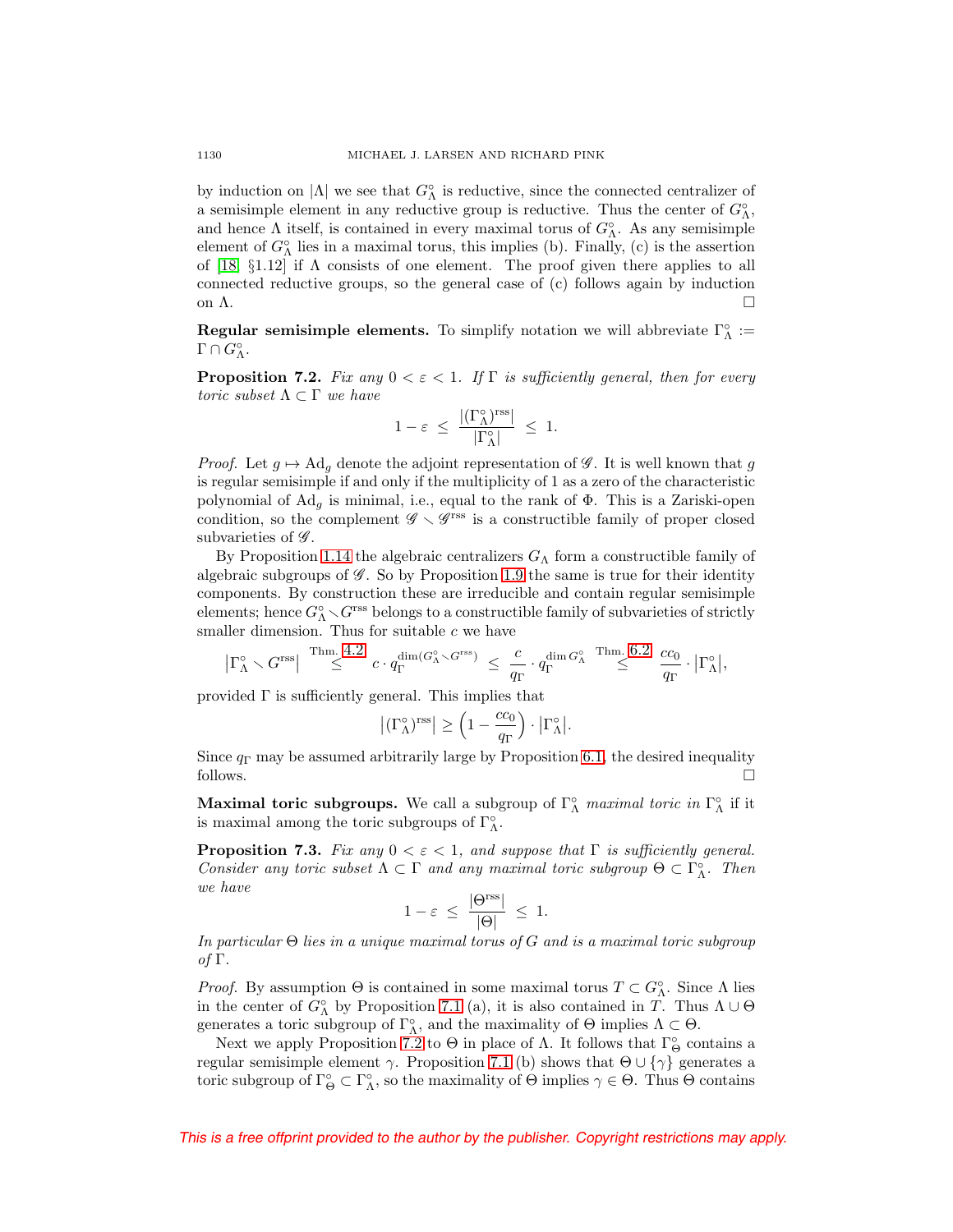a regular semisimple element, and its connected centralizer  $G^{\circ}_{\Theta}$  is a maximal torus of G. Therefore  $\Gamma_{\Theta}^{\circ}$  is a toric subgroup containing  $\Theta$ . Again by maximality it must be equal to Θ. This implies the last two assertions, and the estimate is precisely that of Proposition [7.2](#page-25-1) for  $\Theta$  in place of  $\Lambda$ .

The fact that most elements are regular semisimple can be used to count the number of maximal toric subgroups, as follows. Let  $Tor_{\Lambda}$  denote the set of all maximal toric subgroups of  $\Gamma^{\circ}_{\Lambda}$ . Let  $\text{Tor}_{\Lambda}^{\sharp} \subset \text{Tor}_{\Lambda}$  be a system of representatives of  $\Gamma_\Lambda^\circ\text{-conjugacy classes.}$ 

<span id="page-26-2"></span>**Proposition 7.4.** Assume that Γ is sufficiently general. Then for any toric subset  $Λ ⊂ Γ$  we have

$$
\sum_{\Theta\in {\rm Tor}^{\natural}_{\Lambda}}\frac{1}{[N_{\Gamma^{\circ}_{\Lambda}}(\Theta):\Theta]}\;=\;1.
$$

*Proof.* Since every regular semisimple element of  $\Gamma^{\circ}_{\Lambda}$  lies in a unique maximal toric subgroup  $\Theta \subset \Gamma_{\Lambda}^{\circ}$ , we can count them by looking at all maximal toric subgroups in turn. We find

$$
\begin{split} \frac{|(\Gamma_{\Lambda}^{\circ})^{\text{rss}}|}{|\Gamma_{\Lambda}^{\circ}|} &= \sum_{\Theta \in \text{Tor}_{\Lambda}^{\natural}} \frac{|\Theta^{\text{rss}}|}{|\Gamma_{\Lambda}^{\circ}|} \\ &= \sum_{\Theta \in \text{Tor}_{\Lambda}^{\natural}} \frac{|\Theta^{\text{rss}}|}{|N_{\Gamma_{\Lambda}^{\circ}}(\Theta)|} \\ &= \sum_{\Theta \in \text{Tor}_{\Lambda}^{\natural}} \frac{1}{|N_{\Gamma_{\Lambda}^{\circ}}(\Theta) : \Theta|} \cdot \frac{|\Theta^{\text{rss}}|}{|\Theta|}. \end{split}
$$

For any constant  $0 < \varepsilon < 1$ , combining the preceding calculation with Propositions [7.2](#page-25-1) and [7.3,](#page-25-0) we find

<span id="page-26-0"></span>(7.5) 
$$
1 - \varepsilon \leq \sum_{\Theta \in \operatorname{Tor}^{\natural}_{\Lambda}} \frac{1}{[N_{\Gamma_{\Lambda}^{\circ}}(\Theta) : \Theta]} \leq \frac{1}{1 - \varepsilon}
$$

for any sufficiently general Γ. On the other hand, every  $\Theta$  is contained in a unique maximal torus  $T \subset G$ ; hence  $N_{\Gamma_{\Lambda}^{\circ}}(\Theta)/\Theta$  is a subgroup of the associated Weyl group  $N_G(T)/T$ . The order m of this Weyl group is fixed, and we deduce

<span id="page-26-1"></span>(7.6) 
$$
\sum_{\Theta \in \text{Tor}_{\Lambda}^{\natural}} \frac{1}{[N_{\Gamma_{\Lambda}^{\circ}}(\Theta) : \Theta]} \in \frac{1}{m} \cdot \mathbb{Z}.
$$

<span id="page-26-3"></span>Taking  $0 < \varepsilon < \frac{1}{m+1}$ , the desired equality follows from [\(7.5\)](#page-26-0) and [\(7.6\)](#page-26-1).  $\Box$ **Corollary 7.7.** Under the hypotheses of Proposition [7.4](#page-26-2) we have

$$
\sum_{\Theta \in \mathrm{Tor}_\Lambda} \bigl|\Theta\bigr| \;=\; \bigl|\Gamma_\Lambda^\circ\bigr|.
$$

Proof.

$$
\sum_{\Theta \in \mathrm{Tor}_\Lambda} |\Theta| \ = \ \sum_{\Theta \in \mathrm{Tor}_\Lambda^\natural} \frac{|\Gamma_\Lambda^\circ|}{|N_{\Gamma_\Lambda^\circ}(\Theta)|} \cdot |\Theta| \ = \ |\Gamma_\Lambda^\circ| \cdot \sum_{\Theta \in \mathrm{Tor}_\Lambda^\natural} \frac{1}{[N_{\Gamma_\Lambda^\circ}(\Theta) : \Theta]} \overset{\mathrm{Prop.}\ 7.4}{=} |\Gamma_\Lambda^\circ|.
$$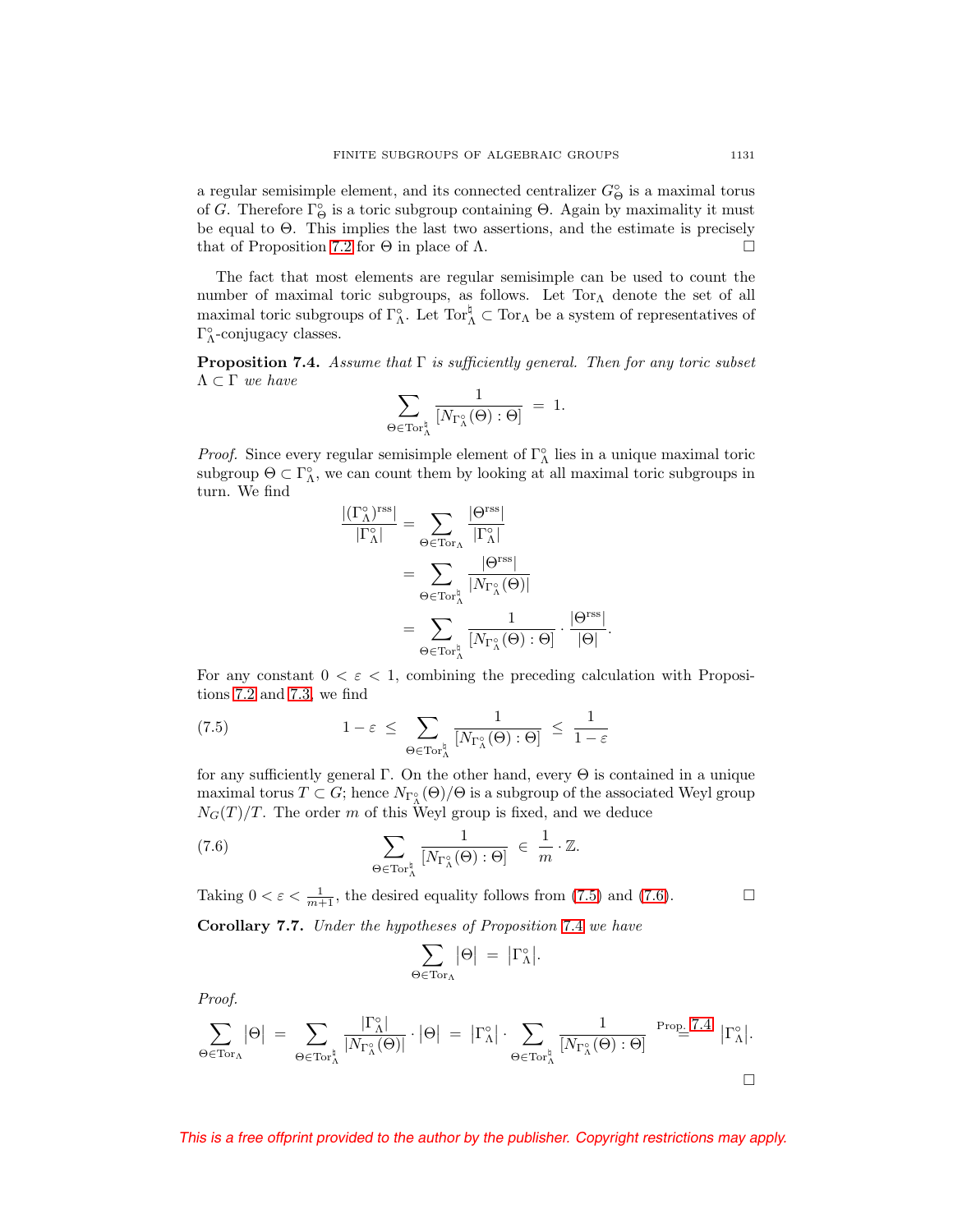**Unipotent elements.** Now we are in a position to give a precise formula for the number of unipotent elements in any sufficiently general Γ. The induction procedure forces us to prove the analogue for all  $\Gamma_\Lambda^\circ$  as well.

<span id="page-27-0"></span>**Theorem 7.8.** Assume that Γ is sufficiently general. Then for any toric subset  $\Lambda \subset \Gamma$  the number of unipotent elements in  $\Gamma_{\Lambda}^{\circ}$  is equal to the number of maximal toric subgroups in  $\Gamma_{\Lambda}^{\circ}$ .

*Proof.* We use induction on  $\dim G^{\circ}_{\Lambda}$ . The starting point is the case that  $G^{\circ}_{\Lambda}$  is a maximal torus. Here the assertion is obvious, because a toric subgroup contains precisely one unipotent element, namely the identity. So assume that the assertion is known in dimension  $\langle \dim G_{\Lambda}^{\circ}$ . Then it holds with  $\Lambda \cup {\gamma}$  in place of  $\Lambda$ , for any semisimple element  $\gamma \in \Gamma^{\circ}_{\Lambda}$  outside the center  $Z(G^{\circ}_{\Lambda})$ .

For any element  $g \in G^{\circ}_{\Lambda}$  consider the Jordan decomposition  $g = su$ . If g is in  $\Gamma_{\Lambda}^{\circ}$ , so are s and u, for the following reason. Recall that  $\Gamma_{\Lambda}^{\circ}$  is a finite group. Thus if the base field has characteristic zero, the unipotent part  $u$  must be trivial, and both  $u = 1$  and  $s = g$  are in  $\Gamma^{\circ}_{\Lambda}$ . In characteristic  $p > 0$  the Jordan decomposition coincides with the decomposition into the prime-to-p part and the p-part inside  $\Gamma^{\circ}_{\Lambda}$ .

Now we count the elements of  $\Gamma^{\circ}_{\Lambda}$  by separating their semisimple and unipotent parts, in the following way. The second equality uses Proposition [7.1](#page-24-2) (b) and (c) and the induction hypothesis:

$$
\begin{split}\n\left|\Gamma_{\Lambda}^{\circ}\right| &= \left|\Gamma_{\Lambda}^{\circ} \cap Z(G_{\Lambda}^{\circ})\right| \cdot \left|\left(\Gamma_{\Lambda}^{\circ}\right)^{\operatorname{un}}\right| + \sum_{\substack{s \in \Gamma_{\Lambda}^{\circ} \smallsetminus Z(G_{\Lambda}^{\circ}) \\ \text{semisimple} \\ \text{semisimple}}}\n\right| \\
&= \left|\Gamma_{\Lambda}^{\circ} \cap Z(G_{\Lambda}^{\circ})\right| \cdot \left|\left(\Gamma_{\Lambda}^{\circ}\right)^{\operatorname{un}}\right| + \sum_{\substack{s \in \Gamma_{\Lambda}^{\circ} \smallsetminus Z(G_{\Lambda}^{\circ}) \\ \text{semisimple}}}\n\right| \\
&= \left|\Gamma_{\Lambda}^{\circ} \cap Z(G_{\Lambda}^{\circ})\right| \cdot \left|\left(\Gamma_{\Lambda}^{\circ}\right)^{\operatorname{un}}\right| + \sum_{\Theta \in \operatorname{Tor}_{\Lambda}}\n\left(\sum_{s \in \Theta \smallsetminus Z(G_{\Lambda}^{\circ})} 1\right) \\
&= \left|\Gamma_{\Lambda}^{\circ} \cap Z(G_{\Lambda}^{\circ})\right| \cdot \left|\left(\Gamma_{\Lambda}^{\circ}\right)^{\operatorname{un}}\right| + \sum_{\Theta \in \operatorname{Tor}_{\Lambda}}\n\left(\left|\Theta\right| - \left|\Theta \cap Z(G_{\Lambda}^{\circ})\right|\right) \\
&= \left(\sum_{\Theta \in \operatorname{Tor}_{\Lambda}} \left|\Theta\right|\right) + \left|\Gamma_{\Lambda}^{\circ} \cap Z(G_{\Lambda}^{\circ})\right| \cdot \left(\left|\left(\Gamma_{\Lambda}^{\circ}\right)^{\operatorname{un}}\right| - \sum_{\Theta \in \operatorname{Tor}_{\Lambda}} 1\right).\n\end{split}
$$

By Corollary [7.7](#page-26-3) the first summand on the right-hand side equals the left-hand side. Thus

$$
\left|(\Gamma^\circ_\Lambda)^{\operatorname{un}}\right|=\sum_{\Theta\in \operatorname{Tor}_\Lambda} 1,
$$
 as desired.  $\hfill \Box$ 

**Regular unipotent elements.** An element of G is unipotent if and only if its characteristic polynomial in any given faithful representation is a power of  $X - 1$ . Clearly this is a Zariski-closed condition in any family, so the set of unipotent elements  $\mathscr G^{\mathrm{un}}$  is a constructible family of subvarieties of  $\mathscr G$ . It is fiberwise irreducible of dimension dim  $G$  – rank G, so Theorem [4.2](#page-17-1) implies

$$
\left|\Gamma^{\mathrm{un}}\right| \leq c \cdot q_{\Gamma}^{\dim G - \mathrm{rank}\, G}
$$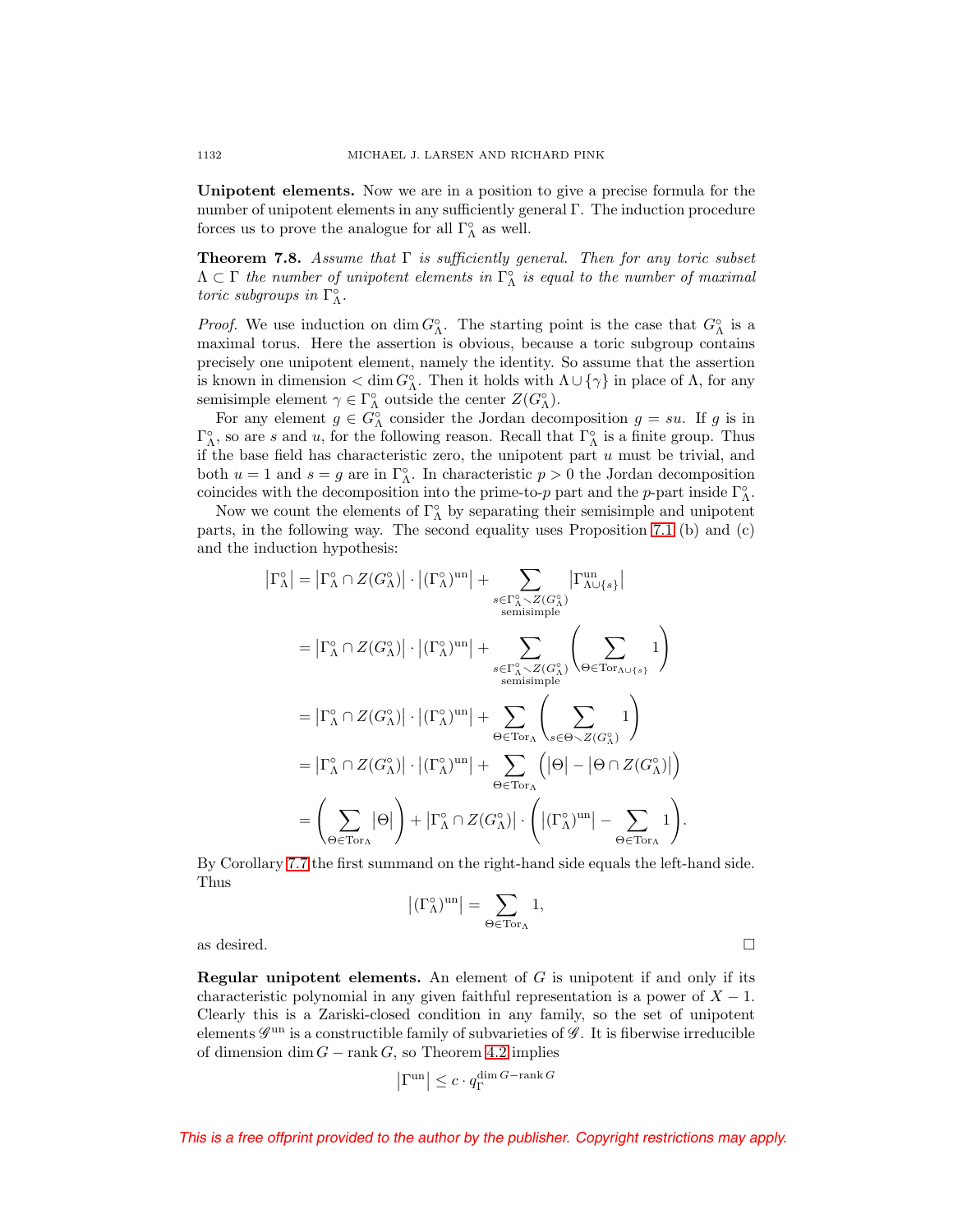if  $\Gamma$  is sufficiently general, where c is a constant depending only on  $\Phi$ . Theorem [7.8](#page-27-0) implies the corresponding lower bound:

<span id="page-28-0"></span>**Proposition 7.9.** For any sufficiently general Γ we have

$$
\left| \Gamma^{\mathrm{un}} \right| \geq \frac{1}{c_0} \cdot q_{\Gamma}^{\dim G - \mathrm{rank}\, G}.
$$

Proof.

$$
\begin{split} \left|\Gamma^{\mathrm{un}}\right| &\stackrel{\mathrm{Thm.}}{=} 7.8 \sum_{\Theta \in \mathrm{Tor}_{\emptyset}^*} 1 \\ & = \sum_{\Theta \in \mathrm{Tor}_{\emptyset}^*} \frac{|\Gamma|}{|N_{\Gamma}(\Theta)|} \\ & = \sum_{\Theta \in \mathrm{Tor}_{\emptyset}^*} \frac{q_{\Gamma}^{\dim G}}{[N_{\Gamma}(\Theta) : \Theta] \cdot |\Theta|} \\ & \stackrel{\mathrm{Thm. 6.2}}{\geq} \sum_{\Theta \in \mathrm{Tor}_{\emptyset}^*} \frac{1}{[N_{\Gamma}(\Theta) : \Theta]} \cdot \frac{q_{\Gamma}^{\dim G}}{c_0 \cdot q_{\Gamma}^{\mathrm{rank }G}} \\ & \stackrel{\mathrm{Prop. 7.4}}{=} 7.4 \frac{1}{c_0} \cdot q_{\Gamma}^{\dim G - \mathrm{rank }G}. \end{split}
$$

<span id="page-28-2"></span>**Corollary 7.10.** Any sufficiently general finite subgroup  $\Gamma \subset G$  contains a regular unipotent element.

Proof. It is well known (see, e.g., [\[18,](#page-52-22) Theorem 4.13]) that the nonregular unipotent elements of a semisimple group form a nowhere dense closed subset of the set of all unipotent elements. It follows from Proposition [1.8](#page-8-2) that the set of nonregular unipotent elements is a constructible family of subvarieties of  $\mathscr{G}^{\text{un}}$  of dimension  $< dim G - rank G$ . Thus, by Theorem [4.2](#page-17-1) and Proposition [7.9](#page-28-0) the number of nonregular unipotent elements of  $\Gamma$  is less than or equal to

$$
c\cdot q_{\Gamma}^{\dim G - \operatorname{rank} G -1} ~\leq~ \frac{cc_0}{q_{\Gamma}}\cdot \left|\Gamma^{\mathrm{un}}\right|
$$

for some constant c. On the other hand,  $q_{\Gamma} > cc_0$  for sufficiently general Γ, by Proposition [6.1.](#page-22-2)  $\Box$ 

<span id="page-28-1"></span>**Corollary 7.11.** If  $\Gamma \subset G$  is a sufficiently general finite subgroup, the characteristic of the base field of G divides  $|\Gamma|$ . In particular it is nonzero.

Proof. The order of any nontrivial unipotent element is a power of the characteristic.  $\Box$ 

**Remark: Jordan's theorem.** At this point, we have the main ingredients necessary to reprove Jordan's classical Theorem [0.1](#page-0-1) in a purely algebraic manner. In fact, we can prove a slightly more general result, covering all finite subgroups of  $GL_n(k)$  whose order is not divisible by the characteristic of k. We remark that Jordan's original proof bears some resemblance to ours. Consider a finite subgroup  $\Gamma \subset GL_n(k)$  of order not divisible by  $p = \text{char}(k) \geq 0$ . Suppose that  $\Gamma$  is contained in a connected algebraic subgroup  $H \subset GL_{n,k}$ . If H possesses a simple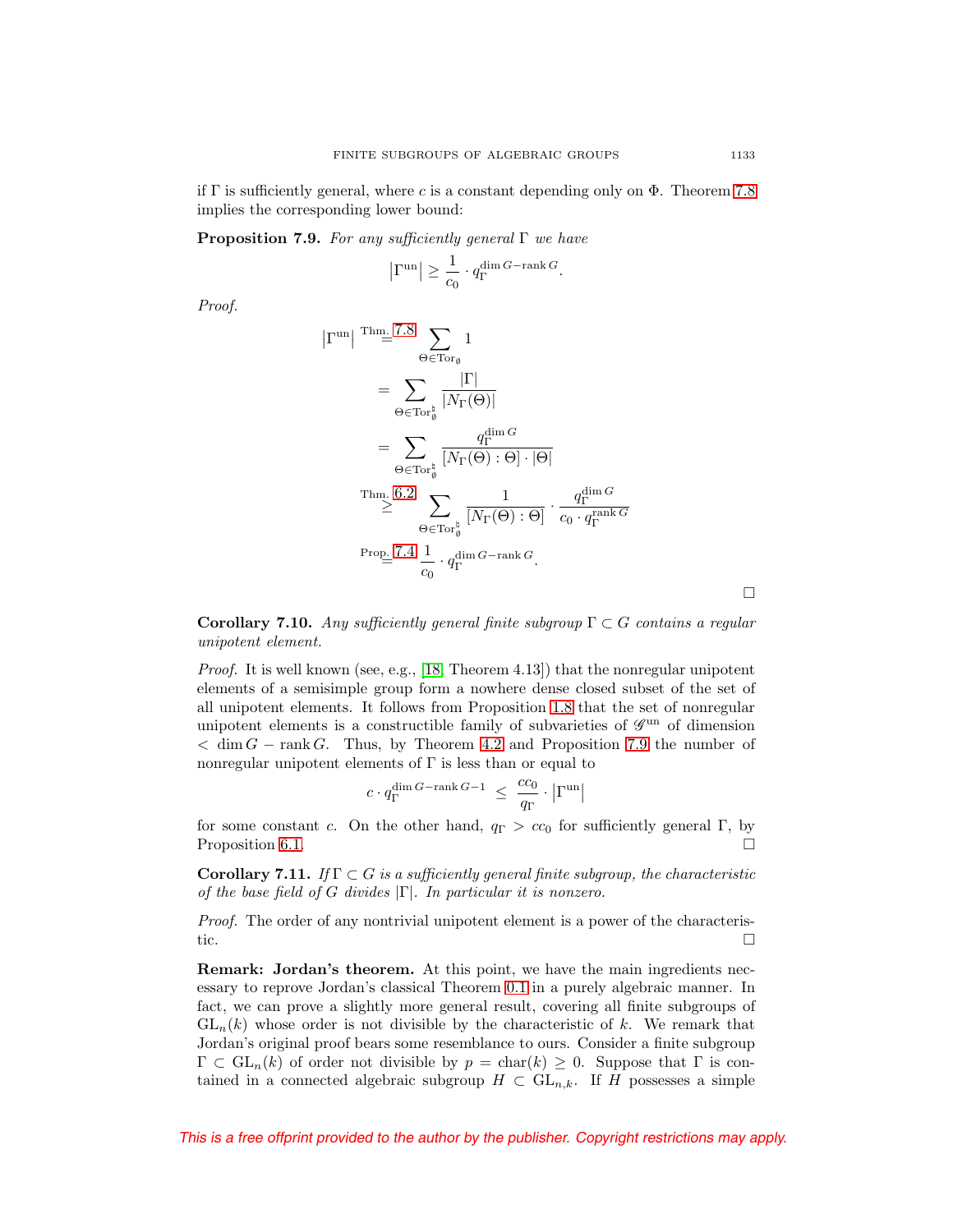factor group  $G$ , we can identify  $G$  with a fiber of the above constructible family  $\mathscr{G} \to \mathbf{Spec} \mathbb{Z}$ , so by Corollary [7.11](#page-28-1) the image of  $\Gamma$  in G is contained in an algebraic subgroup  $\mathcal{H}_t \subsetneq G$  which belongs to a constructible family. By Proposition [1.4](#page-7-0) the number of connected components of  $\mathcal{H}_t$  is bounded. Thus after replacing H by the identity component of the inverse image of  $\mathcal{H}_t$ , and  $\Gamma$  by a subgroup of bounded index, we have decreased the dimension of H. After fewer than  $n^2$  such steps, the group  $H$  is connected solvable, and the rest of the argument is straightforward. For more details, see Section [12.](#page-49-0)

## 8. Minimal unipotent elements

<span id="page-29-0"></span>Let  $\Phi$ ,  $\mathscr{G}$ , and  $\Gamma \subset G = \mathscr{G}_s$  be as before. The regular unipotent elements of G lie at one end of the range of all types of unipotent elements. At the other end we find the identity, followed by the elements of the center of the unipotent radical of a Borel subgroup of G. For the purposes of this section the latter elements are called minimal unipotent. In most cases, they lie in a canonical one-parameter additive subgroup associated to a root of G.

In this section we begin with a regular unipotent element of  $\Gamma$ , whose existence is guaranteed by Corollary [7.10,](#page-28-2) and manufacture minimal unipotent elements in Γ using centralizers and maximal toric subgroups. We will show that Γ contains a sufficiently large subgroup which consists purely of minimal unipotent elements, and which is (in a natural way) a vector space of dimension one over a finite field. This fact will be exploited later on.

In the following, we consider a Borel subgroup  $B \subset G$  and its unipotent radical U. Recall that  $k$  denotes the base field of  $G$ , and  $p$  its characteristic.

<span id="page-29-1"></span>**Structure of the unipotent radical.** Choose any maximal torus  $T \subset B$ , so that the root system of G with respect to T is  $\Phi$ . Let  $\Delta \subset \Phi^+ \subset \Phi$  denote the subsets of simple, resp. positive, roots for the given Borel subgroup B. To every root  $\alpha \in \Phi$  there is associated a root group  $\mathbb{G}_{a,k} \cong U_\alpha \subset G$  on which T acts through the character  $\alpha$ . It is known that every algebraic subgroup of U which is normalized by  $T$  is a product of root groups, which is a direct product of algebraic varieties  $([17, Prop. 28.1])$  $([17, Prop. 28.1])$  $([17, Prop. 28.1])$ . In particular, we have

<span id="page-29-2"></span>(8.1) 
$$
U = \prod_{\alpha \in \Phi^+} U_\alpha,
$$

the product being taken in any order.

<span id="page-29-3"></span>**Proposition 8.2.** The commutator subgroup of U is

$$
U^{\mathrm{der}} \ = \ \prod_{\alpha \in \Phi^+ \smallsetminus \Delta} U_\alpha.
$$

*Proof.* Let U' denote the right-hand side of this equality. The commutator of  $U_{\beta}$ and  $U_{\gamma}$  for any two nonproportional roots lies in the product of all  $U_{i\beta+j\gamma}$ , where i and j are positive integers such that  $i\beta + j\gamma$  is a root. The precise formulas are well known; see, for instance, [\[17,](#page-52-13) Props. 33.3 (b), 33.4 (b), 33.5 (b)]. It follows immediately that  $U'$  is a subgroup of U which contains  $U^{\text{der}}$ .

To prove equality consider any nonsimple positive root  $\alpha$ . Choose a simple root β such that  $\alpha - \beta$  is also a positive root. The root system  $\Psi := \Phi ∩ (\mathbb{Z} \alpha \oplus \mathbb{Z} \beta)$  is then irreducible of rank two. The simple roots in  $\Psi^+ := \Psi \cap \Phi^+$  are  $\beta$  and another root  $\gamma$ , and  $\alpha$  is a linear combination of these with positive integral coefficients.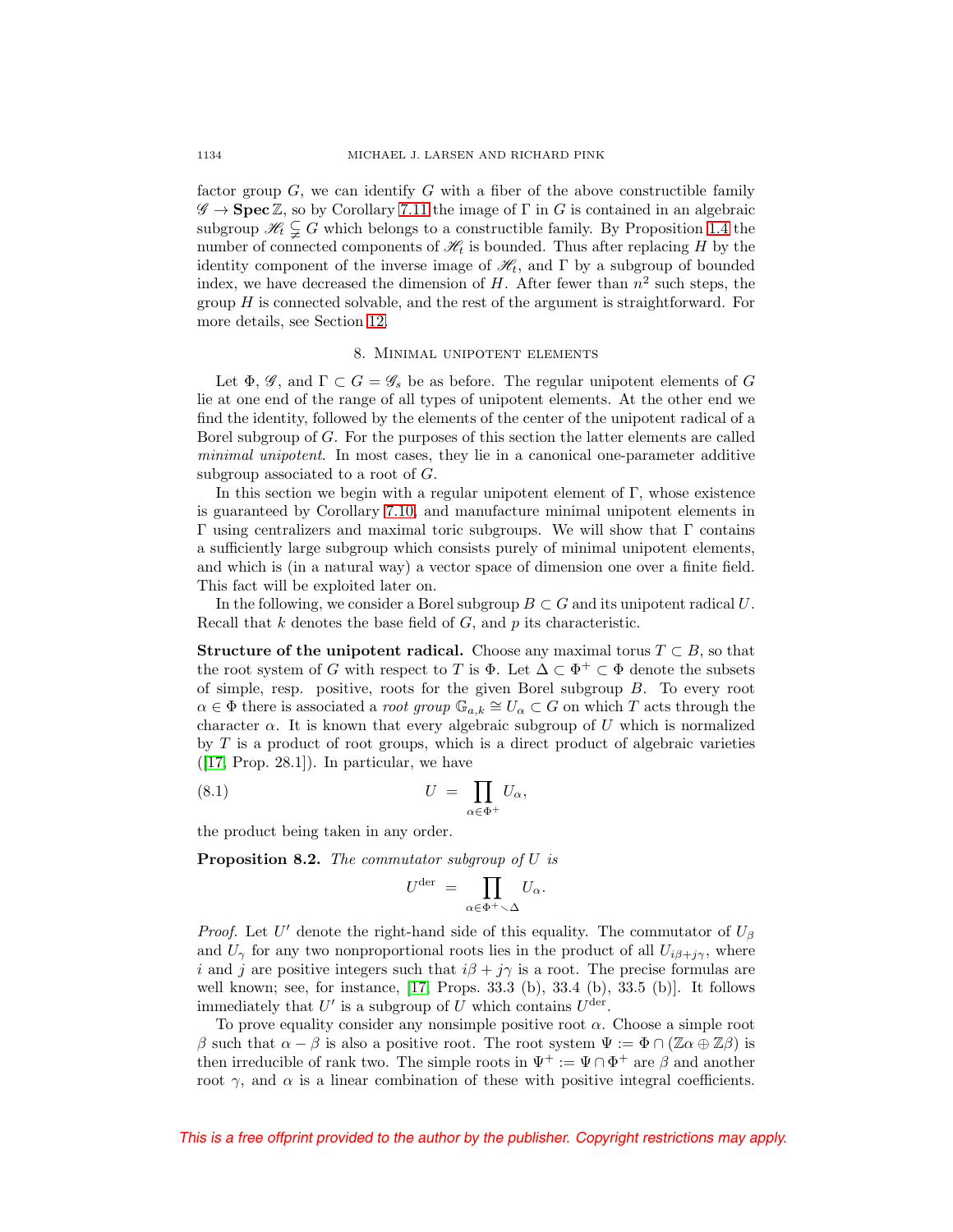Now the formulas of [loc. cit.] show that the commutators  $[U_\beta, U_\gamma]$  have nontrivial components in  $U_{\alpha}$ . Since everything is normalized by T, it follows that  $U_{\alpha} \subset U^{\text{der}},$ as desired.  $\Box$ 

In the following, we will call  $(p, \Phi)$  nonstandard whenever  $\Phi$  possesses roots of different lengths whose square length ratio is p. Otherwise it is called *standard*. By the classification of root systems, the nonstandard cases are precisely  $(p, \Phi)$  =  $(2, B_n)$  and  $(2, C_n)$  for  $n \geq 2$ , as well as  $(2, F_4)$  and  $(3, G_2)$ . Now we can describe the center of  $U$ :

<span id="page-30-0"></span>**Proposition 8.3.** In the standard case we have  $Z(U) = U_\alpha$ , where  $\alpha$  is the highest positive root. In the nonstandard case we have  $Z(U) = U_{\alpha} U_{\alpha_s}$ , where  $\alpha_{\ell}$  is the highest long root and  $\alpha_s$  the highest short root.

*Proof.* Since  $Z(U)$  is a characteristic subgroup of U, it is normalized by T and therefore a product of root groups. Thus we must find all positive roots  $\alpha$  such that  $U_{\alpha}$  commutes with  $U_{\beta}$  for all  $\beta \in \Phi^+$ . These subgroups always commute when  $\alpha + \beta$  is not a root. In particular, we have  $U_{\alpha} \subset Z(U)$  whenever  $\alpha$  is the highest positive root.

Suppose that  $\alpha$  is not the highest positive root, and consider  $\beta \in \Phi^+$  such that  $\alpha + \beta$  is a root. Then the root system  $\Psi := \Phi \cap (\mathbb{Z} \alpha \oplus \mathbb{Z} \beta)$  is irreducible of rank two. The formulas [\[17,](#page-52-13) Props. 33.3 (b), 33.4 (b), 33.5 (b)] show that  $U_{\alpha}$  and  $U_{\beta}$ commute in the given characteristic p if and only if  $|\alpha + \beta|^2 = p \cdot |\alpha|^2 = p \cdot |\beta|^2$ . In particular, we must have  $(p, \Psi) = (2, B_2)$  or  $(3, G_2)$ . In that case, moreover,  $U_{\alpha}$ commutes with  $U_{\gamma}$  for all  $\gamma \in \Psi^+ := \Psi \cap \Phi^+$  if and only if  $\alpha$  is the highest short root in Ψ.

This rank two analysis shows that there is another candidate for  $\alpha$  only when  $(p, \Phi)$  is nonstandard, and that  $\alpha$  must be short. If it is not the highest short root in Φ, then there exists a simple root  $\beta$  with  $(\alpha, \beta) < 0$ , so that  $s_{\beta}(\alpha) > \alpha$  is a higher short root in Ψ. From the rank two case we then know that  $U_{\alpha}$  is not in the center. By contrast, the highest short root in  $\Phi$  is also the highest short root in  $\Psi$ for any  $\beta$  as above. Thus its root group is in the center of U, as desired.  $\Box$ 

**Normalizers and centralizers.** We will need the following information on normalizers and centralizers of minimal unipotent elements. Clearly the nontrivial elements of any root group form a single orbit under  $T$ . In the nonstandard case, the fact that  $\alpha_{\ell}$  and  $\alpha_s$  are nonproportional implies that the elements with nontrivial component in both  $U_{\alpha_{\ell}}$  and  $U_{\alpha_s}$  form the unique open T-orbit in  $Z(U)$ . In all cases, the nontrivial B-invariant subgroups of  $Z(U)$  are precisely  $Z(U)$  and the root groups inside  $Z(U)$ .

<span id="page-30-1"></span>**Proposition 8.4.** Consider a nontrivial B-invariant subgroup  $V \subset Z(U)$ .

(a) The normalizer  $N_G(V)$  is a parabolic subgroup of G, and its action on V factors through multiplicative characters corresponding to the roots occurring in V. Its orbits on V therefore coincide with the orbits under  $T$ .

In the following let  $v$  denote any element of the open orbit in  $V$ .

- (b) The centralizer  $G_v$  is connected and equal to the centralizer  $G_V$ .
- (c) The centralizer of  $G_V$  in G is equal to V.
- (d) Any element  $g \in G$  with  $gvg^{-1} \in V$  lies already in  $N_G(V)$ .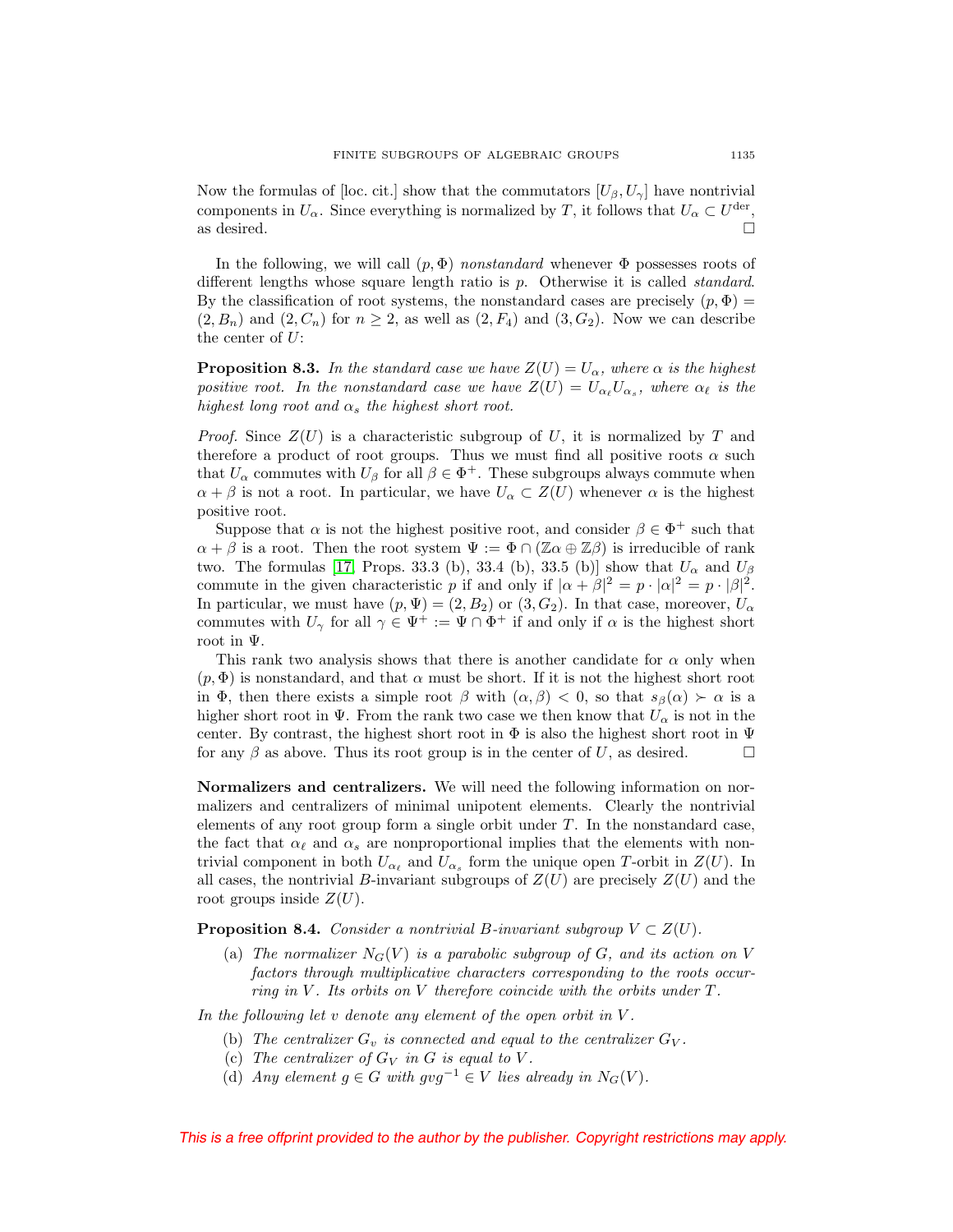*Proof.* (a) Since  $N_G(V)$  contains B, it is a parabolic subgroup of G. In particular it is connected. The kernel of the conjugation action  $N_G(V) \to Aut(V)$  contains the unipotent radical of  $B$ , which is also a maximal connected unipotent subgroup of  $N_G(V)$ . Thus the image of this homomorphism is a connected linear algebraic group without nontrivial connected unipotent subgroups. It is therefore a torus. The corresponding characters of  $N_G(V)$  are uniquely determined by their restrictions to T, which are precisely the roots occurring in V. This proves (a).

For (b) recall that  $U$  is a maximal connected unipotent subgroup of  $G$ . Since it lies inside  $G_v$ , it is also a maximal connected unipotent subgroup of  $G_v$ . Its normalizer in G is B, so its normalizer in  $G_v$  is  $B \cap G_v$ . Note that the identity component of this intersection is a Borel subgroup of  $G_v$ . The fact that any two maximal connected unipotent subgroups of  $G_v$  are conjugate under  $G_v^{\circ}$  implies

$$
G_v = (B \cap G_v) \cdot G_v^{\circ}.
$$

Now  $B \cap G_v = U \cdot T_v$ , and  $T_v$  is just the intersection of the kernels of the roots occurring in  $V$ . It therefore centralizes  $V$ .

We claim  $T_v$  is connected. Indeed, if  $\{\alpha_1,\ldots,\alpha_k\}$  are roots of any adjoint semisimple group  $G$  with respect to any maximal torus  $T$ , all belonging to the same base, then the intersection of the ker  $\alpha_i$  is connected. This statement is equivalent to the claim that the intersection of the root lattice with the Q-span of  $\{\alpha_1,\ldots,\alpha_k\}$ coincides with the Z-span of the same set of roots. Suppose  $\beta = a_1 \alpha_1 + \cdots + a_k \alpha_k$ lies in the root lattice. For each  $i$ , there exists a fundamental dominant coweight  $\alpha_i^*$ such that  $\alpha_i^*(\alpha_j)$  is 0 or 1 if  $i \neq j$  or  $i = j$ , respectively. Moreover  $\alpha_i^*(\beta) \in \mathbb{Z}$ . Thus,  $a_i \in \mathbb{Z}$ . From this general statement, it is clear that if  $k = 1$ , ker  $\alpha_1$  is connected. In the nonstandard case, it suffices to observe that there exists a base to which  $\alpha_s$ and  $-\alpha_l$  both belong.

Thus  $B \cap G_v$  is connected and equal to  $B \cap G_V$ . On the one hand this shows that  $G_v$  is connected and that  $B \cap G_v$  is a Borel subgroup of  $G_v$ . On the other hand it shows that V commutes with a Borel subgroup of  $G_v$ , and therefore with all of  $G_v$  (see [\[17,](#page-52-13) Prop. 21.4A]). This proves (b).

For (c) we first determine  $G_U$ . To begin with, note that  $G_U$  is obviously contained in  $N_G(U) = B$ . Next, the action of  $B = TU$  on  $U/U^{\text{der}}$  factors through a faithful action of T. Therefore  $G_U \subset U$ . As the centralizer of any group in itself is just its center, we find  $G_U = Z(U)$ . Since  $G_V \supset U$ , this equality implies  $G_{G_V} \subset Z(U)$ . If  $V \neq Z(U)$ , and  $\alpha$  denotes the root of T on V, the kernel of  $\alpha$  acts nontrivially on the other root group in  $Z(U)$ . This shows that  $G_{G_V} \subset V$ . The reverse inclusion holds automatically, which proves (c).

Finally, if  $gvg^{-1} \in V$ , assertion (b) implies  $G_v = G_V \subset G_{gvg^{-1}} = gG_vg^{-1}$ . This inclusion must be an equality, so g normalizes  $G_v = G_V$ . Thus by (c) it normalizes V, which proves (d).  $\square$ 

**Regular elements in a Borel subgroup.** Now we fix a regular unipotent element  $u \in \Gamma$ , whose existence is guaranteed by Corollary [7.10,](#page-28-2) and assume  $u \in B$ . By counting regular unipotent elements in  $\Gamma \cap U$  we will find sufficiently many regular semisimple elements in  $\Gamma \cap B$ . We begin with the following abstract estimate:

<span id="page-31-0"></span>**Lemma 8.5.** For every positive integer r there is a constant  $0 < \varepsilon_r \leq 1$  with the following property. Consider any finite group A and subgroups  $A_1, \ldots, A_r$  whose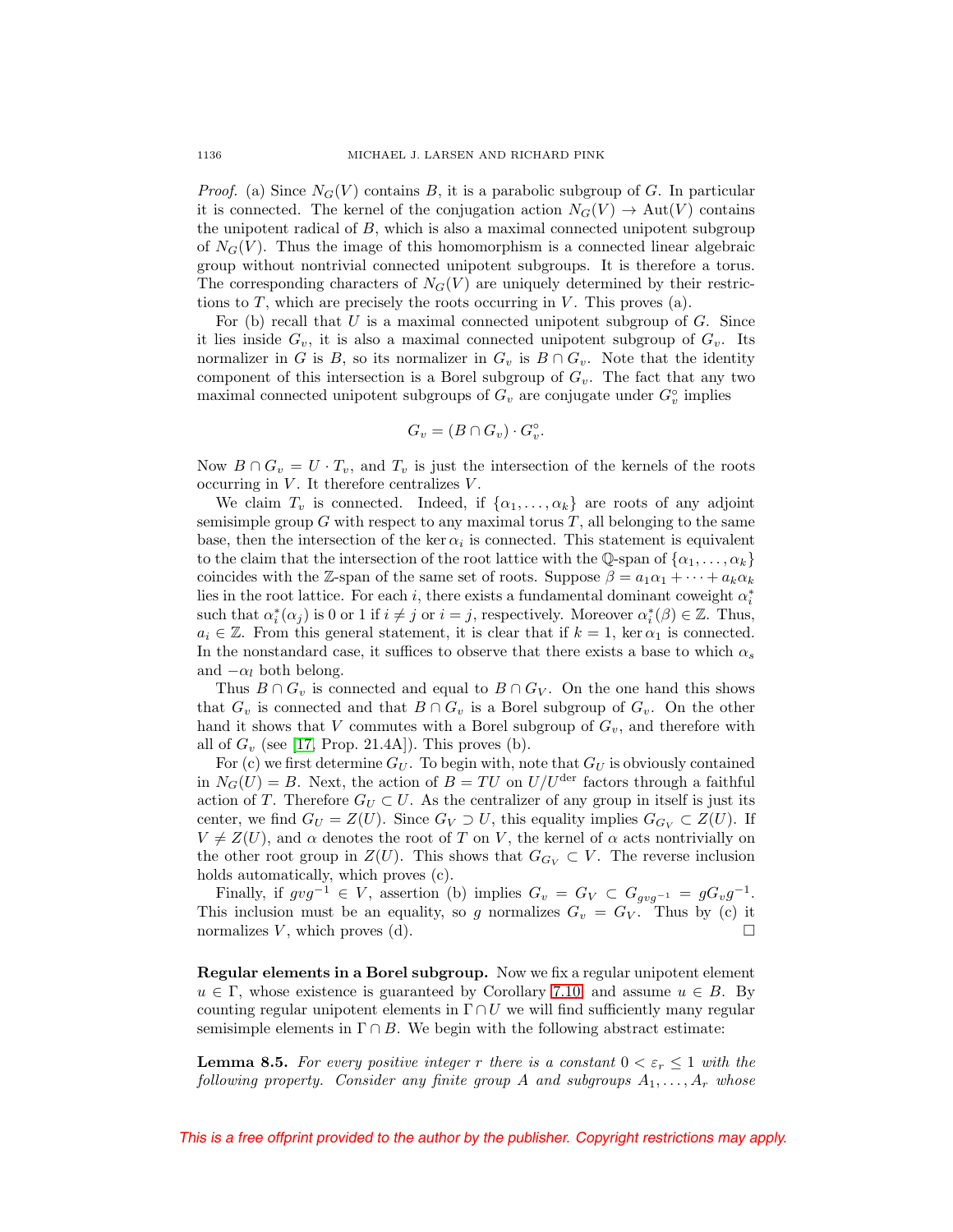union is not A. Then

$$
|A\setminus (A_1\cup\ldots\cup A_r)|\geq \varepsilon_r\cdot |A|.
$$

*Proof.* Let  $\varepsilon_1 := 1/2$  and  $\varepsilon_r := (\varepsilon_{r-1}/2)^r$  for every  $r \geq 2$ . The lemma is obvious for  $r = 1$ , so we proceed by induction. Without loss of generality we may suppose that  $A_r$  is the smallest of the given subgroups. If  $|A_r| \leq (\varepsilon_{r-1}/2) \cdot |A|$ , then

$$
|A \setminus (A_1 \cup \ldots \cup A_r)| \ge |A \setminus (A_1 \cup \ldots \cup A_{r-1})| - |A_r|
$$
  
\n
$$
\ge (\varepsilon_{r-1} - \frac{\varepsilon_{r-1}}{2}) \cdot |A|
$$
  
\n
$$
\ge \varepsilon_r \cdot |A|
$$

by the induction hypothesis. Otherwise we have

$$
[A : A_1 \cap \ldots \cap A_r] \leq [A : A_1] \cdots [A : A_r]
$$
  

$$
\leq \left(\frac{2}{\varepsilon_{r-1}}\right)^r
$$
  

$$
= \frac{1}{\varepsilon_r}.
$$

As  $A \setminus (A_1 \cup \ldots \cup A_r)$  is nonempty and a union of cosets of  $A_1 \cap \ldots \cap A_r$ , its proportion is at least  $\varepsilon_r$ .

Let  $U^{\text{run}}$  denote the set of regular unipotent elements in  $U$ . By assumption  $\Gamma \cap U^{\text{run}}$  is nonempty. In fact:

<span id="page-32-1"></span>**Lemma 8.6.** If  $\Gamma$  is sufficiently general, we have

$$
\left|\Gamma \cap U^{\text{run}}\right| \geq \varepsilon_{\text{rank }G} \cdot \left|\Gamma \cap U\right|,
$$

where  $\varepsilon_r$  is defined as in Lemma [8.5](#page-31-0).

*Proof.* An element of U is regular unipotent if and only if, in the decomposition [8.1,](#page-29-2) the component in each simple root group is nontrivial (see [\[18,](#page-52-22) Prop. 4.1, Thm. 4.6]). Let A be the image of  $\Gamma \cap U$  in the quotient group  $U/U^{\text{der}}$ , which is isomorphic to  $\mathbb{G}_{a,k}^{\text{rank }G}$  by Proposition [8.2.](#page-29-3) Then an element of  $\Gamma \cap U$  is regular unipotent if and only if its image in A does not lie in a coordinate hyperplane. The proportion of such elements is estimated in Lemma [8.5.](#page-31-0)  $\Box$ 

<span id="page-32-0"></span>**Lemma 8.7.** If  $\Gamma$  is sufficiently general, we have

$$
\big[ \Gamma \cap B : \Gamma \cap U \big] \; \ge \; \frac{\varepsilon_{\text{rank}\, G}}{c_0^3} \cdot q^{\text{rank}\, G}_{\Gamma}.
$$

Proof. We decompose

$$
\begin{aligned} \left[\Gamma \cap B : \Gamma \cap U\right] &= \frac{\left[\Gamma \cap B : \Gamma_u\right] \cdot \left|\Gamma_u\right|}{\left|\Gamma \cap U\right|} \\ &= \frac{\left|O_{\Gamma \cap B}(u)\right|}{\left|\Gamma \cap U^{\text{run}}\right|} \cdot \frac{\left|\Gamma \cap U^{\text{run}}\right|}{\left|\Gamma \cap U\right|} \cdot \left|\Gamma_u\right|, \end{aligned}
$$

and deal separately with each term on the right-hand side. First recall that all regular unipotent elements of G are conjugate and that each one lies in a unique Borel subgroup (see [\[18,](#page-52-22) Thm. 4.6]). Thus any two elements of  $U^{\text{run}}$  are conjugate and, since  $B$  is its own normalizer, any element of  $G$  that conjugates one into the other lies in B. Now Theorem [6.6](#page-23-4) implies that  $\Gamma \cap U^{\text{run}}$  consists of at most  $c_0^2$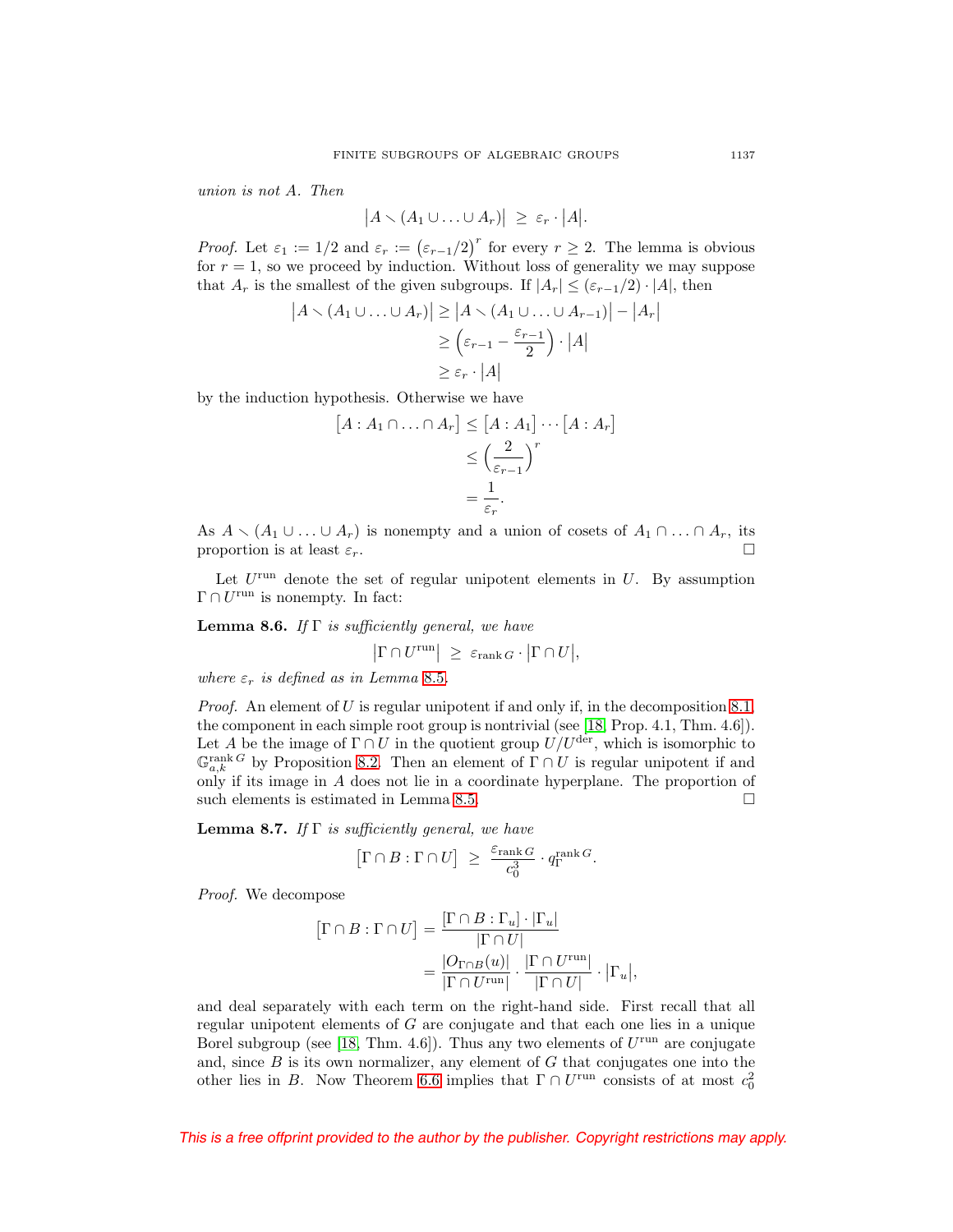conjugacy classes under  $\Gamma \cap B$ . We may assume without loss of generality that the conjugacy class of u is the largest of these. Then the first term on the right-hand side of [8](#page-32-0) is at least  $1/c_0^2$ .

The second term is bounded below by Lemma [8.6.](#page-32-1) The third term is at least  $q_{\Gamma}^{\dim G_u}/c_0$  by Theorem [6.2.](#page-23-0) Since u is regular unipotent, we have dim  $G_u = \text{rank } G$ , and the desired estimate follows.  $\Box$ 

Now we can find many semisimple elements in  $\Gamma \cap B$ :

<span id="page-33-1"></span>**Proposition 8.8.** If  $\Gamma$  is sufficiently general, there exists a maximal torus  $T \subset B$ with

$$
\big|\Gamma\cap T\big| \ \geq \ \frac{\varepsilon_{\mathrm{rank}\, G}}{c_0^3} \cdot q^{\mathrm{rank}\, G}_\Gamma.
$$

*Proof.* Since  $\Gamma \cap U$  is a p-group which is normal in  $\Gamma \cap B$  of index prime to p, it possesses a semidirect complement. As B is connected solvable, this complement is contained in a maximal torus of B (cf. [\[17,](#page-52-13) Prop. 19.4] or [\[1,](#page-52-12) Thm. 10.6(5)]).  $\Box$ 

**Minimal unipotent elements.** Using the preceding estimate we can describe  $Z(U)$  as the centralizer of a subset of Γ. Let T be as in Proposition [8.8.](#page-33-1)

<span id="page-33-2"></span>**Lemma 8.9.** If  $\Gamma$  is sufficiently general, the centralizer of  $O_{\Gamma \cap T}(u)$  in G is  $Z(U)$ .

*Proof.* Clearly the desired centralizer contains  $Z(U)$ . Assume that it possesses an element  $g \in G \setminus Z(U)$ . Then, dually, the conjugacy class  $O_{\Gamma \cap T}(u)$  is contained in the centralizer  $U_g$ . If  $f: T \to U$  denotes the conjugation map  $t \mapsto tut^{-1}$ , this in turn means that  $\Gamma \cap T \subset f^{-1}(U_q)$ . Here  $f^{-1}(U_q)$  is a subvariety of T which belongs to a constructible family since  $U, g, u$ , and  $T$  do so.

We claim that  $f^{-1}(U_g) \neq T$ . Indeed, equality would mean that  $O_T(u)$  is contained in  $U_q$ . Since u is regular unipotent, its image in  $U/U^{\text{der}}$  lies in the unique open T-orbit. Therefore  $O_T(u)$  generates U modulo  $U^{\text{der}}$ . But  $U^{\text{der}}$  is the commutator subgroup of U, and U is a nilpotent group, so  $O_T(u)$  generates U. Since, by construction,  $U<sub>g</sub>$  is a proper subgroup of U, it cannot contain  $O<sub>T</sub>(u)$ . This proves the claim.

If  $\Gamma \cap T \subset f^{-1}(U_g)$ , Theorem [4.2](#page-17-1) now shows  $|\Gamma \cap T| \leq c \cdot q_T^{\text{rank }G-1}$  for some constant c. Since the size of  $\Gamma \cap T$  is also bounded below by Proposition [8.8,](#page-33-1) we obtain an upper bound for  $q_{\Gamma}$ . But this contradicts Proposition [6.1](#page-22-2) if  $\Gamma$  is sufficiently general.  $\Box$  $\Box$ 

Plugging Lemma [8.9](#page-33-2) into Theorem [6.2,](#page-23-0) we deduce:

<span id="page-33-3"></span>**Corollary 8.10.** If  $\Gamma$  is sufficiently general, we have

$$
\frac{1}{c_0} \cdot q_{\Gamma}^{\dim Z(U)} \ \leq \ \left| \Gamma \cap Z(U) \right| \ \leq \ c_0 \cdot q_{\Gamma}^{\dim Z(U)}.
$$

Let us note in passing that one can manufacture minimal unipotent elements also by taking repeated commutators of elements of  $O_{\Gamma \cap T}(u)$ .

<span id="page-33-0"></span>**Decomposing further.** With Corollary [8.10](#page-33-3) we have already constructed many minimal unipotent elements in  $\Gamma$ . In the nonstandard case, we can sometimes specialize further. Namely, suppose that  $B \subset G$  is any Borel subgroup and U is its unipotent radical. Consider a B-invariant subgroup  $V \subset Z(U)$  such that  $\Gamma \cap V \neq \{1\}$ . We begin by characterizing V as the centralizer of a subset of Γ, as in Lemma [8.9:](#page-33-2)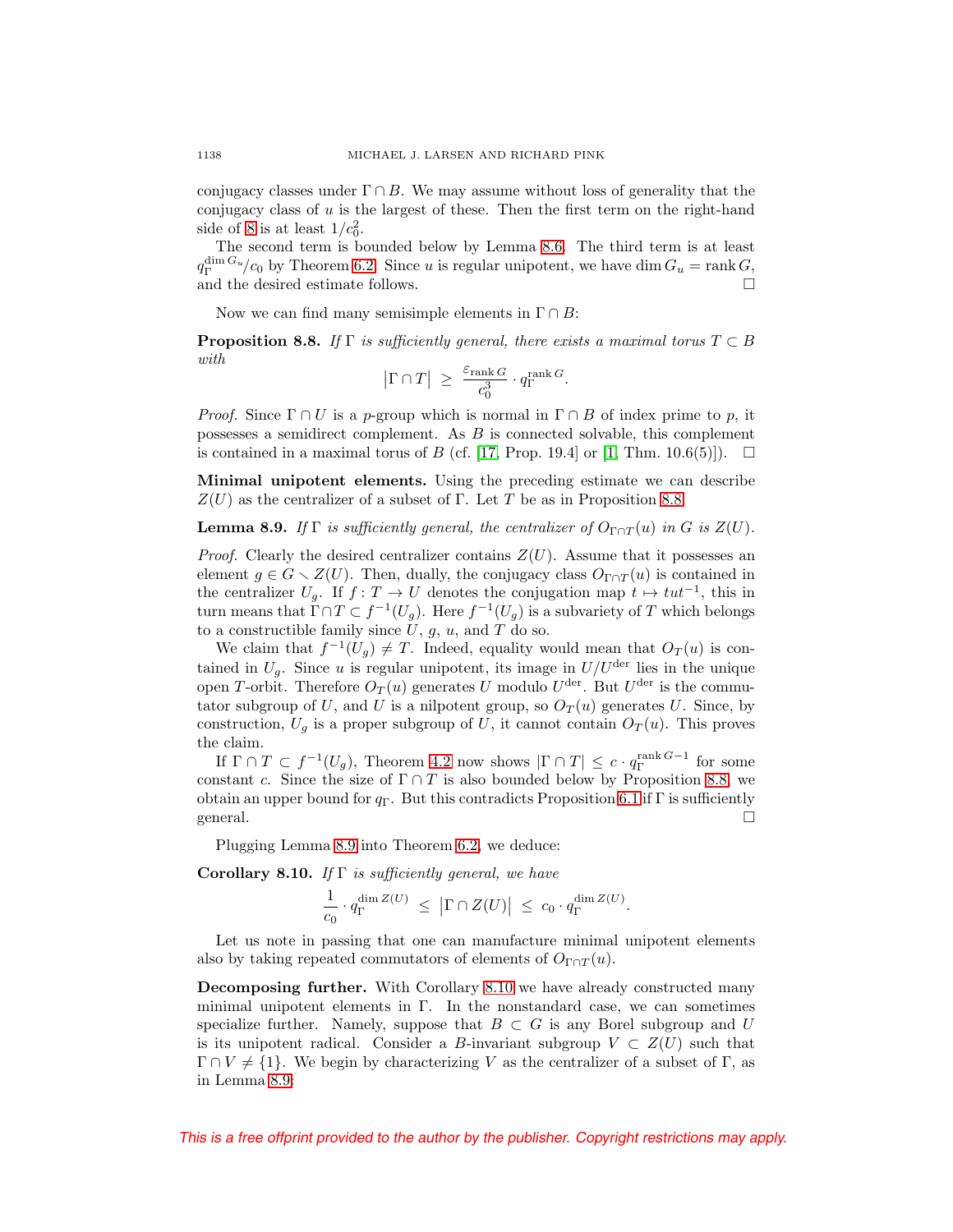<span id="page-34-3"></span>**Lemma 8.11.** If  $\Gamma$  is sufficiently general, the centralizer of  $\Gamma \cap G_V$  in G is V.

*Proof.* Note first that  $G_{\Gamma \cap G_V}$  contains  $G_{G_V}$ , which equals V by Proposition [8.4](#page-30-1) (c). For the reverse inclusion we study the size of  $\Gamma \cap G_V$ . From Proposition [8.4](#page-30-1) (b) we know that  $G_V = G_{\Gamma \cap V}$ . Thus Theorem [6.2](#page-23-0) implies that

<span id="page-34-2"></span>(8.12) 
$$
\left|\Gamma \cap G_V\right| = \left|\Gamma_{\Gamma \cap V}\right| \ge \frac{1}{c_0} \cdot q_{\Gamma}^{\dim G_V}
$$

whenever  $\Gamma$  is sufficiently general. Assume that there exists an element  $g \in G_{\Gamma \cap G_V} \setminus$ V. Then g commutes with  $\Gamma \cap G_V$ ; hence, dually,  $\Gamma \cap G_V \subset G_g$ . The assumption  $g \notin V = G_{G_V}$  means that g does not commute with  $G_V$ , so that  $G_V \not\subset G_g$ . Therefore  $G_V \cap G_g$  is a proper subgroup of  $G_V$ . Since by Proposition [8.4](#page-30-1) (b) the latter is connected, we must have  $\dim(G_V \cap G_g) < \dim G_V$ . Now Theorem [4.2](#page-17-1) implies that

$$
\left|\Gamma \cap G_V\right| \;=\; \left|\Gamma \cap G_V \cap G_g\right| \;\leq\; c\cdot q_{\Gamma}^{\dim(G_V \cap G_g)} \;\leq\; \frac{c}{q_{\Gamma}}\cdot q_{\Gamma}^{\dim G_V},
$$

where c is fixed and  $\Gamma$  is sufficiently general. Comparing this with the lower bound [\(8.12\)](#page-34-2), we obtain an upper bound for  $q_{\Gamma}$ . This contradicts Proposition [6.1](#page-22-2) if  $\Gamma$  is sufficiently general. Therefore  $G_{\Gamma \cap G_V} = V$ , as desired.  $\Box$ 

Combining Lemma [8.11](#page-34-3) with Theorem [6.2,](#page-23-0) we deduce:

<span id="page-34-4"></span>**Corollary 8.13.** If  $\Gamma$  is sufficiently general, we have

$$
\frac{1}{c_0} \cdot q_{\Gamma}^{\dim V} \leq |\Gamma \cap V| \leq c_0 \cdot q_{\Gamma}^{\dim V}.
$$

<span id="page-34-0"></span>**Finding a finite field.** In the following we abbreviate  $d := \dim V$  and impose:

<span id="page-34-1"></span>**Assumption 8.14.** d is minimal for all possible B and V with  $\Gamma \cap V \neq \{1\}$ .

Let  $\mathbb{F}_V$  denote the image of the group ring  $\mathbb{F}_p[N_\Gamma(V)]$  in End(V). Proposi-tion [8.4](#page-30-1) (a) implies that this is a finite  $\mathbb{F}_p$ -subalgebra of  $k^d$ .

<span id="page-34-6"></span>**Proposition 8.15.** The ring  $\mathbb{F}_V$  is a field.

*Proof.* If not, we must have  $d = 2$ , and any zero-divisor  $x \in \mathbb{F}_V$  lies in one of the factors of  $k^2$ . Decomposing under x we deduce  $\Gamma \cap V = (\Gamma \cap U_{\alpha_{\ell}}) \oplus (\Gamma \cap U_{\alpha_s})$ . This contradicts Assumption 8.14. contradicts Assumption [8.14.](#page-34-1)

Thus  $\Gamma \cap V$  is a finite vector space over  $\mathbb{F}_V$ . Note the general fact:

<span id="page-34-5"></span>**Lemma 8.16.** Consider a finite nonzero vector space M over a finite field F. Suppose there is a constant n such that

(a) the number of  $\mathbb{F}^{\times}$ -orbits on  $M \setminus \{0\}$  is at most n, and

(b)  $|M| \geq n^2$ .

Then dim $M = 1$ .

*Proof.* Abbreviate  $q := |\mathbb{F}|$  and  $r := \dim_{\mathbb{F}} M$ , and assume  $r \geq 2$ . The number of  $\mathbb{F}^{\times}$ -orbits on  $M \setminus \{0\}$  is then

$$
\frac{q^r - 1}{q - 1} = q^{r - 1} + \dots + 1 > q^{r - 1}.
$$

Thus (a) implies  $n^2 > q^{2(r-1)} \ge q^r = |M|$ , which contradicts (b).  $\Box$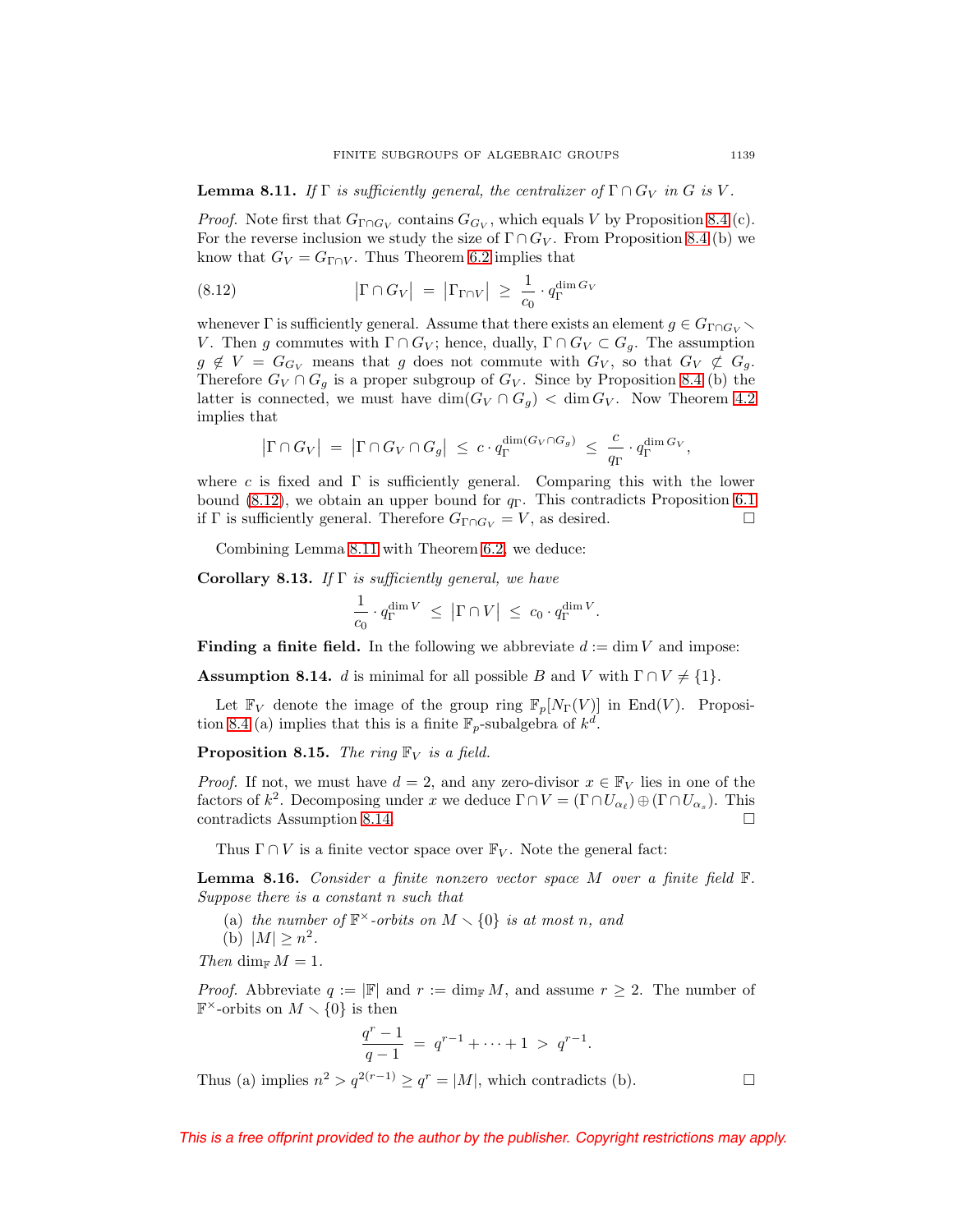Now we can prove the following crucial result:

<span id="page-35-2"></span>**Theorem 8.17.** If  $\Gamma$  is sufficiently general, we have  $\dim_{\mathbb{F}_V}(\Gamma \cap V) = 1$  and, in particular,

$$
\frac{1}{c_0} \cdot q_{\Gamma}^d \leq |\mathbb{F}_V| \leq c_0 \cdot q_{\Gamma}^d.
$$

Proof. The second assertion follows from the first together with Corollary [8.13.](#page-34-4) For the first assertion note that, by the minimality of  $V$ , all nontrivial elements of  $\Gamma \cap V$  lie in the open T-orbit of V. Therefore they all lie in the same G-conjugacy class. By Theorem [6.6](#page-23-4) they fall into at most  $c_0^2$  conjugacy classes under Γ. By Proposition [8.4](#page-30-1) (d) two such elements are conjugate under  $\Gamma$  if and only if they are conjugate under  $N_{\Gamma}(V)$ . Since  $N_{\Gamma}(V)$  acts through a subgroup of  $\mathbb{F}_V^{\times}$ , the number of  $\mathbb{F}_V^{\times}$ -orbits on  $\Gamma \cap V \setminus \{1\}$  is  $\leq c_0^2$ . On the other hand  $\Gamma \cap V$  is arbitrarily large, by Corollary [8.13](#page-34-4) and Proposition [6.1.](#page-22-2) Thus the theorem follows from Lemma [8.16.](#page-34-5)  $\Box$ 

<span id="page-35-1"></span>**Notation.** We fix some notation to be used in the following sections. The order of  $\mathbb{F}_V$  is denoted by p<sup>r</sup>. If  $d = 2$  we suppose that the first component of  $\mathbb{F}_V \subset k^2$ corresponds to the action on  $U_{\alpha_{\ell}}$ , the second to the action on  $U_{\alpha_s}$ . As  $\mathbb{F}_V$  is a finite field, the two projection maps  $\mathbb{F}_V \to k$  must differ by a Frobenius twist. Thus the elements of  $\mathbb{F}_V$  have the form  $(x, x^{p^e})$  for a unique integer  $0 \le e < r$ .

## 9. FROBENIUS MAP

<span id="page-35-0"></span>We keep the notation of the preceding sections. As a result of Proposition [8.15](#page-34-6) we have associated to any sufficiently general  $\Gamma$  a certain finite field  $\mathbb{F}_V$  of characteristic  $p > 0$ , and by Theorem [8.17](#page-35-2) the size of Γ is roughly that expected of a finite group of Lie type over  $\mathbb{F}_V$ . We will establish that  $\Gamma$  indeed has this form.

**Strategy of proof.** The first problem is to translate the internal characterization of  $\mathbb{F}_V$  within  $\Gamma$  into external information on the coefficients in representations. This is achieved by showing that the traces of certain elements of Γ in a suitable algebraic representation of G lie in  $\mathbb{F}_V$ . By combining this information for many elements of Γ one can then show that some other algebraic representation descends to  $\mathbb{F}_V$ when restricted to Γ. We will give a precise formulation of this intermediate result. By a model over  $\mathbb{F}_V$  of a  $k^d$ -module M we mean an  $\mathbb{F}_V$ -submodule  $M_0 \subset M$  such that the natural map  $M_0 \otimes_{\mathbb{F}_V} k^d \longrightarrow M$  is an isomorphism.

<span id="page-35-3"></span>**Theorem 9.1.** There exists a nontrivial representation  $\sigma$  of G on a  $k^d$ -module M of finite type, which belongs to a constructible family of representations of  $\mathscr{G}$ , such that, for any sufficiently general finite subgroup  $\Gamma \subset G$ , there exists a  $\Gamma$ -invariant model  $M_0$  of M over  $\mathbb{F}_V$ .

Our method to prove this in general depends on knowing Theorem [0.5](#page-2-0) already in the case rank  $G = d$ , for which we therefore need a different argument. We call this the basic case and handle it in Section [10.](#page-37-0) The general case will be treated in Section [11.](#page-44-0) In the remainder of this section we show how Theorem [9.1](#page-35-3) implies Theorem [0.5](#page-2-0) for the given group  $\mathscr{G}$ .

**Construction of Frobenius.** Let us view the automorphism group  $\text{Aut}_{k^d}(M)$  as an algebraic group over k. If  $d = 1$ , the model  $M_0$  determines a standard Frobenius map  $F: \text{Aut}_k(M) \to \text{Aut}_k(M)$  relative to the finite field  $\mathbb{F}_V$ .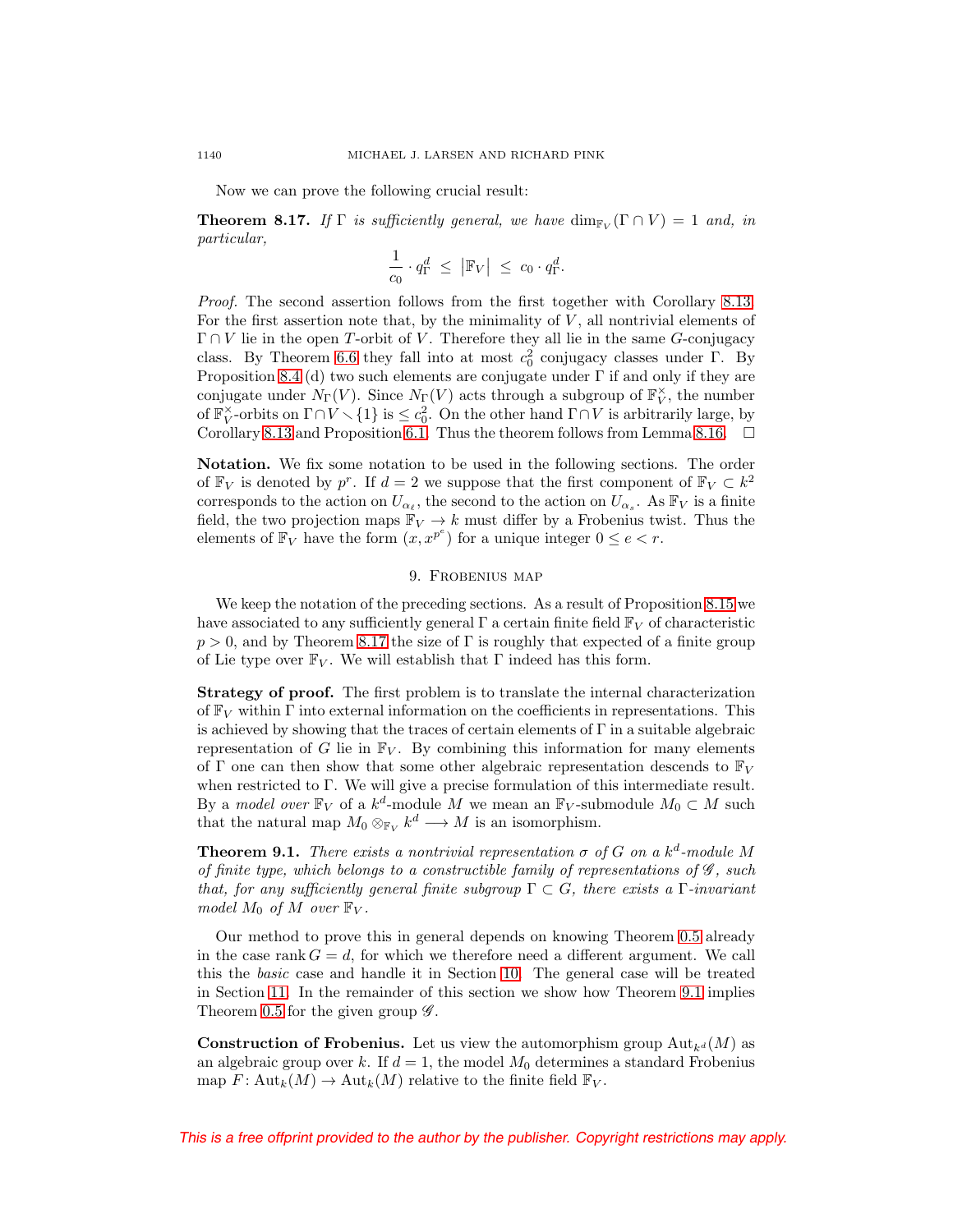In the case  $d = 2$ , let  $M = M_{\ell} \oplus M_{s}$  be the decomposition according to the two factors of  $k^2$ . If  $i_{\ell}, i_s : \mathbb{F}_V \to k$  denote the two projection maps, recall that  $i_s = \text{Frob}_{p^e} \circ i_{\ell}$ . Thus the choice of  $M_0$  determines an isomorphism

$$
M_s \; \cong \; M_0 \otimes_{\mathbb{F}_V, i_s} k \; \cong \; \big( M_0 \otimes_{\mathbb{F}_V, i_\ell} k \big) \otimes_{k, \text{Frob}_{p^e}} k \; \cong \; M_\ell \otimes_{k, \text{Frob}_{p^e}} k,
$$

and hence an isogeny

$$
F\colon \operatorname{Aut}_k(M_{\ell})\longrightarrow \operatorname{Frob}_{p^e}^* \operatorname{Aut}_k(M_{\ell})\cong \operatorname{Aut}_k(M_s).
$$

Similarly, we have  $i_{\ell} = \text{Frob}_{p^{r-\epsilon}} \circ i_{s}$  and an isogeny

$$
F\colon \operatorname{Aut}_k(M_s)\longrightarrow \operatorname{Frob}_{p^{r-e}}^*\operatorname{Aut}_k(M_s)\cong \operatorname{Aut}_k(M_\ell).
$$

Taken together we find an isogeny F on  ${\rm Aut}_k(M_s) \times {\rm Aut}_k(M_\ell) = {\rm Aut}_{k^d}(M)$  whose square is a standard Frobenius map relative to the finite field  $\mathbb{F}_V$ . In both cases Theorem [9.1](#page-35-3) implies, for all  $\gamma \in \Gamma$ ,

<span id="page-36-0"></span>(9.2) 
$$
F \circ \sigma(\gamma) = \sigma(\gamma).
$$

<span id="page-36-1"></span>**Lemma 9.3.** If  $\Gamma$  is sufficiently general, then  $F(\sigma(G)) = \sigma(G)$ .

*Proof.* We claim that  $\sigma^{-1}(F(\sigma(G)))$  belongs to a constructible family of algebraic subgroups of  $\mathscr G$ . To prove this, consider first the case  $d = 1$ . The constructibility assumption in Theorem [9.1](#page-35-3) means that there is a vector bundle  $\mathcal M$  on a scheme  $\mathcal T$ of finite type over **Spec**  $\mathbb{Z}$ , and a homomorphism  $\sigma : \mathscr{G} \times_{\textbf{Spec} \mathbb{Z}} \mathscr{T} \longrightarrow \text{Aut}_{\mathscr{O}_{\mathscr{P}}}(\mathscr{M})$ , such that  $M = \mathcal{M}_t$  for some  $t \in \mathcal{T}(k)$  with the induced representation of  $G =$  $\mathscr{G}(k)$ . As  $\sigma(G)$  is Zariski-closed in Aut $(M)$ , by Proposition [1.7](#page-7-1) it belongs to a constructible family of algebraic subgroups  $\mathscr{H}$  of  $\mathrm{Aut}_{\mathscr{O}_{\mathscr{F}}}(\mathscr{M})$ . Without loss of generality we may assume that  $\mathscr H$  is indexed by the same scheme  $\mathscr T$ , so that  $\sigma(G) = \mathscr{H}_t$ . Let  $\text{Frob}_{p^r}: k \to k$  denote the Frobenius map  $x \mapsto x^{p^r}$ , and  $t' \in \mathscr{T}(k)$ the image of t under  $Frob_{p^r}$ . The choice of  $M_0$  corresponds to an identification  $\mathcal{M}_{t'} = \mathcal{M}_t \otimes_{k, \text{Frob}_{p^r}} k \cong \mathcal{M}_t = M$ , resulting in a commutative diagram

$$
\begin{array}{rcl}\n\mathrm{Aut}_{k}(\mathscr{M}_{t'}) & \cong & \mathrm{Aut}_{k}(\mathscr{M}_{t}) & = & \mathrm{Aut}_{k}(M) \\
\cup & & \cup & \cup \\
\mathscr{H}_{t'} & \xrightarrow{\sim} & F(\mathscr{H}_{t}) & = & F(\sigma(G)).\n\end{array}
$$

Here the isomorphism  $\mathcal{M}_{t'} \cong \mathcal{M}_t$  is indexed by a point on the constructible family Isom  $(\text{pr}_1^*\mathscr{M}, \text{pr}_2^*\mathscr{M})$  over  $(t, t') \in \mathscr{T} \times \mathscr{T}$ . Therefore  $F(\sigma(G)) \subset \text{Aut}_k(M)$  belongs to a constructible family of algebraic subgroups, and so does  $\sigma^{-1}(F(\sigma(G))) \subset G$ , as claimed. In the case  $d = 2$  the proof is analogous.

Now [\(9.2\)](#page-36-0) implies that  $\sigma^{-1}(F(\sigma(G)))$  contains Γ. Thus, if Γ is sufficiently general, this subgroup must be equal to G. This implies that  $\sigma(G) \subset F(\sigma(G))$ , and equality follows from the fact that both sides are irreducible of the same dimension.  $\Box$  $\Box$ 

<span id="page-36-2"></span>**Lemma 9.4.** If  $\Gamma$  is sufficiently general, there exists a Frobenius map  $F: G \to G$ with  $q_F^d = |\mathbb{F}_V|$ , so that  $\Gamma \subset G^F$ .

*Proof.* As  $\sigma$  is a nontrivial representation, and G is simple adjoint, the induced map to the adjoint group  $G \to \sigma(G)$ <sup>ad</sup> is a totally inseparable isogeny. From Lemma [9.3](#page-36-1) and the classification of isogenies of simple adjoint groups (see [\[28,](#page-53-3) Thm. 1.7]) we deduce that there is an isogeny  $F: G \to G$  satisfying  $\sigma \circ F = F \circ \sigma$ . Moreover,  $F^d$  is a standard Frobenius map relative to the field  $\mathbb{F}_V$ ; hence  $q_F^d = q_{F^d} = |\mathbb{F}_V|$ . On the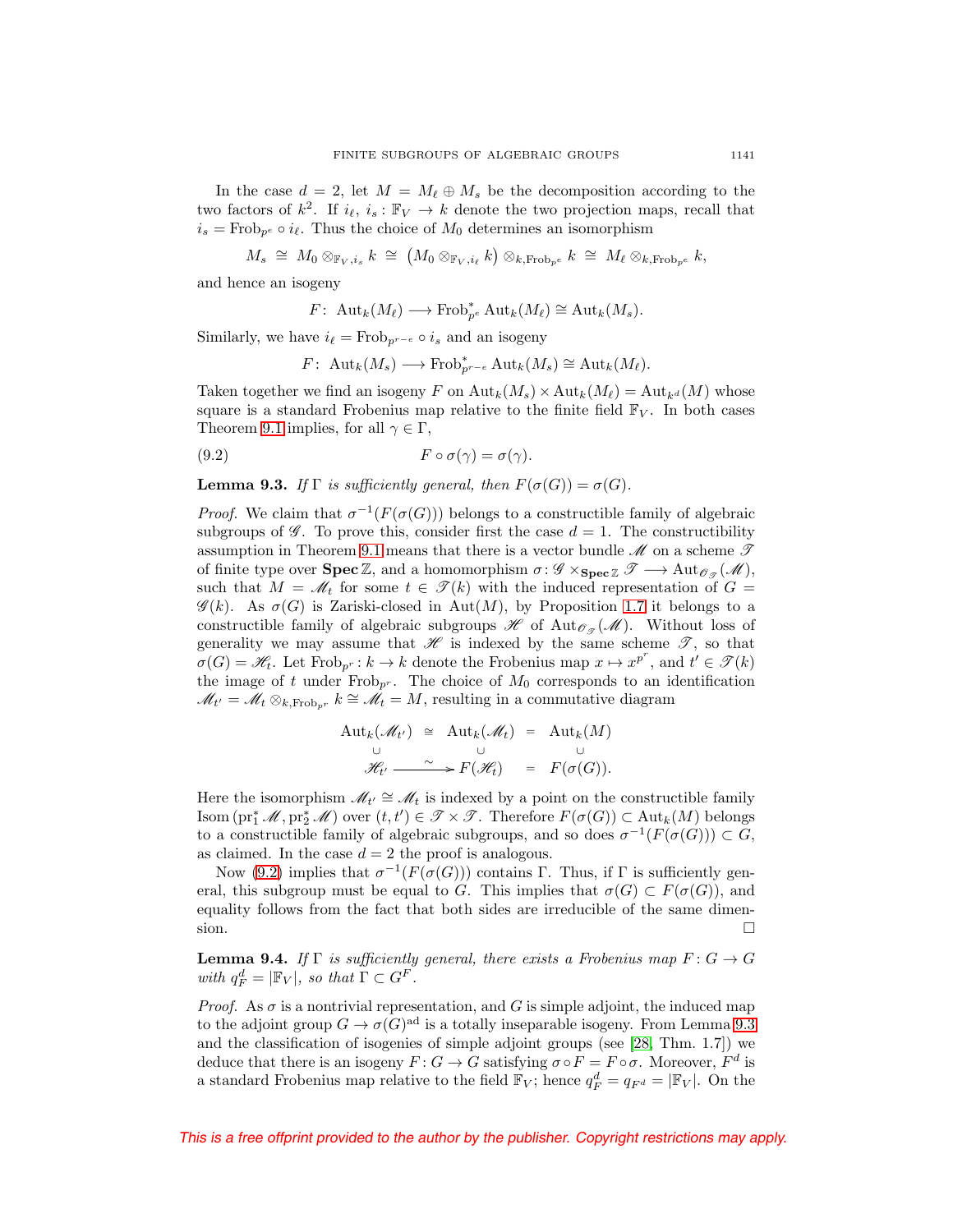other hand, the fact that  $\sigma$  is injective on k-valued points and the property [\(9.2\)](#page-36-0) imply the desired inclusion  $\Gamma \subset G^F$ .

**Proof of Theorem [0.5.](#page-2-0)** Combining Lemma [9.4](#page-36-2) with Theorem [8.17](#page-35-2) we find

$$
\frac{1}{\sqrt[d]{c_0}} \cdot q_{\Gamma} \leq q_F \leq \sqrt[d]{c_0} \cdot q_{\Gamma}.
$$

Thus using Theorem [3.4](#page-15-1) (d) we deduce

$$
\left|G^F\right| \ \leq \ q_F^{\dim G} \ \leq \ c_0^{\frac{\dim G}{d}} \cdot q_\Gamma^{\dim G} \ = \ c_0^{\frac{\dim G}{d}} \cdot \left|\Gamma\right|.
$$

Therefore the index

$$
\left[ (G^F)^{\mathrm{der}} : \Gamma \cap (G^F)^{\mathrm{der}} \right] \; \le \; \left[ G^F : \Gamma \right]
$$

is bounded, and so is the index of the largest normal subgroup of  $(G^F)$ <sup>der</sup> that is contained in Γ. On the other hand, if  $\Gamma$  is sufficiently general, Proposition [6.1](#page-22-2) says that  $q_{\Gamma}$  and hence  $q_F$  is arbitrarily large. Thus by Theorem [3.4](#page-15-1) (a), (b), and (d) the group  $(G<sup>F</sup>)<sup>der</sup>$  is simple and arbitrarily large. Therefore Γ contains  $(G<sup>F</sup>)<sup>der</sup>$ ; hence  $(G^F)^{\text{der}} \subset \Gamma \subset G^F$ , as desired. This finishes the proof of Theorem [0.5](#page-2-0) modulo Theorem [9.1.](#page-35-3)  $\Box$ 

<span id="page-37-1"></span>**Notation: The adjoint representation.** We fix some notation to be used in the next two sections. Observe that the Lie algebra of G is a fiber of the vector bundle Lie  $\mathscr{G} \to \mathbf{Spec} \mathbb{Z}$ ; hence the adjoint representation of G belongs to a constructible family. The G-invariant subspaces are known completely, by [\[13\]](#page-52-24), [\[14\]](#page-52-25), or [\[28,](#page-53-3) Prop. 1.11].

If dim  $Z(U) = 1$ , there is a unique simple subquotient on which G acts nontrivially. The representation on it is denoted by  $\rho$ . The root system being fixed, Lie G is already irreducible whenever  $p \gg 0$ . Thus by replacing **Spec**  $\mathbb{Z}$  by a stratification consisting of a union of a dense open subset and a finite number of points  $\text{Spec } \mathbb{F}_p$ , we see that  $\rho$  belongs to a constructible family of representations.

If dim  $Z(U) = 2$ , there are precisely two simple subquotients with nontrivial Gaction, one of which contains copies of all long root spaces, the other of all short root spaces. The corresponding representations of G are denoted by  $\rho_{\ell}$  and  $\rho_s$ . Since this case arises in at most one characteristic  $p$  for each  $\Phi$ , these representations form a tautological constructible family over **Spec**  $\mathbb{F}_p \subset \mathbf{Spec} \, \mathbb{Z}$ .

<span id="page-37-0"></span>If dim  $Z(U) = d = 2$ , we also view  $\rho := (\rho_{\ell}, \rho_s)$  as a representation over  $k^2$ . If  $\dim Z(U) = 2$ , but  $d = 1$ , we let  $\rho := \rho_{\ell}$  if  $V = U_{\alpha_{\ell}}$ , and  $\rho := \rho_{s}$  if  $V = U_{\alpha_{s}}$ .

### 10. Traces in the basic case

In this section we prove Theorem [9.1](#page-35-3) in the basic case rank  $G = d$ . So this assumption, as well as the other notation of the preceding sections, will be in force. Note that either  $d = 1$  and  $\Phi = A_1$ , or  $d = 2$  and  $(p, \Phi)$  is  $(2, B_2)$  or  $(3, G_2)$ .

**The rank one case.** Here we have  $G \cong \text{PGL}_2$ , and everything can be deduced directly from the following classical theorem of Dickson [\[8,](#page-52-26) §§260–261]:

**Theorem 10.1.** Consider a field k and a finite subgroup  $\Gamma \subset \text{PGL}_2(k)$ . Then either

- (a) the inverse image of  $\Gamma$  in  $GL_2(k)$  acts reducibly on  $k^2$ ;
- (b)  $\Gamma$  is a dihedral group;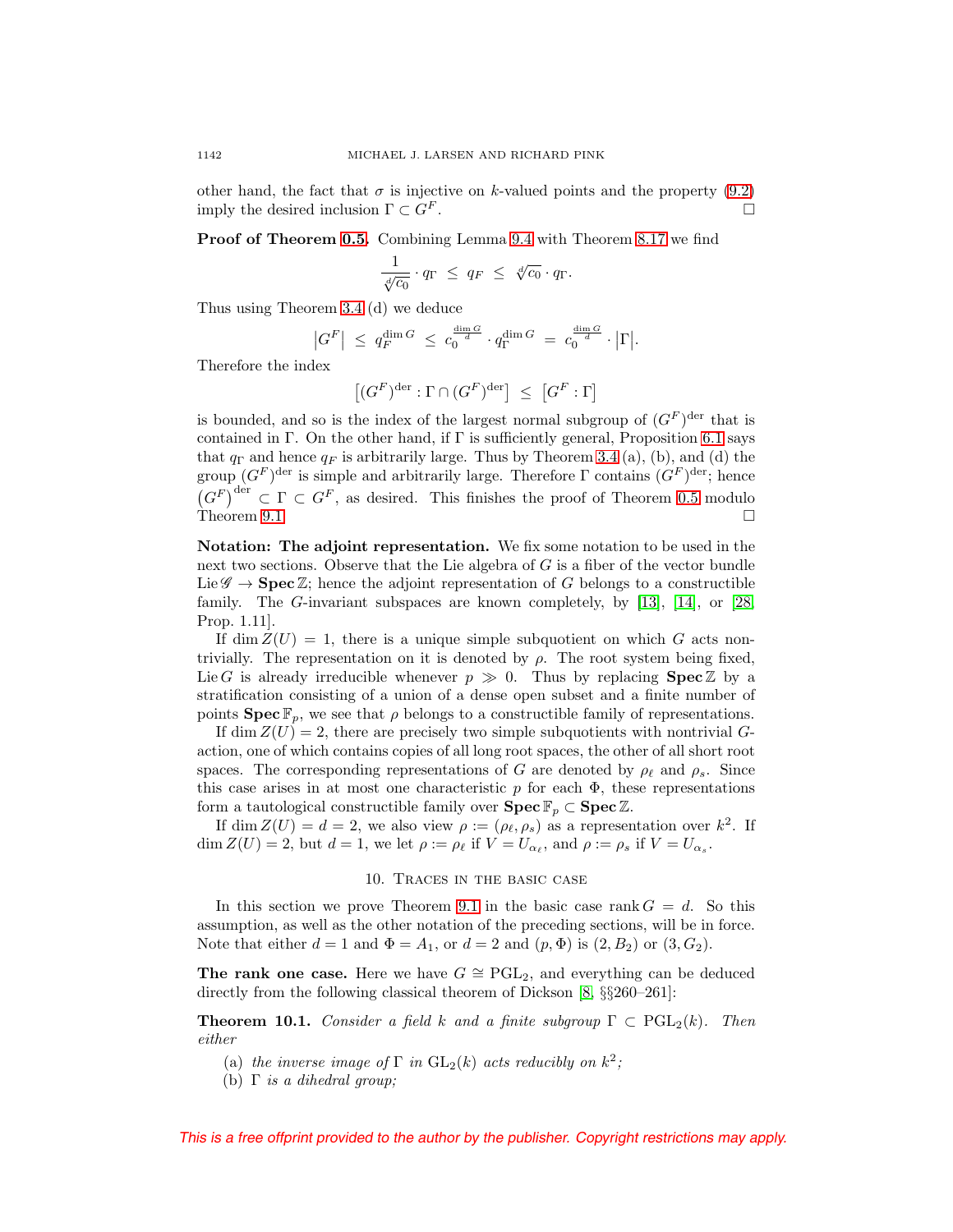- (c)  $\Gamma \cong A_4$ ,  $S_4$ ,  $A_5$ ; or
- (d)  $p := char(k)$  is positive, and after a suitable change of basis we have  $\Gamma =$  $PGL_2(\mathbb{F}_{p^r})$  or  $PGL_2(\mathbb{F}_{p^r})^{\text{der}}$  for some  $r \geq 1$ , where the latter group is simple.

The subgroups in (a) through (c) are special: they lie in a Borel subgroup, or in the normalizer of a maximal torus, or have bounded order. Thus any sufficiently general subgroup must be of type (d), which proves Theorem [0.5](#page-2-0) in the case  $\Phi = A_1$ .

However, our method in the cases  $(2, B_2)$  or  $(3, G_2)$  adapts very easily to the A1-case as well. For the sake of completeness we therefore include an independent proof based on the ideas of this paper. The reader willing to ignore the existence of Suzuki and Ree groups in characteristics 2 and 3 may skip the rest of this section.

<span id="page-38-0"></span>**The whole basic case.** The main idea is that the Γ-conjugacy classes of elements of  $\Gamma \cap B$  contribute sufficiently many elements with trace in  $\mathbb{F}_{V}$ . Consider a maximal torus  $T \subset B$  which contains many elements of Γ, as in Proposition [8.8,](#page-33-1) and let  $\Lambda \subset \Gamma$ be the set of elements which are conjugate to an element of  $\Gamma \cap T^{\text{rss}}$ .

<span id="page-38-2"></span>**Proposition 10.2.** There is a constant  $\varepsilon > 0$  such that, whenever  $\Gamma$  is sufficiently general, we have  $|\Lambda| \geq \varepsilon \cdot |\Gamma|$ .

*Proof.* If both t and  $gtg^{-1}$  lie in T<sup>rss</sup>, we must have  $g \in N_G(T)$ . Therefore

$$
|\Lambda| = \left[\Gamma : N_{\Gamma}(T)\right] \cdot \left|\Gamma \cap T^{\text{rss}}\right| = \frac{|\Gamma|}{\left[N_{\Gamma}(T) : \Gamma \cap T\right]} \cdot \frac{\left|\Gamma \cap T^{\text{rss}}\right|}{\left|\Gamma \cap T\right|}.
$$

The denominator in the first fraction is at most the order of the Weyl group of  $\Phi$ ; hence it is bounded. The second ratio can be bounded below by any constant less than 1, using Proposition [7.3.](#page-25-0) The desired estimate follows.  $\Box$ 

Recall that  $\rho$  is a representation over  $k^d$ ; hence its trace takes values in  $k^d$ .

<span id="page-38-1"></span>**Proposition 10.3.** If Γ is sufficiently general, for every  $\gamma \in \Lambda$  we have  $\text{Tr } \rho(\gamma) \in$  $\mathbb{F}_V$ .

**Proof in the rank one case.** As the assertion is invariant under conjugation, we may assume  $\gamma \in \Gamma \cap T^{\text{rss}}$ . Then  $\gamma$  acts on  $U \cong \mathbb{G}_a$  and Lie U through the same scalar x, and the construction of  $\mathbb{F}_V$  implies  $x \in \mathbb{F}_V$ . The total trace is  $x + 1 + x^{-1}$ if the adjoint representation of  $PGL_{2,k}$  is irreducible, and  $x + x^{-1}$  otherwise. It therefore also lies in  $\mathbb{F}_V$ , as desired.  $\square$ 

**The rank two case.** This part is more involved. It requires a closer look at  $\Gamma \cap B$ from the viewpoint of the geometry of roots, combined with some arithmetic of finite fields. To begin with, note that the positive roots are

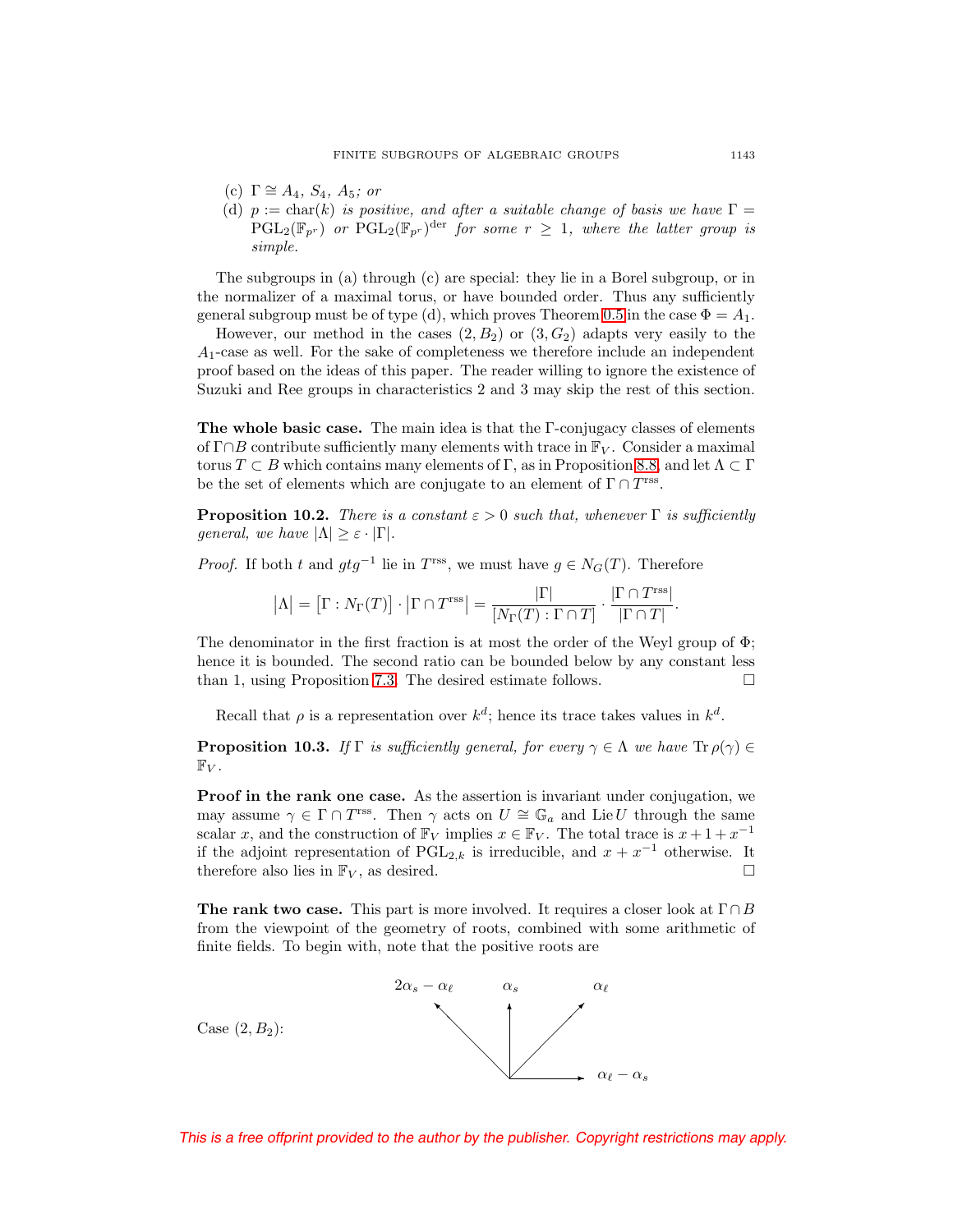

Recall that  $V = U_{\alpha_{\ell}} U_{\alpha_{s}}$ . Let W denote the subgroup generated by V and the next two lower root groups. Thus in the case  $(2, B_2)$  we set  $W := U$ ; in the case  $(3, G_2)$ we set  $W := U'$ . Then

<span id="page-39-0"></span>(10.4) 
$$
W/V \cong U_{p\alpha_s - \alpha_\ell} \times U_{\alpha_\ell - \alpha_s}.
$$

<span id="page-39-1"></span>**Lemma 10.5.** There exists an element  $w \in \Gamma \cap W$  whose component in each factor of  $W/V$  is nontrivial.

*Proof.* In the case  $(2, B_2)$  any regular unipotent element in  $\Gamma \cap U$  has this property. In the case  $(3, G_2)$  we take a regular unipotent element  $u \in \Gamma \cap U$  and an element  $\gamma \in \Gamma \cap T$  whose action on  $U/U'$  is not scalar. The existence of the latter is guaranteed by Proposition [8.8.](#page-33-1) The commutator of u and  $\gamma u \gamma^{-1}$  then has the desired property, by the formulas in [\[17,](#page-52-13) Prop. 33.5 (b)].

Next recall from Proposition [8.4](#page-30-1) (a) that  $N_G(V)$  is a parabolic subgroup. By case analysis we easily find  $N_G(V) = B$ . By the proof of Proposition [8.8](#page-33-1) we have  $\Gamma \cap B = (\Gamma \cap U) \rtimes (\Gamma \cap T)$ . Thus, as  $\Gamma \cap U$  acts trivially on V, the field  $\mathbb{F}_V \subset k^2$  is generated by the image of  $\Gamma \cap T$ . Since the root lattice is generated by  $\alpha_{\ell}$  and  $\alpha_s$ , the torus T acts faithfully on V. It follows that  $\Gamma \cap T$  maps isomorphically to a subgroup of  $\mathbb{F}_V^{\times}$ . In particular it is cyclic, and we choose a generator  $\gamma$ . Let  $(x, x^{p^e})$ be its image in  $\mathbb{F}_V^{\times}$ . Since  $|\mathbb{F}_V| = p^r$ , the order of x in the multiplicative group is a divisor of  $p^r - 1$ . We will use the following facts:

<span id="page-39-3"></span>**Lemma 10.6.** If  $\Gamma$  is sufficiently general, then:

- (a)  $p^r \gg 0$ .
- (b)  $e \not\equiv 0 \mod r$ .
- (c) The order of x in  $k^{\times}$  is at least  $(p^r-1)/c_0^2$ .

*Proof.* (a) follows from Theorem [8.17](#page-35-2) and Proposition [6.1.](#page-22-2) Next recall that  $\Gamma \cap T$ is a maximal toric subgroup; hence  $\gamma$  is regular semisimple. Its eigenvalue on the root  $\alpha_{\ell} - \alpha_s$  is  $x^{1-p^e}$ , whence (b). Finally, the proof of Theorem [8.17](#page-35-2) shows that the image of  $\Gamma \cap T$  is a subgroup of  $\mathbb{F}_V^{\times}$  of index at most  $c_0^2$ . This implies (c).  $\Box$  $\Box$ 

<span id="page-39-2"></span>**Lemma 10.7.** If  $\Gamma$  is sufficiently general, at least one of the following assertions is true:

- (a)  $x^{p^{e+1}-1} = x^{p^n}$  for some integer  $n \geq 0$ .
- (b)  $x^{p^{e+1}-1} = (x^{1-p^e})^{p^n}$  for some integer  $n \ge 0$ .

*Proof.* The eigenvalues of  $\gamma$  on  $U_{p\alpha_s-\alpha_\ell}$  and  $U_{\alpha_\ell-\alpha_s}$  are  $x^{p^{e+1}-1}$  and  $x^{1-p^e}$ , respectively. Thus if (b) fails, the two eigenvalues of  $\gamma$  on  $W/V$  are not Frobenius conjugates of each other. This means that the subring of  $End(W/V)$  generated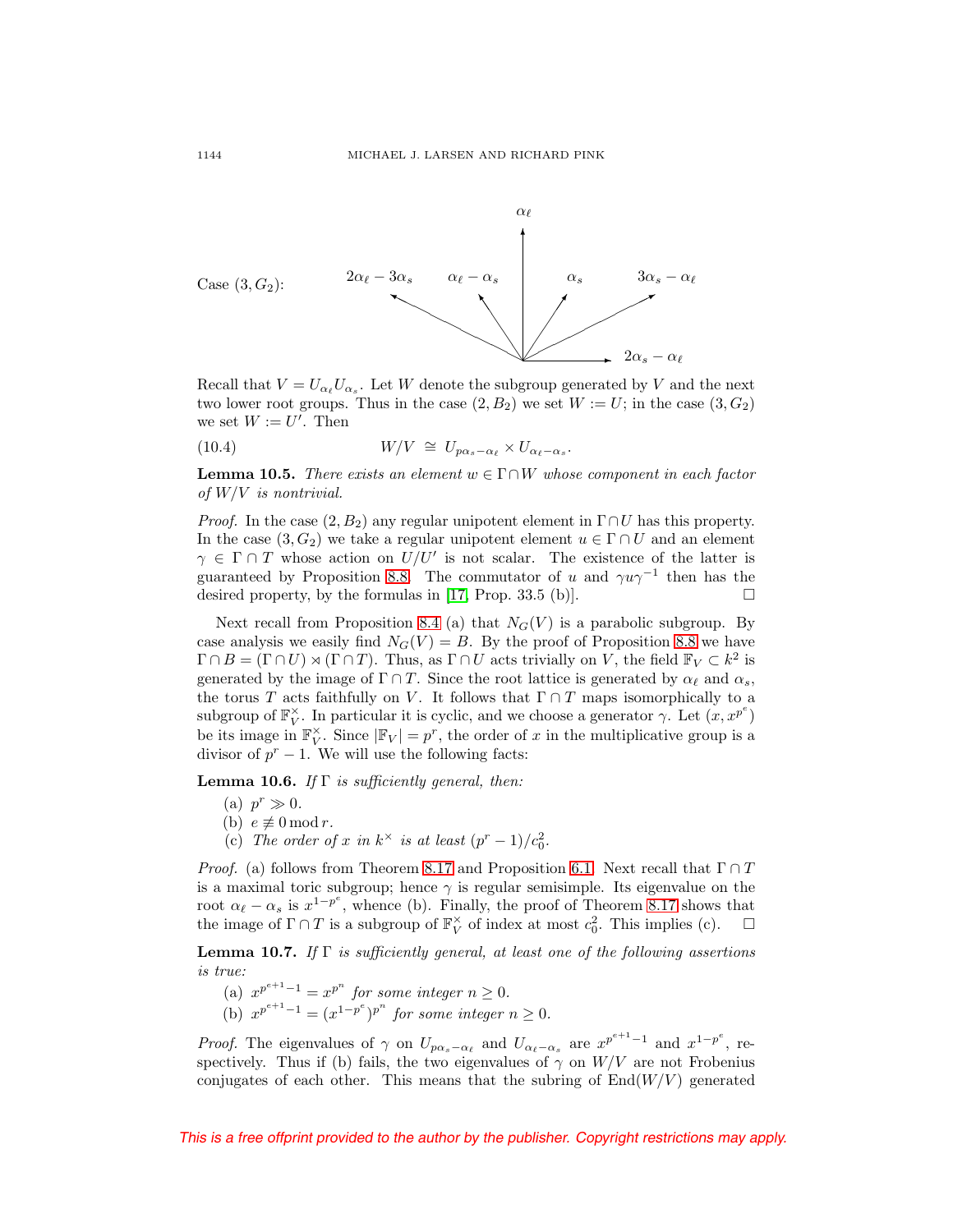by the action of  $\gamma$  decomposes as in [\(10.4\)](#page-39-0). Beginning with the element w of Lemma [10.5](#page-39-1) we can therefore manufacture an element of  $\Gamma \cap W$  whose image in W/V has a nontrivial component only in  $U_{p\alpha_s-\alpha_{\ell}}$ . In other words, we have found an element in  $\Gamma \cap (U_{p\alpha_s - \alpha_\ell} V) \setminus V$ .

The group  $U_{p\alpha_s-\alpha_\ell}V$  is commutative. If (a) fails, the eigenvalue of  $\gamma$  on  $U_{p\alpha_s-\alpha_\ell}$ is not a Frobenius conjugate of the eigenvalues on  $V = U_{\alpha_{\ell}} U_{\alpha_{s}}$ . Therefore the subring of the endomorphism ring  $\mathrm{End}(U_{p\alpha_s-\alpha_\ell} V)$  generated by the action of  $\gamma$ decomposes, and we can find a nontrivial element in  $\Gamma \cap U_{p\alpha_s-\alpha_\ell}$ . But then we could have worked from the start with  $U_{p\alpha_s-\alpha_\ell}$  in place of V, contradicting As-sumption [8.14.](#page-34-1)  $\Box$ 

Next we need the following result about greatest common divisors:

<span id="page-40-0"></span>**Lemma 10.8.** Consider any prime p and any integers r, a,  $a'$ ,  $b, b' \ge 0$ .

(a) We have

$$
(p^r-1, p^a + p^{a'} - p^b) < 2p^{2r/3},
$$

unless  $p = 2$  and  $a \equiv a' \equiv b - 1 \mod r$ .

(b) We have

 $(p^r-1, p^a+p^{a'}-p^b-p^{b'}) < 2p^{3r/4},$ 

unless  $\{a \mod r, a' \mod r\} = \{b \mod r, b' \mod r\}.$ 

*Proof.* For (a) observe that the left-hand side depends only on  $a, a', b$  modulo  $r$ and is unchanged on replacing these by  $a + n$ ,  $a' + n$ ,  $b + n$  for any integer n. There are fewer than  $r/3$  values of n modulo r for which the remainder of  $a + n$  modulo r is greater than  $2r/3$ , and likewise for  $a'+n$  and  $b+n$ . Thus there is at least one value of n for which all three remainders are  $\leq 2r/3$ . Without loss of generality we may therefore assume  $0 \le a, a', b \le 2r/3$ . This implies  $|p^a + p^{a'} - p^b| < 2p^{2r/3}$ . As we have  $p^a + p^{a'} = p^b$  only if  $a = a' = b - 1$  and  $p = 2$ , this shows (a). The proof of (b) follows the same lines and is left to the reader.

<span id="page-40-1"></span>**Lemma 10.9.** If  $\Gamma$  is sufficiently general, we have  $2e + 1 = r$ .

*Proof.* In the situation of Lemma [10.7](#page-39-2) (a) the order of x is a divisor of

$$
(p^r-1, p^n+1-p^{e+1}).
$$

By Lemma [10.8](#page-40-0) (a) this is  $\langle 2p^{2r/3}$  unless  $p = 2$  and  $n \equiv 0 \equiv e$  modulo r. Both of these possibilities are excluded by Lemma [10.6.](#page-39-3) A similar argument applies in the situation of Lemma [10.7](#page-39-2) (b). Here the order of  $x$  is a divisor of

$$
(p^r-1, p^{e+1}+p^{e+n}-1-p^n).
$$

By Lemma [10.8](#page-40-0) (b), this is  $\langle 2p^{3r/4} \text{ unless } \{e+1 \bmod r, e+n \bmod r\} = \{0 \bmod r, e+n \}$ n mod r}. The former case is excluded by Lemma [10.6](#page-39-3) (a) and (c). As  $e \not\equiv 0$  modulo r by Lemma [10.6](#page-39-3) (b), we deduce  $e + 1 \equiv n$  and  $e + n \equiv 0$  modulo r. This implies  $2e + 1 \equiv 0$  modulo r, whence the assertion.  $\Box$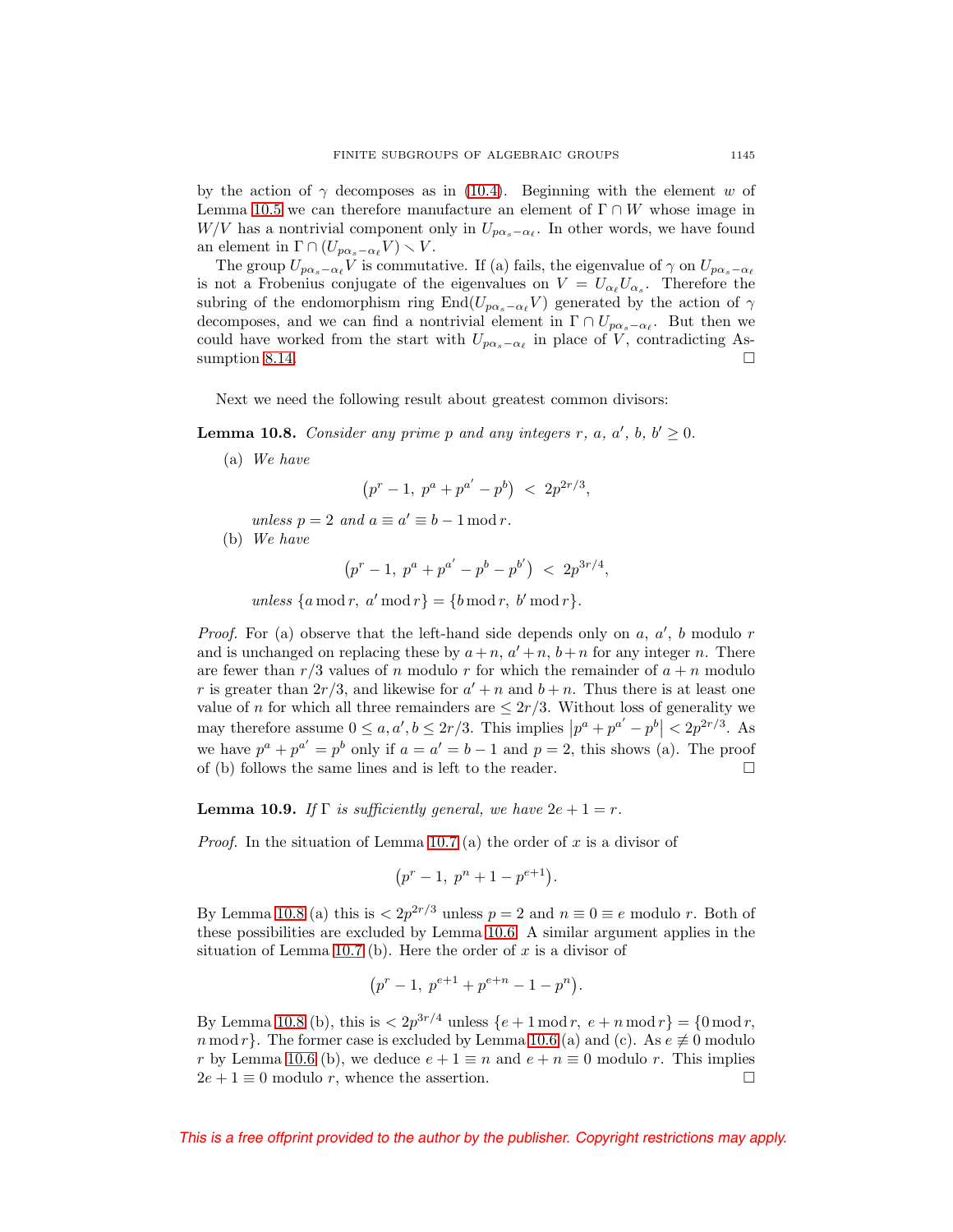**Proof of Proposition [10.3](#page-38-1) in the rank two case.** It suffices to show that

$$
\text{Tr}\,\rho_s(\gamma^i) = \left(\text{Tr}\,\rho_\ell(\gamma^i)\right)^{p^e}
$$

for every integer  $i$ . The weight 0 occurs in both representations with the same multiplicity, namely multiplicity 0 in the case  $(2, B_2)$ , and multiplicity 1 in the case  $(3, G<sub>2</sub>)$  (see [\[28,](#page-53-3) Prop. 1.11]). Thus we may replace the trace by the sum over all nonzero weights. In  $\rho_{\ell}$  these are precisely the long roots, in  $\rho_s$  the short roots. So the desired formula follows if we can match bijectively long roots  $\beta_{\ell}$  and short roots  $\beta_s$  such that  $\beta_s(\gamma) = \beta_\ell(\gamma)^{p^e}$ . Among positive roots such a matching is given by the following table:

$$
\begin{array}{c|c|c|c|c} \hline \beta_{\ell} & \beta_{s} & \beta_{\ell}(\gamma) & \beta_{s}(\gamma) \\ \hline \alpha_{\ell} & \alpha_{s} & x & x^{p^{e}} \\ p\alpha_{s} - \alpha_{\ell} & \alpha_{\ell} - \alpha_{s} & x^{p^{e+1}-1} & x^{1-p^{e}} = (x^{p^{e+1}-1})^{p^{e}} \\ 2\alpha_{\ell} - p\alpha_{s} & 2\alpha_{s} - \alpha_{\ell} & x^{2-p^{e+1}} & x^{2p^{e}-1} = (x^{2-p^{e+1}})^{p^{e}} \end{array}
$$

Here the indicated equalities follow from Lemma [10.9,](#page-40-1) and the last row applies only to the case  $(3, G_2)$ . The corresponding matching works for negative roots. This finishes the proof of Proposition [10.3.](#page-38-1)  $\Box$ 

**From traces to matrices.** By looking at traces of suitable products in  $\Gamma$  we will obtain information on all matrix coefficients. First we note the following abstract result:

<span id="page-41-0"></span>**Lemma 10.10.** Consider a finite group  $\Gamma$  and a subset  $\Lambda \subset \Gamma$  satisfying  $|\Lambda| \geq \varepsilon \cdot |\Gamma|$ with  $\varepsilon > 0$ . Consider a positive integer  $\ell$  and set  $\varepsilon' := \varepsilon^{\ell}/2$ . Let  $\Omega$  be the set of all tuples  $(\gamma_1,\ldots,\gamma_\ell)\in\Gamma^\ell$  with the property

$$
\left|\bigcap_{i=1}^{\ell} \gamma_i^{-1} \Lambda\right| \geq \varepsilon' \cdot |\Gamma|.
$$

Then  $|\Omega| \geq \varepsilon' \cdot |\Gamma|^{\ell}$ .

*Proof.* We estimate the number of tuples  $(\gamma_1,\ldots,\gamma_\ell,\gamma) \in \Gamma^{\ell+1}$  satisfying  $\gamma_i \gamma \in \Lambda$ for all  $1 \leq i \leq \ell$ . Summing first over  $\gamma \in \Gamma$ , this number is equal to

$$
\left|\Gamma\right|\cdot\left|\Lambda\right|^{\ell} \geq \varepsilon^{\ell}\cdot\left|\Gamma\right|^{\ell+1} = 2\varepsilon'\cdot\left|\Gamma\right|^{\ell+1}.
$$

On the other hand, summing first over  $(\gamma_1,\ldots,\gamma_\ell)$  the tuples in  $\Omega$  contribute at most  $|\Omega| \cdot |\Gamma|$ . The remaining tuples contribute at most

$$
\left( \left| \Gamma \right| ^{\ell}-\left| \Omega \right| \right) \cdot \varepsilon^{\prime}\cdot \left| \Gamma \right| \ \leq \ \varepsilon^{\prime}\cdot \left| \Gamma \right| ^{\ell+1}.
$$

Thus all together we find

$$
|\Omega| \cdot |\Gamma| + \varepsilon' \cdot |\Gamma|^{\ell+1} \ge 2\varepsilon' \cdot |\Gamma|^{\ell+1},
$$

whence the lemma.  $\Box$ 

Let M be the ring of  $k^d$ -linear endomorphisms of the representation space of  $\rho$ . In the nonstandard case we have dim  $\rho_{\ell} = \dim \rho_s$ , since rank  $G = 2$  (cf. [\[28,](#page-53-3) Prop. 1.11]). Thus in either case M is a ring of matrices of some size  $n \times n$  over  $k^d$ . Take  $\Lambda \subset \Gamma$  and  $\varepsilon$  as in Proposition [10.2,](#page-38-2) and let  $\Omega$  and  $\varepsilon'$  be as in Lemma [10.10](#page-41-0) with  $\ell := n^2$ .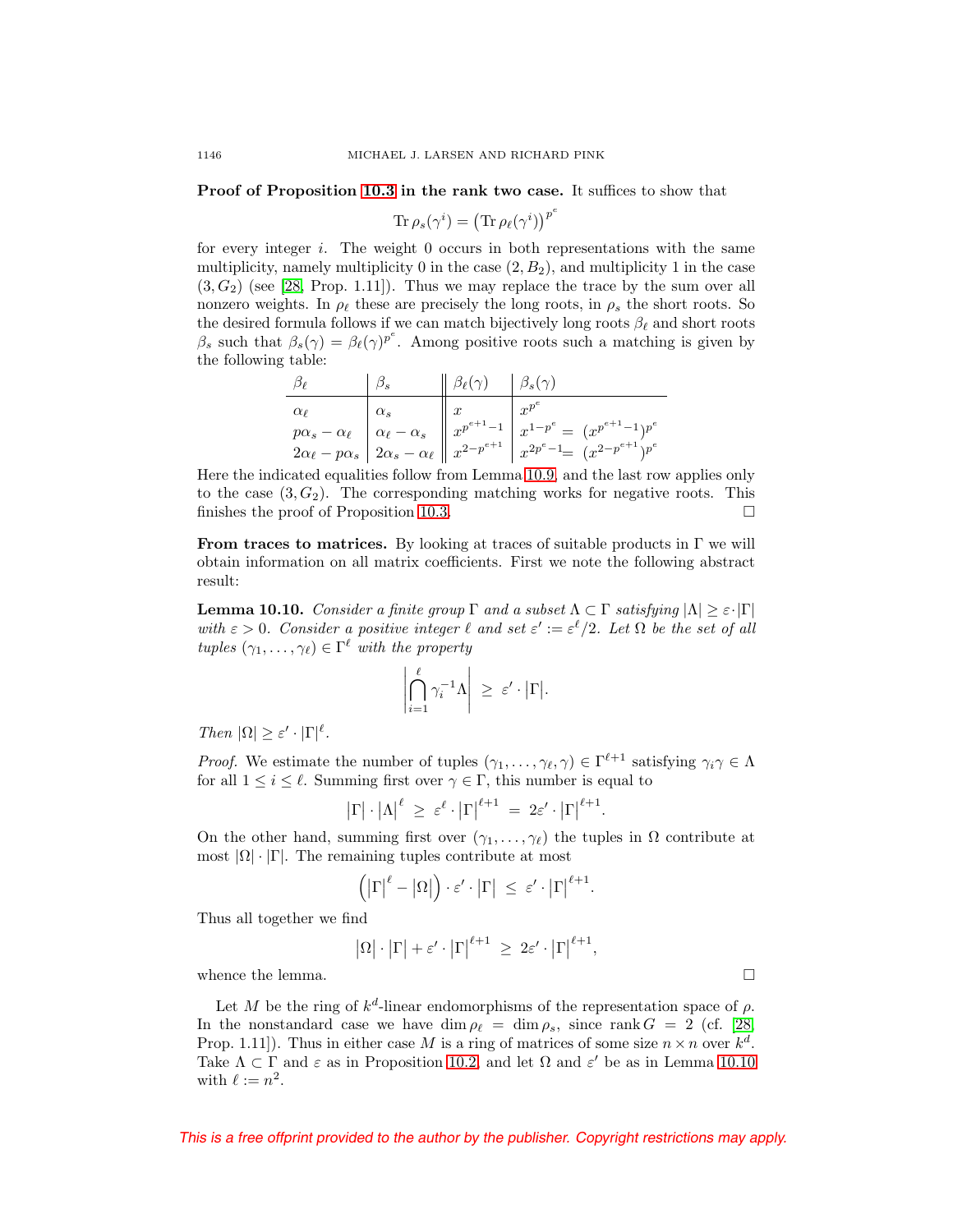<span id="page-42-0"></span>**Lemma 10.11.** If  $\Gamma$  is sufficiently general, there exists a tuple  $(\gamma_1, \ldots, \gamma_{n^2}) \in \Omega$ such that the elements  $\rho(\gamma_i)$  form a basis of M over  $k^d$ .

*Proof.* Let X denote the set of tuples  $(g_1, \ldots, g_n^2) \in G^{n^2}$  for which the elements  $\rho(g_i)$  do not form a basis of M over  $k^d$ . This is a fiber of a constructible family of Zariski-closed subvarieties of  $\mathscr{G}^{n^2}$ , since its defining condition can be expressed in terms of the vanishing of certain determinants. It is a proper subvariety, because Burnside's theorem, applied to  $\rho$ , respectively to  $\rho_{\ell}$  and  $\rho_s$ , implies that  $\rho(G)$ contains a basis of  $M$ . Thus Theorem [4.3](#page-17-3) implies that

$$
\left|\Gamma^{n^2}\cap X\right| \;\leq\; c\cdot q_{\Gamma}^{\dim X} \;\leq\; \frac{c}{q_{\Gamma}}\cdot \left(q_{\Gamma}^{\dim G}\right)^{n^2} \;=\; \frac{c}{q_{\Gamma}}\cdot \left|\Gamma\right|^{n^2}
$$

for some fixed constant c. Combined with Lemma [10.10](#page-41-0) this implies that  $\Omega \not\subset X$  if  $q_{\Gamma}$  is large, as guaranteed by Proposition [6.1.](#page-22-2) Clearly, any tuple in  $\Omega \setminus X$  has the desired property.

Consider a tuple as in Lemma [10.11,](#page-42-0) and select any element  $\gamma \in \bigcap_{i=1}^{n^2} \gamma_i^{-1} \Lambda$ . After replacing each  $\gamma_i$  by  $\gamma_i \gamma$ , the condition in Lemma [10.11](#page-42-0) still holds, and in addition we have  $1 \in \bigcap_{i=1}^{n^2} \gamma_i^{-1} \Lambda$ . We fix such a tuple and set

$$
M_0 := \{ m \in M \mid \forall 1 \leq i \leq n^2 \colon \operatorname{Tr}(\rho(\gamma_i)m) \in \mathbb{F}_V \}.
$$

By construction this defines a model of M as a vector space over  $\mathbb{F}_V$ . We do not yet worry about its relation with the algebra structure on  $M$ , but note that our normalization of the tuple implies that id  $\in M_0$ .

<span id="page-42-1"></span>**Lemma 10.12.** We have  $|\Gamma \cap \rho^{-1}(M_0)| \geq \varepsilon' \cdot |\Gamma|$ .

Proof. By construction

$$
\Gamma \cap \rho^{-1}(M_0) = \{ \gamma \in \Gamma \mid \forall 1 \le i \le n^2 \colon \operatorname{Tr}(\rho(\gamma_i)\rho(\gamma)) \in \mathbb{F}_V \}
$$
  
Prop. 10.3  

$$
\{ \gamma \in \Gamma \mid \forall 1 \le i \le n^2 \colon \gamma_i \gamma \in \Lambda \}
$$

$$
= \bigcap_{i=1}^{n^2} \gamma_i^{-1} \Lambda.
$$

Thus the desired lower bound follows from the choice of  $(\gamma_1,\ldots,\gamma_{n^2})$  and the definition of  $\Omega$  in Lemma [10.10.](#page-41-0)  $\Box$ 

Next, we consider the left stabilizer

$$
\Delta := \{ \gamma \in \Gamma \mid \rho(\gamma)M_0 = M_0 \}.
$$

<span id="page-42-2"></span>**Lemma 10.13.** If  $\Gamma$  is sufficiently general, we have  $[\Gamma : \Delta] < 2/\varepsilon'$ .

*Proof.* Let  $M_0, \ldots, M_h \subset M$  denote the pairwise distinct left Γ-translates of  $M_0$ , and let  $\ell$  be the greatest integer less than  $2/\varepsilon'$ . We must prove  $h + 1 \leq \ell$ . So let us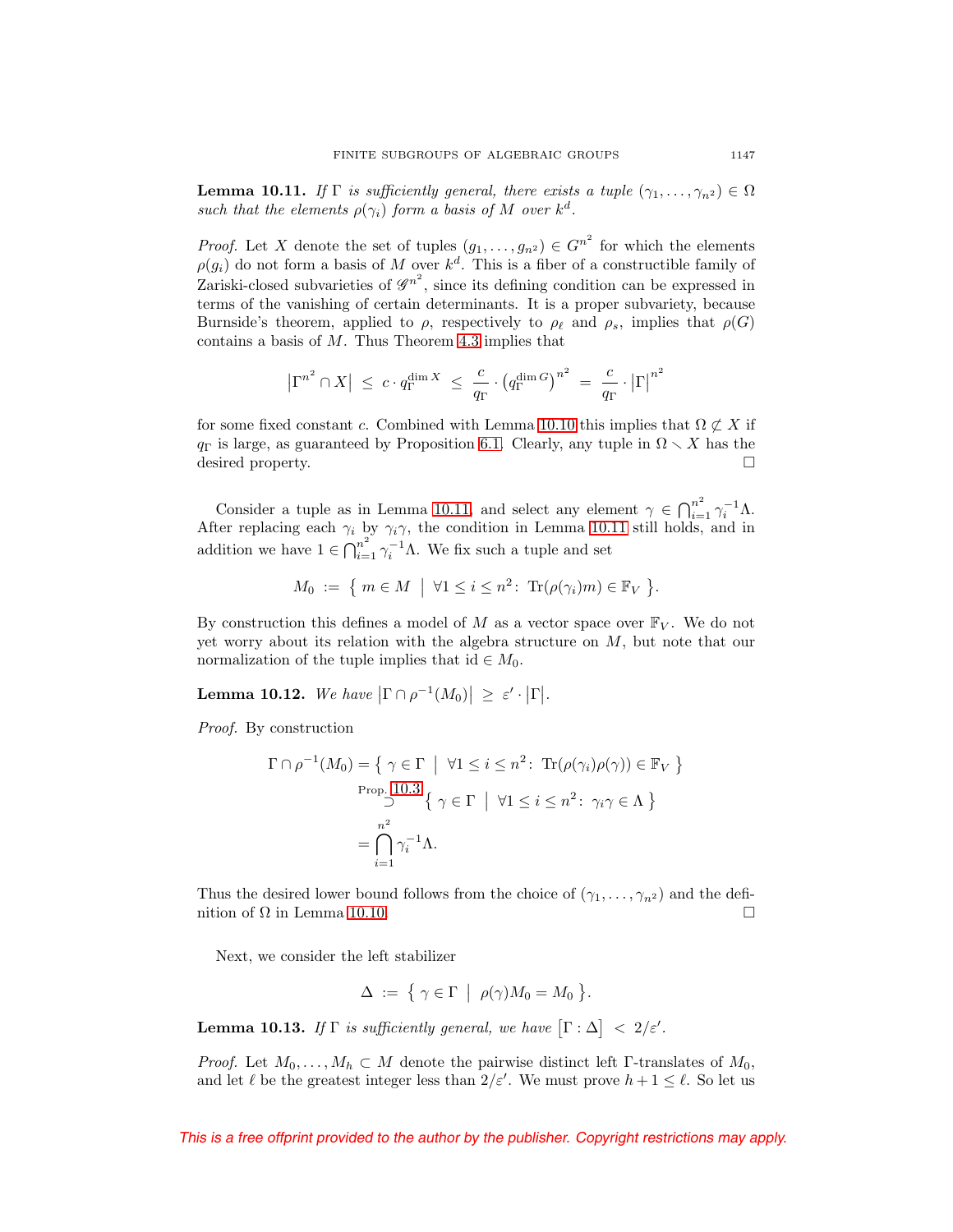assume  $h \geq \ell$ . We calculate

$$
\begin{split} \left| \Gamma \right| &\geq \left| \Gamma \cap \bigcup_{j=0}^{\ell} \rho^{-1}(M_j) \right| \\ &= \sum_{j=0}^{\ell} \left| \Gamma \cap \rho^{-1}(M_j) \right| \bigcup_{i=0}^{j-1} \rho^{-1}(M_i) \right| \\ &= \sum_{j=0}^{\ell} \left| \Gamma \cap \rho^{-1}(M_j) \right| - \sum_{j=0}^{\ell} \left| \Gamma \cap \rho^{-1}(M_j) \cap \bigcup_{i=0}^{j-1} \rho^{-1}(M_i) \right| . \end{split}
$$

Here all terms in the first sum are equal to  $|\Gamma \cap \rho^{-1}(M_0)|$ ; hence by Lemma [10.12](#page-42-1) that sum is  $\geq (\ell + 1) \cdot \varepsilon' \cdot |\Gamma| \geq 2 \cdot |\Gamma|$ . This implies

> $\overline{\phantom{a}}$  $\overline{\phantom{a}}$  $\overline{\phantom{a}}$  $\overline{\phantom{a}}$  $\overline{\phantom{a}}$

> > $\Box$

$$
|\Gamma| \leq \sum_{j=0}^{\ell} \left| \Gamma \cap \rho^{-1}(M_j) \cap \bigcup_{i=0}^{j-1} \rho^{-1}(M_i) \right|
$$
  

$$
\leq \sum_{j=0}^{\ell} \sum_{i=0}^{j-1} |\Gamma \cap \rho^{-1}(M_j \cap M_i)|.
$$

By assumption  $M_j \cap M_i$  is contained in a proper  $k^d$ -submodule  $N \subsetneq M$ . Such submodules are indexed by Grassmannians, so as in the proof of Lemma [10.11](#page-42-0) we deduce that  $\rho^{-1}(N)$  belongs to a constructible family of Zariski-closed proper subvarieties of  $\mathscr G$ . Thus Theorem [4.2](#page-17-1) implies that every term in the last sum is  $\leq c \cdot q_{\Gamma}^{\dim G - 1} \leq |\Gamma| \cdot c/q_{\Gamma}$  if  $\Gamma$  is sufficiently general. Therefore

$$
1 \ \leq \ \frac{\ell(\ell+1)}{2} \cdot \frac{c}{q_{\Gamma}},
$$

so  $q_{\Gamma}$  is bounded, contrary to Proposition [6.1.](#page-22-2)

**Proof of Theorem [9.1](#page-35-3) in the basic case.** Let  $\sigma$  denote the representation of G on M, defined by  $\sigma(g)(m) := \rho(g)m\rho(g)^{-1}$ . As  $\rho$  belongs to a constructible family of representations, so does  $\sigma$ . It is also nontrivial, since  $\rho$  is not scalar. It remains to prove  $\sigma(\gamma)(M_0) = M_0$  for every  $\gamma \in \Gamma$ .

Note first that, since id  $\in M_0$ , we also have  $\rho(\Delta) \subset M_0$ . Therefore

$$
\Delta \cap \gamma \Delta \gamma^{-1} \subset \Gamma \cap \rho^{-1}(M_0) \cap \gamma \rho^{-1}(M_0) \gamma^{-1}
$$
  
=  $\Gamma \cap \rho^{-1}(M_0 \cap \rho(\gamma)M_0\rho(\gamma)^{-1})$   
=  $\Gamma \cap \rho^{-1}(M_0 \cap \sigma(\gamma)(M_0)).$ 

On the one hand, Lemma [10.13](#page-42-2) implies that

$$
|\Delta \cap \gamma \Delta \gamma^{-1}| \ge \frac{|\Gamma|}{[\Gamma : \Delta]^2} > \left(\frac{\varepsilon'}{2}\right)^2 \cdot |\Gamma|.
$$

On the other hand, if  $M_0$  and  $\sigma(\gamma)(M_0)$  differ, their intersection is contained in a proper  $k^d$ -submodule of M. As in the proof of Lemma [10.13](#page-42-2) we deduce that

$$
\left|\Gamma\cap\rho^{-1}\big(M_0\cap\sigma(\gamma)(M_0)\big)\right| ~\leq ~ \frac{c}{q_\Gamma}\cdot\big|\Gamma\big|.
$$

Thus all together we find  $(\varepsilon'/2)^2 < c/q_{\Gamma}$ , so  $q_{\Gamma}$  is bounded, contradicting Proposi-tion [6.1.](#page-22-2) Therefore  $M_0 = \sigma(\gamma)(M_0)$ , as desired.  $\Box$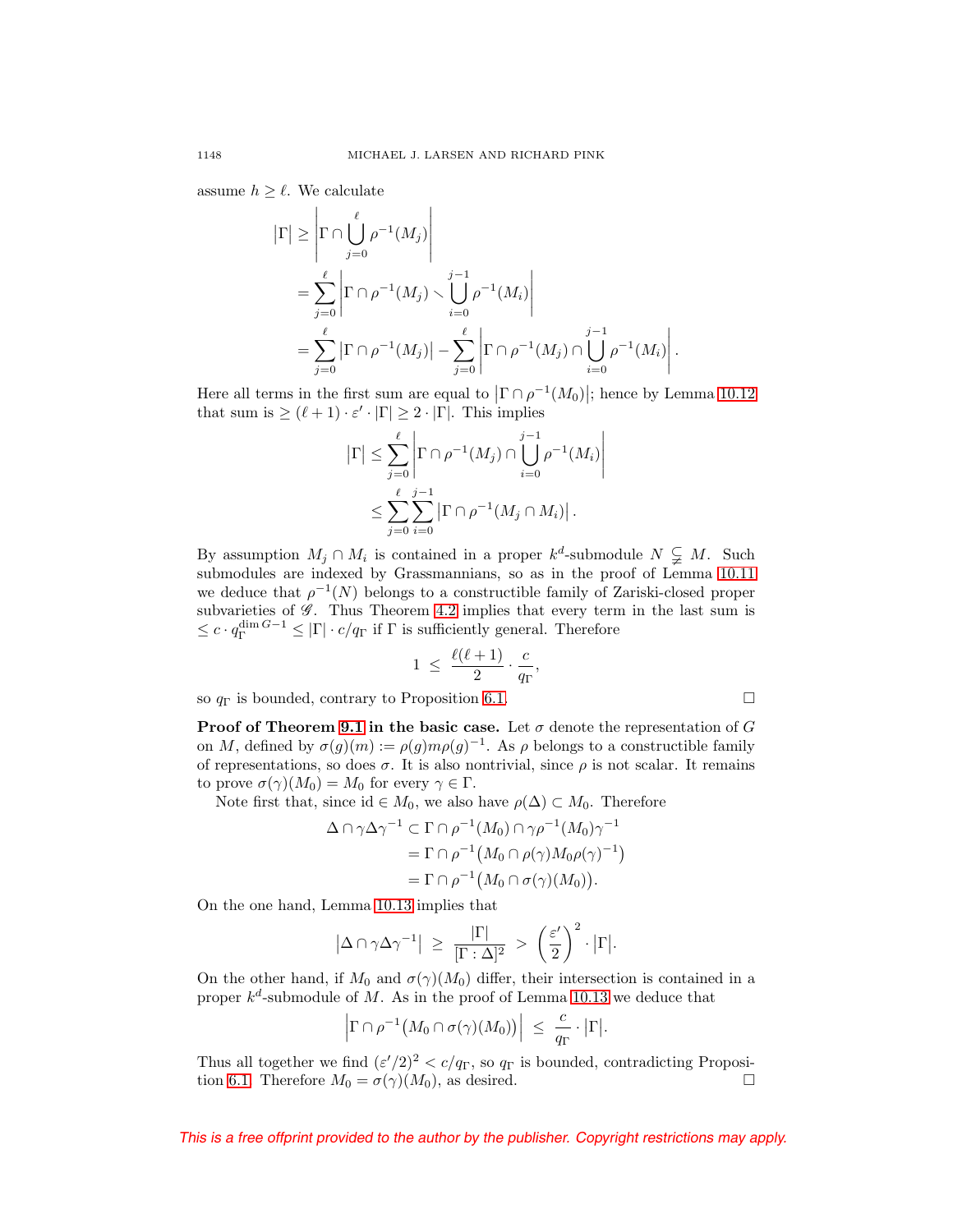#### 11. Traces in the general case

<span id="page-44-0"></span>In this section we prove Theorem [9.1](#page-35-3) in general, assuming that Theorem [0.5](#page-2-0) is already known in the basic case rank  $G = d$ . Thus throughout this section we assume rank  $G > d$ . We keep the notation of Section [9.](#page-35-0)

The main idea is to analyze the subgroup generated by  $\Gamma \cap V$  and its conjugate under any element  $\gamma \in \Gamma$  which is in sufficiently general position with respect to V. For this we will first show that the algebraic group  $H_{(\gamma)}$  generated by V and  $\gamma V \gamma^{-1}$ is almost simple of rank d. We also show that  $\Gamma \cap H_{(\gamma)}$  is a sufficiently general finite subgroup of  $H_{(\gamma)}$ . Thus by Theorem [0.5](#page-2-0) in the basic case we know that  $\Gamma \cap H_{(\gamma)}$  is a finite group of Lie type over  $\mathbb{F}_V$ . From this we deduce that for any  $1 \neq v \in \Gamma \cap V$ , the trace of  $v\gamma v\gamma^{-1}$  in a suitable representation of G lies in  $\mathbb{F}_V$ . Finally, we use this information to show that all matrix coefficients of  $\Gamma$  in another representation of G lie in  $\mathbb{F}_V$ , as desired.

<span id="page-44-1"></span>**Subgroups generated by root groups.** Fix a maximal torus  $T \subset B$  and recall that V is a product of root groups in the center of U. Let  $\Psi \subset \Phi$  denote the set of roots which are Z-linear combinations of roots occurring in V. Take  $\dot{w} \in N_G(T)$ such that  $\dot{w}B\dot{w}^{-1}$  is the Borel subgroup opposite to B. For every  $g \in G$  let  $H_{(g)}$ denote the algebraic subgroup generated by V and  $qVq^{-1}$ .

**Proposition 11.1.** (a)  $\Psi$  is a simple root system of rank d. If  $d = 1$ , it has type  $A_1$ ; otherwise we have  $(p, \Psi) = (2, B_2)$  or  $(3, G_2)$ .

- (b)  $H_{(\dot{w})}$  is connected almost simple with root system  $\Psi$ .
- (c) For every  $g \in B\dot{w}B$  the subgroup  $H_{(g)}$  is conjugate to  $H_{(\dot{w})}$ .
- (d) The complement  $G \setminus B\dot{w}B$  is a fiber of a constructible family of proper subvarieties of  $\mathscr G$ .

*Proof.* Part (a) follows from the proof of Proposition [8.3.](#page-30-0) For (b) note that  $\dot{w}$ transforms the highest root, resp. the highest short root, to its negative. Thus  $\dot{w}V\dot{w}^{-1}$  is the product of root groups associated to the negatives of the roots occurring in V. Clearly  $H_{(\dot{w})}$  is contained in the connected almost simple subgroup of G, normalized by T, with root system  $\Psi$ . Well-known facts on commutators ([\[17,](#page-52-13) Props. 33.3, 33.4, 33.5]) imply equality. For (c) we write  $g = b\dot{w}b'$  with  $b, b' \in B$ and calculate

$$
H_{(g)} = \langle V, b\dot{w}b'Vb'^{-1}\dot{w}^{-1}b^{-1} \rangle = b \langle V, \dot{w}V\dot{w}^{-1} \rangle b^{-1} = bH_{(\dot{w})}b^{-1}.
$$

Finally, (d) follows from the fact that  $B\dot{w}B$  is the big cell in the Bruhat decomposition of  $G$ .  $\Box$ 

**Genericity.** Let  $\mathscr{H} \to \mathbf{Spec} \mathbb{Z}$  denote the family of split connected adjoint groups with simple root system  $\Psi$ , and let H be its geometric fiber over the field k. For any  $g \in B\dot{w}B$  we identify the adjoint group  $H_{(g)}^{\text{ad}}$  with H by means of a central isogeny  $\pi: H_{(q)} \longrightarrow H$ .

<span id="page-44-2"></span>**Proposition 11.2.** The subgroup  $H_{(g)}$  belongs to a constructible family of algebraic subgroups of  $\mathscr G$ , and  $\pi$  to a constructible family of homomorphisms.

*Proof.* The maximal tori T and the root groups  $U_{\alpha}$  form constructible families of algebraic subgroups of  $\mathscr{G} \to \textbf{Spec} \, \mathbb{Z}$ . The connected semisimple subgroups associated to a closed root subsystem  $\Psi \subset \Phi$  are the Zariski-closures of  $T \cdot \prod_{\alpha \in \Psi} U_{\alpha}$ , so by Proposition [1.7](#page-7-1) they also form a constructible family. If  $\Psi = {\pm \alpha}$ , where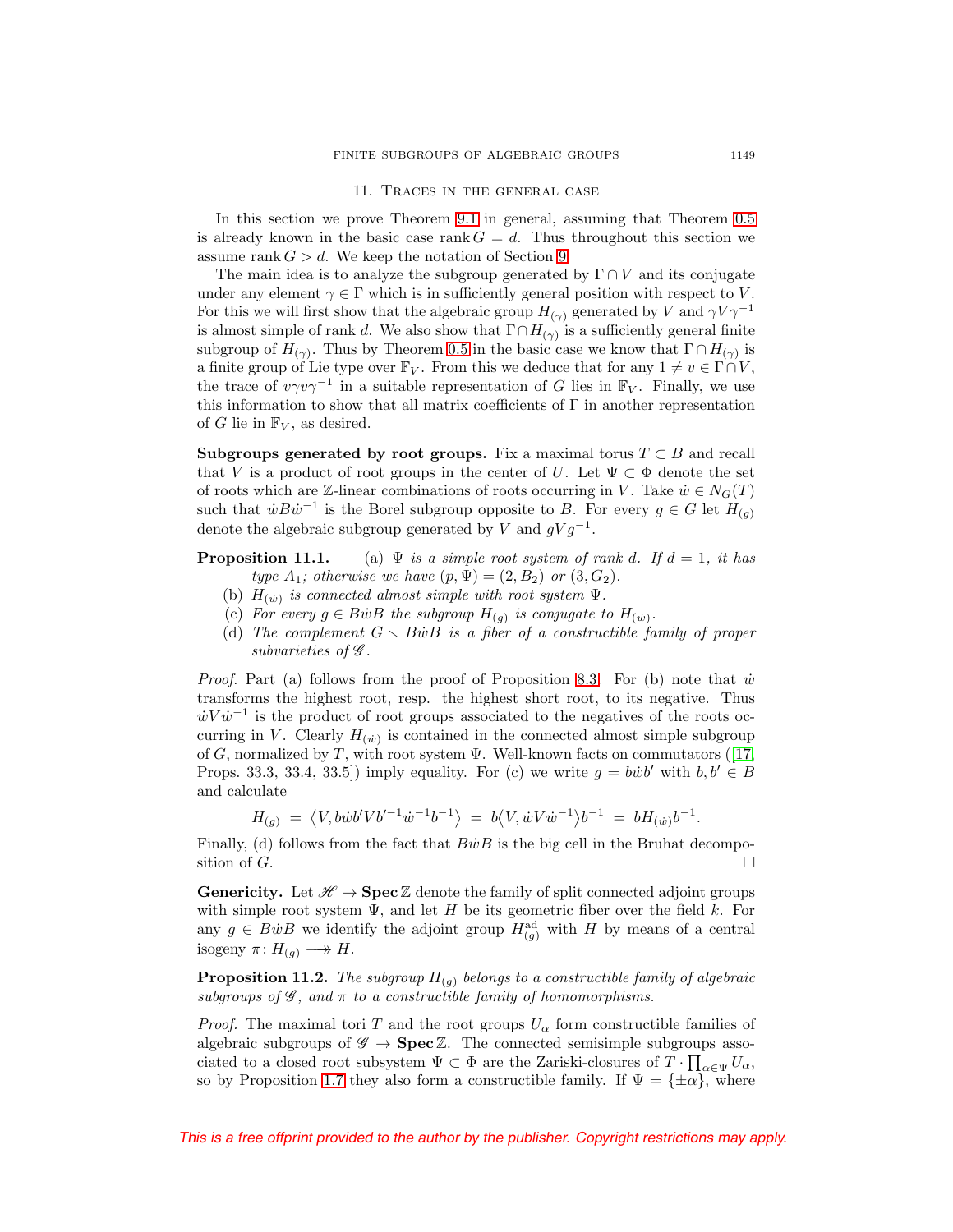$\alpha$  is the highest positive root, these subgroups occur as  $H_{(q)}$  in any characteristic. For all other cases in the list of Proposition 11.1 (a) the characteristic  $p$  is fixed, but there is no further restriction. Thus in these cases the base of the constructible family must be restricted to  $\mathbb{F}_p$ .

The following proposition says that the subgroup  $\pi(\Gamma \cap H_{(\gamma)})$  is sufficiently general in H for every  $\gamma \in \Gamma \cap B\dot{w}B$ , provided that  $\Gamma$  is sufficiently general.

<span id="page-45-1"></span>**Proposition 11.3.** Consider a constructible family  $\mathcal{K} \rightarrow \mathcal{T}$  of proper algebraic subgroups of  $H$ . Assume that  $\Gamma$  is sufficiently general. Then for every element  $\gamma \in \Gamma \cap B\dot{w}B$  and every point  $t \in \mathscr{T}(k)$  we have  $\pi(\Gamma \cap H_{(\gamma)}) \not\subset \mathscr{K}_t$ .

*Proof.* If  $\pi(\Gamma \cap H_{(\gamma)}) \subset \mathscr{K}_t$ , then both  $\Gamma \cap V$  and  $\Gamma \cap \gamma V \gamma^{-1}$  are contained in  $\pi^{-1}(\mathscr{K}_t)$ . This subgroup belongs to a constructible family of proper subgroups of  $H_{(\gamma)}$ , by Proposition [11.2.](#page-44-2) The definition of  $H_{(\gamma)}$  shows that not both V and  $\gamma V \gamma^{-1}$  can be contained in  $\pi^{-1}(\mathscr{K}_t)$ . Suppose  $V \not\subset \pi^{-1}(\mathscr{K}_t)$ . Then  $V \cap \pi^{-1}(\mathscr{K}_t)$ is a fiber of a constructible family of proper algebraic subgroups of  $V$ . Viewing it as a subgroup of  $G$ , Theorem [4.2](#page-17-1) implies that

$$
\left|\Gamma \cap V\right| \;=\; \left|\Gamma \cap V \cap \pi^{-1}(\mathscr{K}_t)\right| \;\leq\; c \cdot q_{\Gamma}^{\dim(V \cap \pi^{-1}(\mathscr{K}_t))} \;\leq\; c \cdot q_{\Gamma}^{d-1}
$$

for some fixed constant c if  $\Gamma$  is sufficiently general. But this contradicts Corol-lary [8.13,](#page-34-4) if  $q_{\Gamma}$  is large, as guaranteed by Proposition [6.1.](#page-22-2) The analogous arguments apply when  $\gamma V \gamma^{-1} \not\subset \pi^{-1}(\mathscr{K}_t)$ .

**Algebraic properties of certain traces.** The representations  $\rho$ ,  $\rho_{\ell}$ , and  $\rho_s$  were defined at the end of Section [9.](#page-35-0) We will need the following information on their traces:

## <span id="page-45-0"></span>**Lemma 11.4.** If  $d = 1$ , the function  $\text{Tr } \rho | H_{(\dot{w})}$  is nonconstant.

Proof. It suffices to show that the formal character of the restriction is not congruent modulo  $p$  to a multiple of the trivial character. The weights are elements of the character space  $\mathbb{R}\Phi$ , and their restriction to  $H_{(\dot{w})}$  is obtained by orthogonal projection to the subspace  $\mathbb{R}\Psi$ . If  $V = U_\alpha$ , we will prove that  $\alpha$  occurs exactly once in the restriction of the formal character.

Suppose first that  $\alpha$  is the highest root in  $\Phi$ . Then for every  $\beta \in \Phi \setminus {\pm \alpha}$ we have  $|(\beta,\alpha)| < (\alpha,\alpha)$ , since otherwise  $|\beta|^2 > |\alpha|^2$ , which contradicts the fact that  $\alpha$  is a longest possible root. Therefore the weight  $\alpha$  occurs in the restriction exactly once, as desired. If  $\alpha$  is not the highest root in  $\Phi$ , by Proposition [8.3](#page-30-0) we have a nonstandard case and  $\alpha$  is the highest short root. Then by definition we have  $\rho = \rho_s$ , so only short roots occur as nonzero weights  $\beta$ . The same argument then applies.  $\Box$ 

<span id="page-45-2"></span>**Proposition 11.5.** For any element  $v \in V$  in the open T-orbit, the function  $G \longrightarrow k^d$ ,  $g \mapsto \text{Tr}\, \rho(vgvg^{-1})$  is nonconstant.

*Proof.* We first consider the case  $d = 1$ . It suffices to verify the assertion on elements of the form  $g = \dot{w}t$  with  $t \in T \cap H_{(\dot{w})}$ . For these the product  $vgvg^{-1}$ can be calculated purely inside  $H_{(\dot{w})}$ . Lifting everything to  $SL_2$ , we can compute explicitly. Suppose that

$$
v = \begin{pmatrix} 1 & 1 \\ 0 & 1 \end{pmatrix}, \quad \dot{w} = \begin{pmatrix} 0 & 1 \\ 1 & 0 \end{pmatrix}, \quad t = \begin{pmatrix} x & 0 \\ 0 & x^{-1} \end{pmatrix}.
$$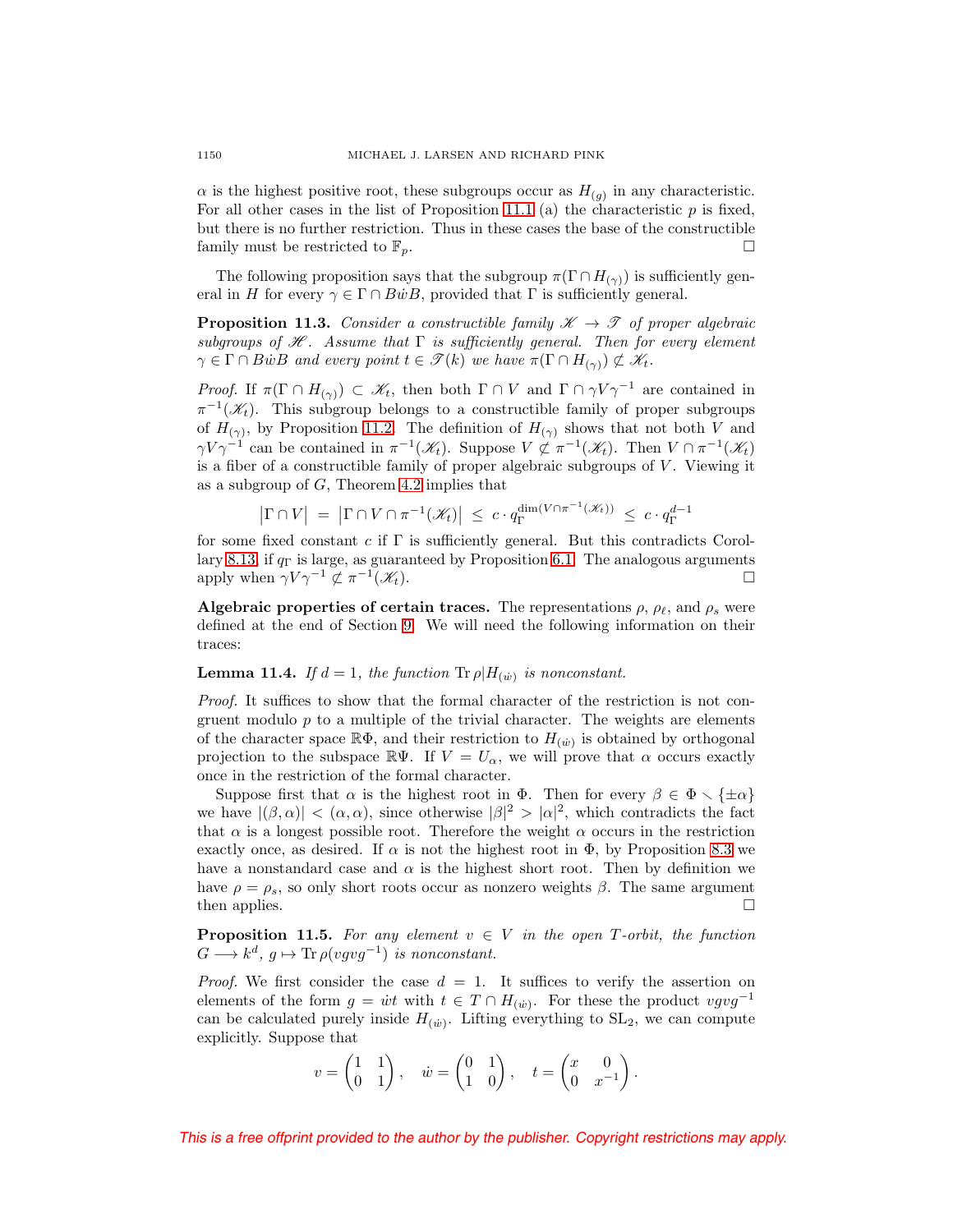Then

$$
vgvg^{-1} = \begin{pmatrix} 1 & 1 \\ 0 & 1 \end{pmatrix} \cdot \begin{pmatrix} 1 & 0 \\ x^2 & 1 \end{pmatrix} = \begin{pmatrix} 1+x^2 & 1 \\ x^2 & 1 \end{pmatrix}.
$$

The trace of this matrix is  $2 + x^2$ , which is a nonconstant function of x. As any central function on  $SL<sub>2</sub>$  is a polynomial in the trace, we deduce that any nonconstant central function on  $H_{(w)}$  remains nonconstant on elements of the above form  $vgvg^{-1}$ . Thus in this case the desired assertion follows from Lemma [11.4.](#page-45-0)

In the case  $d = 2$  we can avoid explicit calculations by the following argument. If the function is constant, the calculation

$$
\mathrm{Tr}\,\rho\big((tvt^{-1})g(tvt^{-1})g^{-1}\big) \;=\; \mathrm{Tr}\,\rho\big(v(t^{-1}gt)v(t^{-1}gt)^{-1}\big)
$$

for any  $t \in T$  shows that this constant value is independent of v in the open orbit. It is therefore attained for all  $v \in V$ . In particular, the function  $g \mapsto \text{Tr}\,\rho_{\ell}(v_{\ell}gv_{\ell}g^{-1})$ is constant for any  $1 \neq v_{\ell} \in U_{\alpha_{\ell}}$ . But this contradicts what we have just proved in the case  $V = U_{\alpha}$ .

In the following lemma we assume  $d = 2$ , and let  $\sigma_{\ell}$  and  $\sigma_{s}$  denote the simple subquotients of the adjoint representation of  $H_{(q)}$  associated to the long, resp. short, roots. Accordingly, we view  $\sigma = (\sigma_{\ell}, \sigma_s)$  as a representation over  $k^2$ .

# <span id="page-46-0"></span>**Lemma 11.6.** If  $d = 2$ , for any  $g \in B\dot{w}B$  we have  $\text{Tr } \rho |H_{(g)} = \text{Tr }\sigma$ .

*Proof.* By Proposition 11.1 (c) it is enough to work with  $g = \dot{w}$ . As in Lemma [11.4](#page-45-0) the assertion depends only on the formal characters. Since we are here in the nonstandard case with  $\Psi \neq \Phi$ , we must have  $(p, \Psi) = (2, B_2)$  and  $\Phi = B_n$ ,  $C_n$ , or  $F_4$ . Thus we must show that the formal characters are congruent modulo 2.

Consider first the nonzero weights in  $\rho_{\ell}$  or  $\rho_s$ . These are precisely the long (resp. short) roots  $\alpha \in \Phi$ . Those in  $\Psi$  occur on both sides of the desired congruence, so let us suppose  $\alpha \notin \Psi$ . Write  $\alpha = \lambda + \lambda^{\perp}$  with  $\lambda \in \mathbb{R}\Psi$  and  $0 \neq \lambda^{\perp} \in (\mathbb{R}\Psi)^{\perp}$ . Since  $\Psi = B_2$ , the image of  $\alpha$  under the longest Weyl group element of  $\Psi$  is  $-\lambda + \lambda^{\perp}$ . Its negative  $\lambda - \lambda^{\perp}$  also occurs, is different from  $\alpha$ , and has the same restriction to  $H_{(\dot{w})}$ . The contribution of each such pair is congruent to 0 mod 2, as desired.

For weight 0 we compare multiplicities directly. It turns out that the multiplicity is even on both sides: this results from the general description of the adjoint representation [\[13\]](#page-52-24) or [\[28,](#page-53-3) Prop. 1.11]. The proposition follows.  $\Box$ 

**Arithmetic properties of traces.** Fix a nontrivial element  $v \in \Gamma \cap V$ .

<span id="page-46-1"></span>**Proposition 11.7.** If  $\Gamma$  is sufficiently general, we have  $\text{Tr } \rho(v \gamma v \gamma^{-1}) \in \mathbb{F}_V$  for every  $\gamma \in \Gamma \cap B\dot{w}B$ .

*Proof.* By Proposition [11.3](#page-45-1) the subgroup  $\Delta := \pi(\Gamma \cap H_{(\gamma)})$  is sufficiently general in H, so by the basic case of Theorem [0.5](#page-2-0) we have  $(H^F)^{\text{der}} \subset \Delta \subset H^F$  for some Frobenius map  $F: H \to H$ . In the case  $d = 2$  this cannot be a standard Frobenius map, since otherwise  $\Delta$  contains nontrivial elements of some root group; hence so does Γ, which contradicts Assumption [8.14.](#page-34-1) Therefore the finite field underlying this Frobenius map is the given field  $\mathbb{F}_V \subset k^d$ .

In the case  $d = 1$  we can therefore choose an identification  $H \cong \text{PGL}_{2,k}$  so that  $PGL_2(\mathbb{F}_V)^{\text{der}} \subset \Delta \subset PGL_2(\mathbb{F}_V)$ . The universal covering  $SL_{2,k} \to PGL_{2,k}$ factors through a unique central isogeny  $\varpi$ : SL<sub>2,k</sub> →  $H_{(\gamma)}$ . Since both v and  $\gamma v \gamma^{-1}$ are unipotent elements in  $\Gamma \cap H_{(\gamma)}$ , they lift canonically to elements of  $SL_2(\mathbb{F}_V)$ . Therefore  $v\gamma v\gamma^{-1} \in \varpi(\mathrm{SL}_2(\mathbb{F}_V))$ . Now, it is known that every irreducible algebraic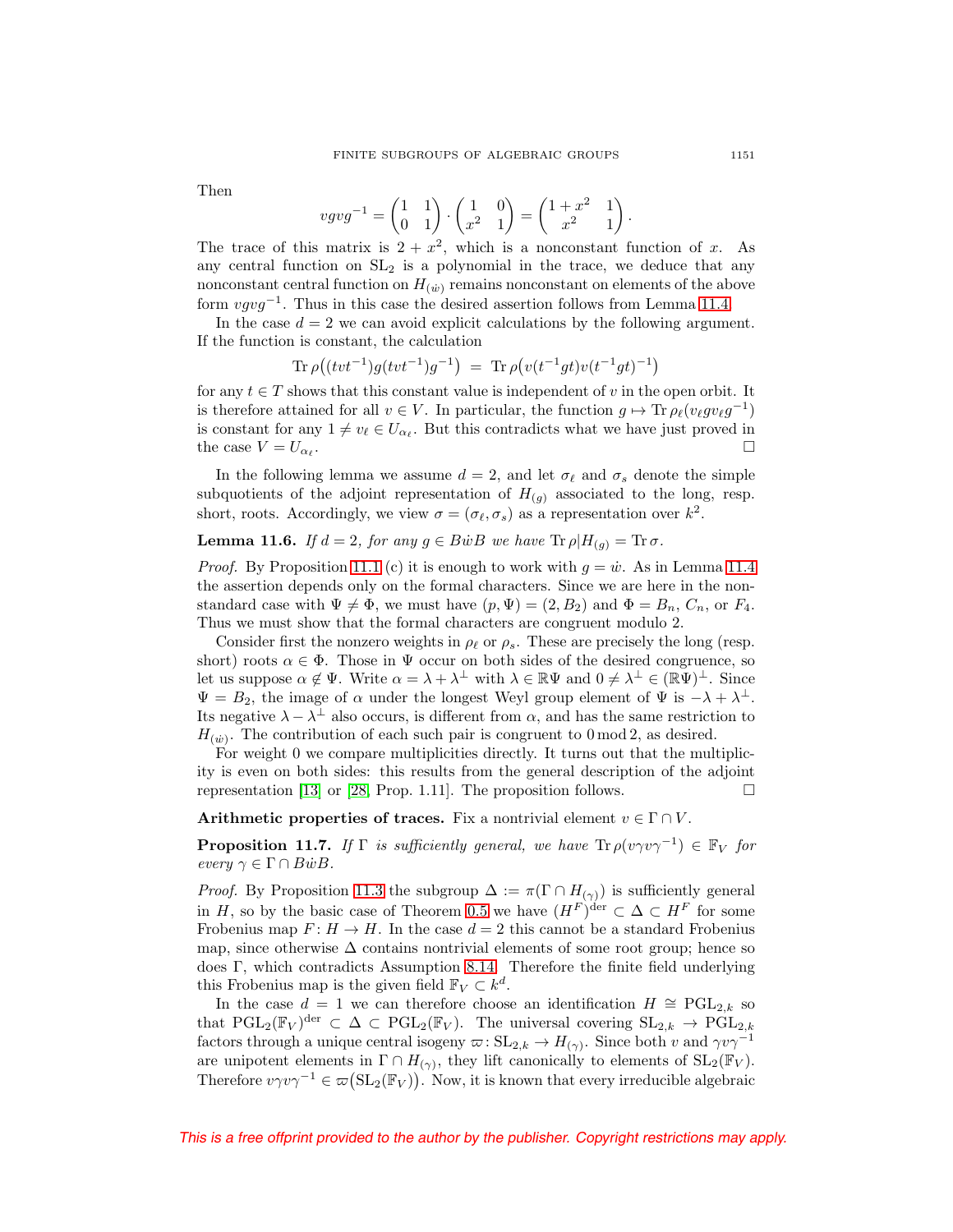representation of  $SL_{2,k}$  can be defined already over  $\mathbb{F}_p$ . In particular, the traces of  $SL_2(\mathbb{F}_V)$  in any algebraic representation lie in  $\mathbb{F}_V$ . Applying this fact to the representation  $\rho \circ \varpi$ , the lemma follows.

In the case  $d = 2$  we have Tr  $\rho(v\gamma v\gamma^{-1}) = \text{Tr} \sigma(v\gamma v\gamma^{-1})$  by Lemma [11.6.](#page-46-0) Thus it suffices to prove  $\text{Tr }\sigma(\delta) \in \mathbb{F}_V$  for every  $\delta \in \Delta$ . Let  $\varphi \colon H \to H$  denote any nonstandard isogeny whose square is a standard Frobenius map relative to the prime field  $\mathbb{F}_p$ . By [\[28,](#page-53-3) Prop. 1.11] and the succeeding remarks we know that  $\sigma_\ell \cong \sigma_s \circ \varphi$ . On the other hand, recall that  $F^2$  is a standard Frobenius map relative to the field  $\mathbb{F}_V$  of order p<sup>r</sup>. Thus the classification of isogenies ([\[28,](#page-53-3) Thm. 1.7]) implies that F differs from  $\varphi^r$  by an automorphism. Furthermore, recall that  $r = 2e + 1$  by Lemma [10.9.](#page-40-1) All together this implies that

$$
\sigma_s \circ F \;\cong\; \sigma_s \circ \varphi^{2e+1} \;\cong\; \sigma_\ell \circ \varphi^{2e} \;\cong\; \mathrm{Frob}_{p^e} \circ \sigma_\ell,
$$

and similarly

$$
\sigma_{\ell} \circ F \,\cong\, \sigma_s \circ \varphi \circ \varphi^{2e+1} \,\cong\, \text{Frob}_{p^{e+1}} \circ \sigma_s.
$$

For elements  $\delta \in \Delta \subset H^F$ , it follows that  $\text{Tr}\,\sigma_s(\delta) = \text{Tr}\,\sigma_\ell(\delta)^{p^e}$  and  $\text{Tr}\,\sigma_\ell(\delta) =$  $\text{Tr}\,\sigma_s(\delta)^{p^{e+1}}$ . This implies that  $\text{Tr}\,\sigma(\delta) \in \mathbb{F}_V$ , as desired.  $\square$ 

**From traces to matrices.** The information in Proposition [11.7](#page-46-1) involves a quadratic expression in the matrix coefficients of  $\rho(\gamma)$ . To linearize it, we first pass to the ring E of  $k^d$ -linear endomorphisms of the representation space of  $\rho$ . This is a direct sum of d matrix rings over k.

On the other hand, our information relates only the element  $\rho(v)$  with its conjugates. Thus we can use it to access only the following subquotient. Let  $E' \subset E$ be the smallest G-invariant  $k^d$ -submodule containing the element  $\rho(v)$ . Let  $E'^{\perp}$  be the orthogonal complement of  $E'$  with respect to the trace form

$$
E \times E \longrightarrow k^d, \ (f_1, f_2) \mapsto \text{Tr}(f_1 f_2).
$$

The  $k^d$ -module  $M := E'/E' \cap E'^{\perp}$  then carries a natural representation of G, which we denote by  $\sigma$ . By construction the trace form induces a nondegenerate symmetric  $k^d$ -bilinear pairing  $\overline{\text{Tr}}: M \times M \to k^d$ .

<span id="page-47-1"></span>**Lemma 11.8.**  $\sigma$  belongs to a constructible family of representations of  $\mathscr{G}$ .

*Proof.* As  $\rho$  varies in a constructible family, so does E. The submodule E' can be described as the image of the morphism

$$
(\mathbb{G}_a^d \times G)^n \longrightarrow E, \ \big((x_i, g_i)\big) \mapsto \sum_{i=1}^n x_i \cdot \rho(g_i v g_i^{-1})
$$

for any sufficiently large n. This morphism depends only on  $v$ , so it is a fiber of some morphism of constructible families. Every linear subspace is already closed, so Proposition [1.7](#page-7-1) shows that  $E'$  varies in a constructible family. Its orthogonal complement  $E'^{\perp}$  is characterized by a Zariski-closed condition, so it also varies in a constructible family. Therefore so does  $E' \cap E'^{\perp}$ , and by Proposition [1.6](#page-7-2) we may assume that the dimensions of all these subspaces are locally constant over the base. Then the quotient space M can be constructed in the family and carries a natural representation of  $\mathscr{G}$ , as desired.  $\Box$ 

<span id="page-47-0"></span>Let  $m_0 \in M$  denote the image of  $\rho(v) \in E'$ . Then for every  $g \in G$  we have  $(11.9)$  $(m_0, \sigma(g)(m_0)) = \text{Tr}\,\rho(vgyg^{-1}).$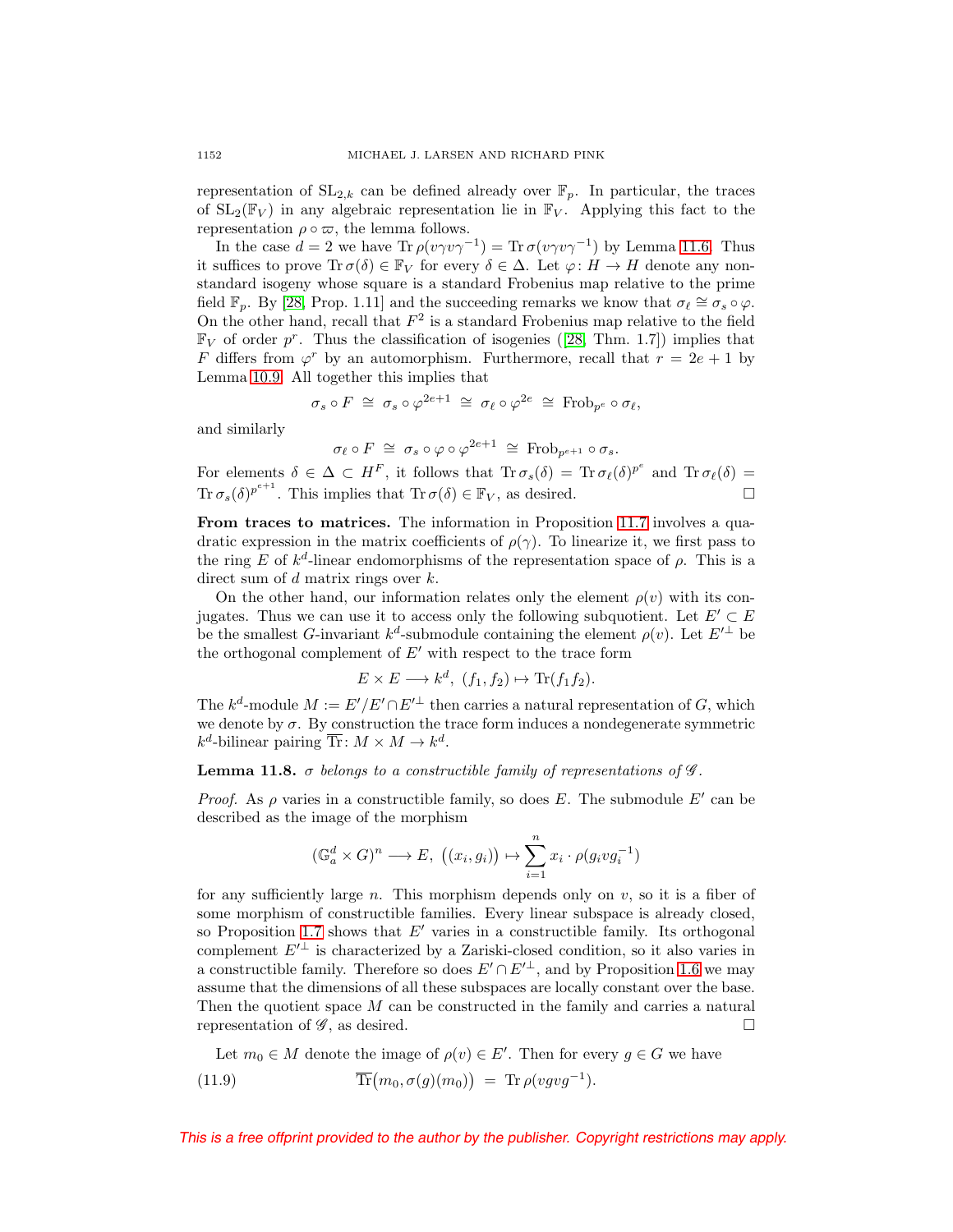Another direct calculation shows that

<span id="page-48-0"></span>(11.10) 
$$
\overline{\text{Tr}}(\sigma(g)(m), \sigma(g)(m')) = \overline{\text{Tr}}(m, m')
$$

for all  $m, m' \in M$  and  $g \in G$ . Combining [\(11.9\)](#page-47-0) and [\(11.10\)](#page-48-0) with Proposition [11.7](#page-46-1) we find

<span id="page-48-1"></span>
$$
\operatorname{Tr}(\sigma(\gamma)(m_0), \sigma(\gamma')(m_0)) = \operatorname{Tr}(m_0, \sigma(\gamma^{-1}\gamma')(m_0))
$$
\n
$$
= \operatorname{Tr} \rho(v(\gamma^{-1}\gamma')v(\gamma^{-1}\gamma')^{-1})
$$
\n
$$
\in \mathbb{F}_V
$$

for all  $\gamma, \gamma' \in \Gamma$  with  $\gamma^{-1}\gamma' \in B\dot{w}B$ . Let  $M_0 \subset M$  be the  $\mathbb{F}_V$ -subspace generated by the Γ-orbit  $O_{\Gamma}(m_0)$ .

<span id="page-48-3"></span>**Lemma 11.12.** If  $\Gamma$  is sufficiently general, the natural map  $M_0 \otimes_{\mathbb{F}_V} k^d \longrightarrow M$  is an isomorphism.

*Proof.* Suppose first that the map is not surjective. Then the  $\Gamma$ -orbit of  $m_0$  generates a proper  $k^d$ -submodule  $N \subsetneq M$ . In other words, Γ is contained in the proper subvariety

<span id="page-48-2"></span>(11.13) 
$$
X := \{ g \in G \mid \sigma(g)(m_0) \in N \} \subsetneq G.
$$

Note that the submodules N are indexed by some Grassmannian and thus by a constructible family, and  $\sigma$  varies in a constructible family of representations by Lemma [11.8.](#page-47-1) Thus  $X$  also belongs to a constructible family. By Proposition [2.4](#page-13-0) it cannot contain  $\Gamma$  if  $\Gamma$  is sufficiently general. Therefore the desired map is surjective.

Suppose that the map is not injective. Then we can find elements  $\gamma_i \in \Gamma$  for  $1 \leq i \leq \ell$  so that the vectors  $\sigma(\gamma_i)(m_0) \in M$  are  $\mathbb{F}_V$ -linearly independent but  $k^d$ -linearly dependent. Moreover, we may assume  $\ell \leq n+1$ , where n is the smallest number of generators of M over  $k^d$ . As the pairing  $\overline{\text{Tr}}$  is nondegenerate, the set of elements

$$
\{ m \in M \mid \forall 1 \leq i \leq \ell \colon \overline{\text{Tr}}(\sigma(\gamma_i)(m_0), m) \in \mathbb{F}_V \}
$$

is then contained in a proper  $k^d$ -submodule  $N \subsetneq M$ . Now [\(11.11\)](#page-48-1) implies that  $\sigma(\gamma)(m_0) \in N$  for every  $\gamma \in \Gamma \cap \bigcap_{i=1}^{\ell} \gamma_i B \dot{w} B$ . In other words, these elements  $\gamma$  lie in the subvariety  $X$  of [\(11.13\)](#page-48-2), or equivalently

$$
\Gamma \ \subset \ X \cup \bigcup_{i=1}^\ell \gamma_i (G \smallsetminus B \dot{w} B).
$$

Each term in this finite union is a proper subvariety of G which belongs to a constructible family. As the number of terms is bounded, the whole union belongs to a constructible family. Thus Proposition [2.4](#page-13-0) yields a contradiction if  $\Gamma$  is sufficiently general. Therefore the map in question is injective, and hence an isomorphism, as desired.  $\Box$ 

**Proof of Theorem [9.1](#page-35-3) in the general case.** Proposition [11.5](#page-45-2) and Formula [11.9](#page-47-0) imply that the representation  $\sigma$  is nontrivial. By Lemma [11.8](#page-47-1) it varies in a constructible family. By construction the subspace  $M_0 \subset M$  is Γ-invariant, and by Lemma [11.12](#page-48-3) it constitutes a model of M over  $\mathbb{F}_V$ . This finishes the proof of Theorem [9.1.](#page-35-3)  $\Box$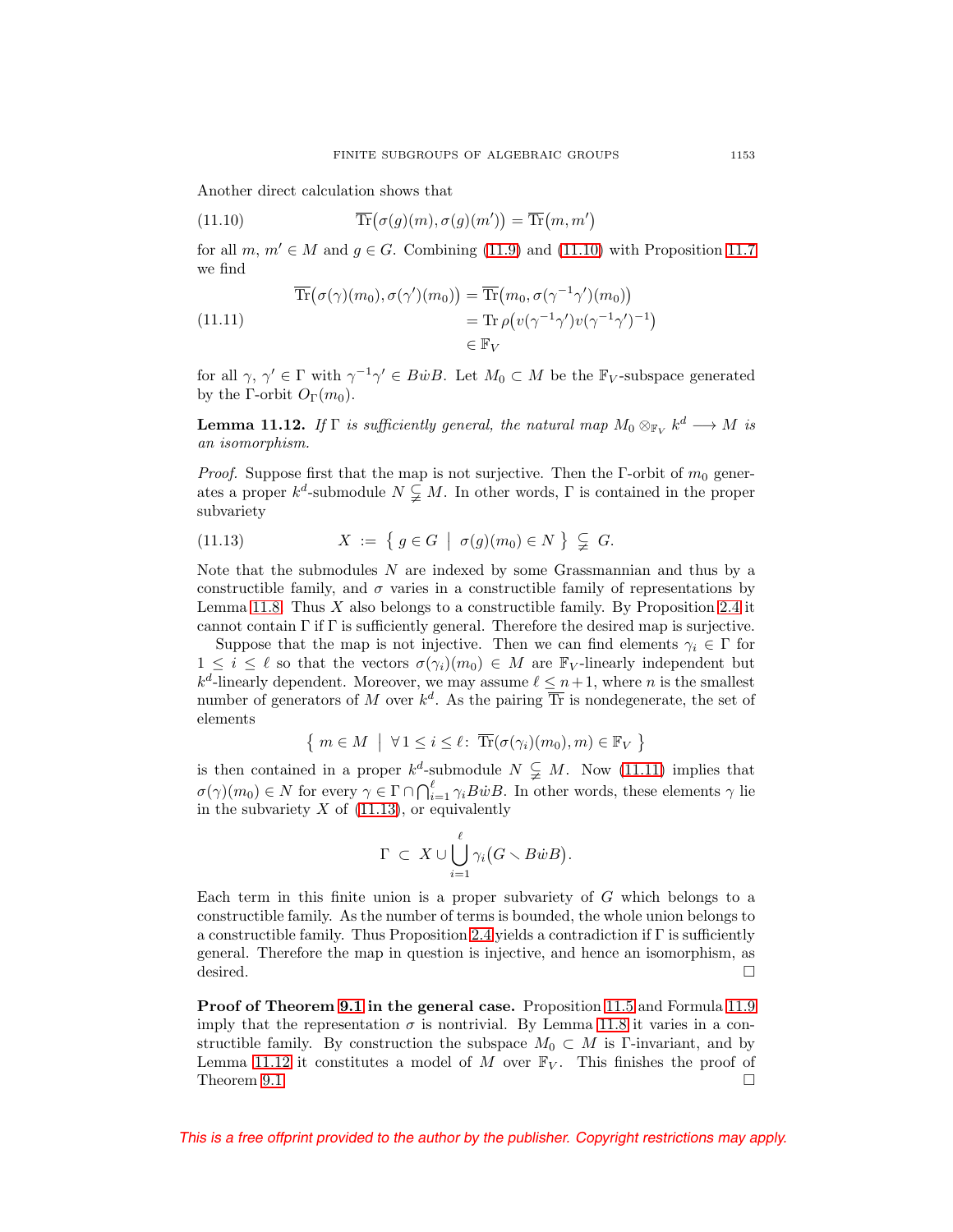#### 12. Finite subgroups of general linear groups

<span id="page-49-0"></span>In this section we prove Theorems [0.1](#page-0-1) through [0.4](#page-1-2) of the introduction. We begin with the following technical lemma.

<span id="page-49-1"></span>**Lemma 12.1.** For any constructible family of algebraic groups  $\mathscr{G} \to \mathscr{S}$ , any constructible family of fiberwise nowhere dense algebraic subgroups  $\mathscr{L} \to \mathscr{T}$ , and every positive integer N, there exists a constructible family of fiberwise nowhere dense algebraic subgroups  $\mathscr{L}_N \to \mathscr{T}_N$  of  $\mathscr{G} \to \mathscr{S}$  with the following property. For any finite subgroup  $\Gamma$  of a geometric fiber  $\mathscr{G}_s$ , if  $[\Gamma:\Gamma\cap \mathscr{L}_t]\leq N$  for some point  $t$  of  $\mathscr T$  above s, then  $\Gamma \subset \mathscr{L}_{N,t_N}$  for some point  $\overline{t}_N$  of  $\mathscr T_N$  above s.

*Proof.* The conjugates of  $\mathscr L$  form a constructible family of subgroups, indexed by the total space  $\mathscr{G} \times_{\mathscr{S}} \mathscr{T}$ . Therefore the intersections of at most N conjugates also form a constructible family, say  $\mathscr{L}' \to \mathscr{T}'$ . By Proposition [1.13,](#page-10-0) after stratifying  $\mathscr{T}'$  if necessary, there is a constructible family of subgroups  $\mathscr{N} \to \mathscr{T}'$  of  $\mathscr{G}$  which is fiberwise the normalizer of  $\mathscr{L}'$ .

Now consider any  $\Gamma \subset \mathscr{G}_s$  with  $[\Gamma : \Gamma \cap \mathscr{L}_t] \leq N$  for some t. By construction there is a point t' of  $\mathscr{T}'$  above s with  $\mathscr{L}'_{t'} = \bigcap_{\gamma \in \Gamma} \gamma \mathscr{L}_t \gamma^{-1}$ . Then  $\Gamma \subset \mathscr{N}_{t'}$ , and we have

$$
\left[\Gamma:\Gamma\cap\mathscr{L}_{t'}'\right]\leq N!.
$$

The N!-tuples  $(n_1,...,n_N!)$  of sections of  $\mathscr N$  are indexed by the N!-fold fiber product  $\mathcal{N}^{N!}$ . Thus the union of the translates  $n_i\mathscr{L}'$  is a constructible family of subvarieties of  $\mathcal N$ . The condition for a fiber of this family to be a subgroup is Zariski-closed, so the subgroups arising in this way form a constructible family  $\mathscr{L}_N \to \mathscr{T}_N$ . Clearly it has the desired property vis-à-vis Γ.

Next we will show that simple quotients of connected linear algebraic groups  $G$  vary in a constructible family if the groups  $G$  do so. To fix ideas, by a *simple* quotient of G we mean the epimorphism  $G \longrightarrow H$  to a simple direct factor of the adjoint group  $(G/Rad_u G)^{ad}$ , where  $Rad_u G$  denotes the unipotent radical of G. We call two simple quotients  $f_1 : G \longrightarrow H_1$  and  $f_2 : G \longrightarrow H_2$  equivalent if there exists an isomorphism  $\psi: H_1 \longrightarrow H_2$  such that  $f_2 = \psi \circ f_1$ . Note that here we do not allow arbitrary epimorphisms with a simple target group. The reason is that the composite of a simple quotient map  $f: G \longrightarrow H$  with an arbitrary Frobenius map on  $H$  still constitutes a quotient in the category of algebraic groups, but all these do not form a constructible family.

<span id="page-49-2"></span>**Lemma 12.2.** Consider a constructible family of connected linear algebraic groups  $\mathscr{G} \to \mathscr{S}$ . Let  $\mathscr{H} \to \mathbf{Spec} \mathbb{Z}$  be the constructible family of connected adjoint groups associated to a simple root system  $\Phi$ . Then there exists a morphism of finite type  $\mathscr{S}' \to \mathscr{S}$  and a homomorphism  $f : \mathscr{G} \times_{\mathscr{S}} \mathscr{S}' \to \mathscr{H} \times \mathscr{S}'$  such that

- (a) f is a simple quotient in every geometric fiber, and
- (b) every simple quotient with root system  $\Phi$  of any geometric fiber of  $\mathscr G$  is equivalent to one occurring in f.

Proof. By Noetherian induction it suffices to prove this over a neighborhood of any fixed generic point  $\eta$  of  $\mathscr{S}$ . After shrinking  $\mathscr{S}$  and passing to a finite covering, we may suppose that all simple quotients of  $\mathscr{G}_{\eta}$  of type  $\Phi$  can be defined over the residue field  $k(\eta)$ . Consider one of them, say  $f_{\eta}: \mathscr{G}_{\eta} \to \mathscr{H}_{\eta}$ . As  $\eta$  is a generic point of  $\mathscr{S}$ , this morphism extends to some neighborhood. After shrinking  $\mathscr{S}$ , the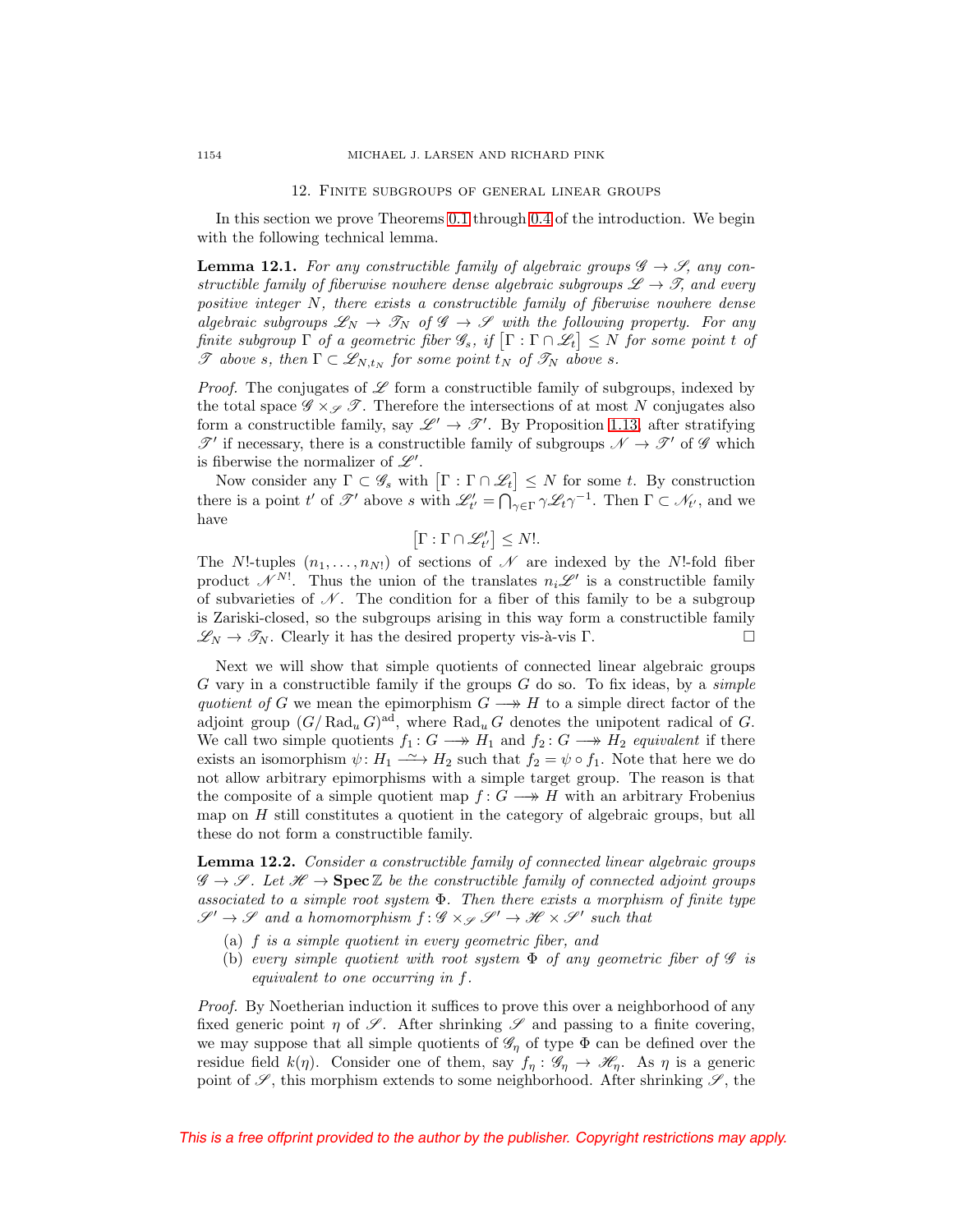extension  $f: \mathscr{G} \to \mathscr{H}_{\mathscr{S}}$  remains a homomorphism, as well as surjective (compare Proposition [1.7\)](#page-7-1). Since  $f_{\eta}$  is a simple quotient, the image of its derivative

$$
df_{\eta}
$$
: Lie  $\mathscr{G}_{\eta} \longrightarrow$  Lie $(\mathscr{G}_{\eta}/\text{Rad}_{u} \mathscr{G}_{\eta}) \longrightarrow$  (Lie  $\mathscr{H}$ )  $\otimes k(\eta)$ 

contains all root spaces. This assertion remains true in a neighborhood of  $\eta$ , where f remains a simple quotient, as desired.  $\Box$ 

<span id="page-50-0"></span>**Theorem 12.3.** For every constructible family of linear algebraic groups  $\mathscr{G} \to \mathscr{S}$ there exists a constructible family of algebraic subgroups  $\mathscr{H} \to \mathscr{T}$  with the following property. For any finite subgroup  $\Gamma$  of a geometric fiber  $\mathscr{G}_s$ , there exists a point t of  $\mathscr T$  above s, such that  $\Gamma \subset \mathscr H_t$  and for every simple quotient  $f: \mathscr H_t^\circ \longrightarrow H_1$  there is a Frobenius map  $F: H_1 \to H_1$  with  $(H_1^F)^{\text{der}}$  simple and

$$
\left(H_1^F\right)^{\mathrm{der}} \ \subset \ f\big(\Gamma \cap \mathscr{H}_t^\circ\big) \ \subset \ H_1^F.
$$

*Proof.* As the dimension of  $\mathscr{G}_s^{\circ}$  is bounded, only finitely many root systems can occur for its simple quotients. Let  $\Phi$  be one of them,  $\mathscr{H}_{\Phi} \to \mathbf{Spec} \mathbb{Z}$  the associated constructible family of connected adjoint groups, and  $\mathscr{K}_{\Phi} \to \mathscr{T}_{\Phi}$  the constructible family of fiberwise nowhere dense algebraic subgroups given by Theorem [0.5.](#page-2-0) Thus any  $\mathscr{K}_{\Phi}$ -general finite subgroup of a geometric fiber  $H_{\Phi} = \mathscr{H}_{\Phi,t}$  is trapped between  $(H_{\Phi}^F)^{\text{der}}$  and  $H_{\Phi}^F$  for some Frobenius map F on  $H_{\Phi}$ .

The groups  $\mathscr{G}_s^{\circ}$  form a constructible family  $\mathscr{G}^{\circ}$ , for instance by Proposition [1.9.](#page-8-1) Let  $f_{\Phi}$ :  $\mathscr{G}^{\circ} \times_{\mathscr{S}} \mathscr{S}_{\Phi}' \to \mathscr{H}_{\Phi} \times \mathscr{S}_{\Phi}'$  be the homomorphism given by Lemma [12.2.](#page-49-2) The inverse image of  $\mathcal{K}_{\Phi}$  is a constructible family of fiberwise nowhere dense algebraic subgroups  $\mathscr{L}_{\Phi}$  of  $\mathscr{G}^{\circ}$ , and thus of  $\mathscr{G}$ . Let N be an upper bound for the index  $[\mathscr{G}_s: \mathscr{G}_s^\circ]$  in all fibers, and  $\mathscr{L}_{\Phi,N}$  the constructible family of fiberwise nowhere dense algebraic subgroups of  $\mathscr G$  given by Lemma [12.1.](#page-49-1)

Now consider any finite subgroup  $\Gamma$  of a geometric fiber  $\mathscr{G}_{s}$ . If the desired assertion does not hold with  $\mathcal{H}_t = \mathcal{G}_s$ , there exists a simple quotient  $f_{\Phi}: \mathcal{G}_s^{\circ} \longrightarrow H_{\Phi}$ for which the image  $f_{\Phi}(\Gamma \cap \mathscr{G}_{s}^{\circ})$  is not  $\mathscr{K}_{\Phi}$ -general, i.e., is contained in some fiber of  $\mathscr{K}_{\Phi}$ . Then  $\Gamma \cap \mathscr{G}_{s}^{\circ}$  is contained in a fiber of  $\mathscr{L}_{\Phi}$ . Moreover, its index in  $\Gamma$  is at most N, so by Lemma [12.1](#page-49-1) the whole group  $\Gamma$  is contained in a fiber of  $\mathscr{L}_{\Phi,N}$ . By induction on fiber dimension we may assume that the theorem is already proved for  $\mathscr{L}_{\Phi,N}$  in place of  $\mathscr{G}$ . We take the constructible families of algebraic subgroups of  $\mathscr{L}_{\Phi,N}$  determined by Theorem [12.3](#page-50-0) for all possible  $\Phi$ , and define  $\mathscr{H}$  as the disjoint union of these with the original family  $\mathscr{G}$ . This family clearly has the desired properties.  $\Box$ 

**Proof of Theorem [0.2.](#page-1-0)** We apply Theorem [12.3](#page-50-0) to the ambient group  $GL_{n, \text{Spec } \mathbb{Z}}$ . To remain in keeping with the notation in the introduction, we abbreviate a typical geometric fiber of the resulting family  $\mathscr{H}$  by  $G := \mathscr{H}_t$ . By Proposition [1.4](#page-7-0) the index  $[G: G^{\circ}]$  is bounded, say  $\leq N$ . As the dimension is bounded, so are the type and the number of simple quotients of G. Now consider a finite subgroup  $\Gamma \subset GL_n(k)$ , where  $k$  is any field. Without loss of generality, we may assume  $k$  algebraically closed. By Theorem [12.3](#page-50-0) we can choose t such that  $\Gamma \subset G$ , and for every simple quotient  $f_i: G^{\circ} \longrightarrow H_i$  there exists a Frobenius map  $F: H_i \to H_i$  so that  $(H_i^F)^{\text{der}}$ is simple and

$$
\left(H_i^F\right)^{\mathrm{der}} \ \subset \ f_i\big(\Gamma \cap G^\circ\big) \ \subset \ H_i^F.
$$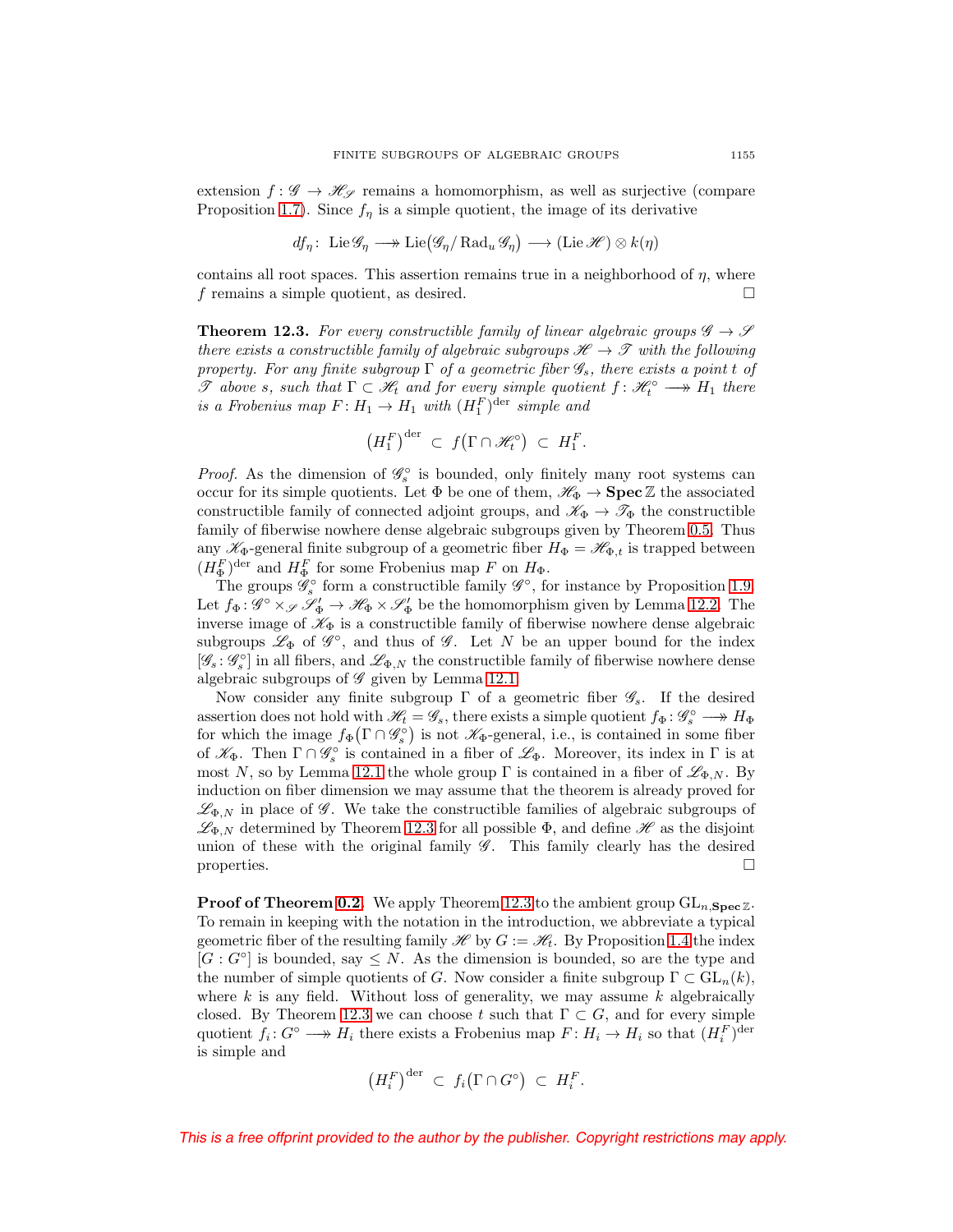Define

$$
G_1 := G^{\circ}, \qquad \Gamma_1 := (\Gamma \cap G_1)^{\text{der}} \cdot (\Gamma \cap G_2),
$$
  
\n
$$
G_2 := \bigcap_i \ker f_i, \qquad \Gamma_2 := \Gamma \cap G_2,
$$
  
\n
$$
G_3 := \text{Rad}_u G_1, \qquad \Gamma_3 := \Gamma \cap G_3.
$$

We claim that these subgroups have the desired properties. Clearly they are normal subgroups of  $\Gamma$  that are contained in each other. The group  $\Gamma_2$  is the kernel of the homomorphism  $\Gamma \cap G_1 \to \prod_i H_i^F$ , and  $\Gamma_1$  is the kernel of  $\Gamma \cap G_1 \to$  $\prod_i \left(H_i^F/(H_i^F)^{\text{der}}\right)$ . Let r be an upper bound for the number of simple factors, and let  $m$  be an upper bound for the index of their root lattices in their weight lattices. Using Theorem [3.4](#page-15-1) (b) we deduce

$$
\big[\Gamma:\Gamma_1\big] \;=\; \big[\Gamma:\Gamma\cap G_1\big]\cdot \big[\Gamma\cap G_1:\Gamma_1\big] \;\leq\; Nm^r \;=\; J'(n),
$$

whence Theorem [0.2](#page-1-0) (a). The next subquotient  $\Gamma_1/\Gamma_2$  is embedded into the product of noncommutative simple groups  $(H_i^F)$ <sup>der</sup> and surjects onto each factor. By Goursat's lemma we obtain an isomorphism from  $\Gamma_1/\Gamma_2$  to the product of some of the  $(H_i^F)^{\text{der}}$ . This implies Theorem [0.2](#page-1-0) (b). Assertion (c) follows from the fact that  $\Gamma_2/\Gamma_3$  is contained in the center of the connected reductive group  $G_1/G_3$ . Finally, (d) holds by construction.  $\square$ 

**Proof of Theorem [0.4.](#page-1-2)** Consider a finite subgroup  $\Gamma \subset GL_n(k)$ , where  $p :=$ char(k) > 0. Let  $\Gamma_3 \subset \Gamma_2 \subset \Gamma_1$  be the subgroups given by Theorem [0.2.](#page-1-0) Let Z be the maximal abelian normal subgroup of  $\Gamma_2$  of order prime to p. Being a characteristic subgroup of  $\Gamma_2$ , it is also normal in  $\Gamma$ . In the product

$$
\big[\Gamma : Z\big] \ = \ \big[\Gamma : \Gamma_1\big]\cdot \big[\Gamma_1 : \Gamma_2\big]\cdot \big[\Gamma_2 : Z\big],
$$

the first factor is  $\leq J'(n)$ , by Theorem [0.2](#page-1-0) (a). The second factor is at most the cube of its  $p$ -part, by Theorem [3.4](#page-15-1) (d). Thus it suffices to prove the same for the third factor. This term is, in fact, bounded by the square of its  $p$ -part, by the following lemma applied to  $\Gamma_2$  in place of  $\Gamma$ :

<span id="page-51-0"></span>**Lemma 12.4.** Consider a finite group  $\Gamma$  with a normal Sylow p-subgroup  $\Gamma_{(p)}$  and abelian factor group  $\Gamma/\Gamma_{(p)}$ . Then the maximal abelian normal subgroup  $Z \subset \Gamma$  of order prime to p has index  $\leq |\Gamma_{(p)}|^2$ .

*Proof.* Write  $\Gamma$  as a semidirect product  $\Gamma_{(p)} \rtimes \Delta$ . Then Z can be described as the kernel of the conjugation action  $\Delta \to Aut(\Gamma_{(p)})$ . In other words, the factor group  $\Delta/Z$  acts faithfully on  $\Gamma_{(p)}$ . Choose a composition series of  $\Gamma_{(p)}$  as a group with  $\Delta$ -action. The successive quotients  $M_i$  are elementary abelian p-groups, that is,  $\mathbb{F}_p$ -vector spaces, with irreducible representations of  $\Delta$ . As  $\Delta$  is abelian, each  $M_i$ can be viewed as a 1-dimensional vector space over a field  $\mathbb{F}_{p^{r_i}}$ , on which  $\Delta$  acts through the multiplicative group  $\mathbb{F}_{p^{r_i}}^{\times}$ . Now, since  $\Delta/Z$  has order prime to p, it still acts faithfully on the product of all  $M_i$ . Therefore

$$
|\Delta/Z| \leq \prod_i |\mathbb{F}_{p^{r_i}}^{\times}| \leq \prod_i |M_i| = |\Gamma_{(p)}|.
$$

It follows that

$$
[\Gamma : Z] = |\Gamma_{(p)}| \cdot |\Delta/Z| \leq |\Gamma_{(p)}|^2,
$$

which proves Lemma [12.4.](#page-51-0) This also finishes the proof of Theorem [0.4.](#page-1-2)  $\Box$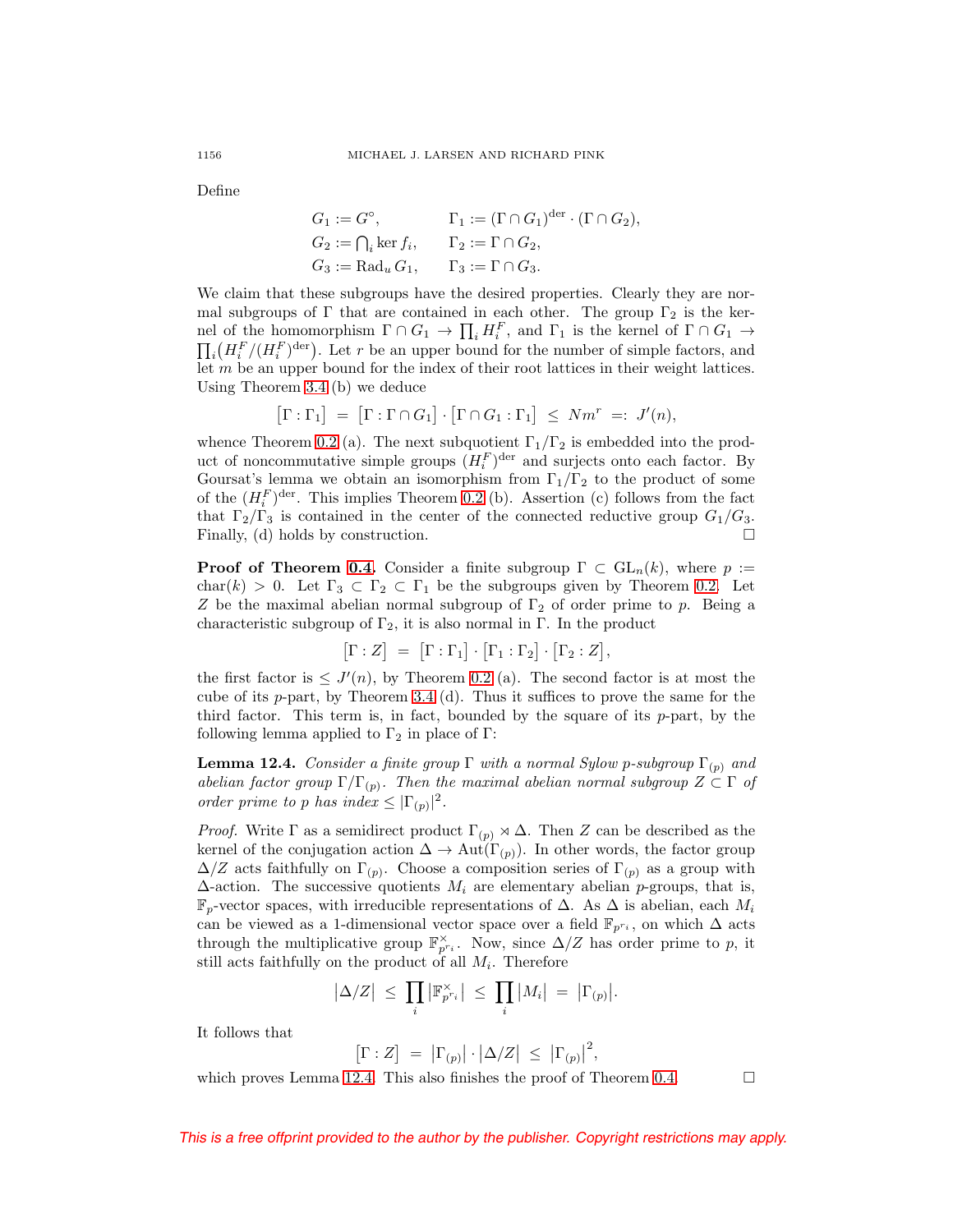#### <span id="page-52-0"></span>**REFERENCES**

- <span id="page-52-12"></span>[1] Borel, A., Linear algebraic groups, Graduate Texts in Math. **126**, New York: Springer (1991). M[R1102012 \(92d:20001\)](http://www.ams.org/mathscinet-getitem?mr=1102012)
- <span id="page-52-2"></span>[2] Brauer, R., Feit, W., An analogue of Jordan's theorem in characteristic p, Annals of Math. (2) **84** (1966), 119–131. M[R0200350 \(34:246\)](http://www.ams.org/mathscinet-getitem?mr=0200350)
- <span id="page-52-20"></span><span id="page-52-19"></span>[3] Carter, R. W., Simple Groups of Lie Type, London: Wiley (1972). M[R0407163 \(53:10946\)](http://www.ams.org/mathscinet-getitem?mr=0407163)
- [4] Carter, R. W., Finite Groups of Lie Type, Conjugacy Classes and Complex Characters, Chichester: Wiley (1985). M[R794307 \(87d:20060\)](http://www.ams.org/mathscinet-getitem?mr=794307)
- <span id="page-52-7"></span>[5] Collins, Michael J., On Jordan's theorem for complex linear groups., J. Group Theory **10** (2007), 411–423. M[R2334748 \(2008g:20106\)](http://www.ams.org/mathscinet-getitem?mr=2334748)
- <span id="page-52-8"></span>[6] Collins, Michael J., Modular analogues of Jordan's theorem for finite linear groups. J. Reine Angew. Math. **624** (2008), 143–171. M[R2456628 \(2009j:20071\)](http://www.ams.org/mathscinet-getitem?mr=2456628)
- <span id="page-52-15"></span>[7] Demazure, M., Grothendieck, A., (Eds.), Schémas en Groupes I-III, Séminaire de Géométrie Alg´ebrique du Bois Marie 1962/64, SGA3, Lect. Notes Math. 151–153, Berlin: Springer (1970).
- <span id="page-52-26"></span>[8] Dickson, L. E., Linear groups: with an exposition of the Galois field theory, Leipzig: B. G. Teubner (1901).
- <span id="page-52-10"></span>[9] Grothendieck, A., Dieudonné, J. A., Eléments de Géométrie Algébrique I, EGA1, Berlin: Springer (1971).
- <span id="page-52-14"></span>[10] Grothendieck, A., Étude locale des schémas et des morphismes de schémas, Éléments de G´eom´etrie Alg´ebrique IV, EGA4, Publ. Math. IHES **20** (1964), **24** (1965), **28** (1966), **32** (1967). M[R0173675 \(30:3885\);](http://www.ams.org/mathscinet-getitem?mr=0173675) M[R0199181 \(33:7330\);](http://www.ams.org/mathscinet-getitem?mr=0199181) M[R0217086 \(36:178\);](http://www.ams.org/mathscinet-getitem?mr=0217086) M[R0238860](http://www.ams.org/mathscinet-getitem?mr=0238860) [\(39:220\)](http://www.ams.org/mathscinet-getitem?mr=0238860)
- <span id="page-52-6"></span>[11] Guralnick, R. M., Small representations are completely reducible, J. Algebra **220** (1999), 531–541. M[R1717357 \(2000m:20018\)](http://www.ams.org/mathscinet-getitem?mr=1717357)
- <span id="page-52-11"></span>[12] Hartshorne, R., Algebraic Geometry, Graduate Texts in Math. **52**, New York: Springer (1977). M[R0463157 \(57:3116\)](http://www.ams.org/mathscinet-getitem?mr=0463157)
- <span id="page-52-24"></span>[13] Hiss, G., Die adjungierten Darstellungen der Chevalley-Gruppen, Arch. Math. **42** (1984), 408–416. M[R756692 \(85k:20134\)](http://www.ams.org/mathscinet-getitem?mr=756692)
- <span id="page-52-25"></span>[14] Hogeweij, G. M. D., Almost Classical Lie Algebras I, Indagationes Math. **44** (1982), 441–460. M[R683531 \(84f:17007\)](http://www.ams.org/mathscinet-getitem?mr=683531)
- <span id="page-52-9"></span>[15] Hrushovski, E., Pillay, A., Definable subgroups of algebraic groups over finite fields, J. reine angew. Math. **462** (1995), 69–91. M[R1329903 \(97f:20059\)](http://www.ams.org/mathscinet-getitem?mr=1329903)
- <span id="page-52-5"></span>[16] Hrushovski, E., Wagner, F., Counting and dimensions. Model theory with applications to algebra and analysis. Vol. 2, 161–176, London Math. Soc. Lecture Note Ser., 350, Cambridge Univ. Press, Cambridge, 2008. M[R2436141 \(2009k:03042\)](http://www.ams.org/mathscinet-getitem?mr=2436141)
- <span id="page-52-13"></span>[17] Humphreys, J. E., Linear Algebraic Groups, Graduate Texts in Math. **21**, New York: Springer (1975), (1981). M[R0396773 \(53:633\)](http://www.ams.org/mathscinet-getitem?mr=0396773)
- <span id="page-52-22"></span>[18] Humphreys, J. E., Conjugacy Classes in Semisimple Algebraic Groups, (Mathematical Surveys and Monographs; v. 43) Providence: AMS (1995). M[R1343976 \(97i:20057\)](http://www.ams.org/mathscinet-getitem?mr=1343976)
- <span id="page-52-16"></span>[19] Jantzen, J. C., Representations of Algebraic Groups, Boston: Academic Press (1987). M[R899071 \(89c:20001\)](http://www.ams.org/mathscinet-getitem?mr=899071)
- <span id="page-52-1"></span>[20] Jordan, C., Mémoire sur les équations differentielles linéaires à intégrale algébrique, J. für Math. **84** (1878), 89–215.
- <span id="page-52-4"></span>[21] Katz, N. M., Gauss Sums, Kloosterman Sums, and Monodromy Groups, Annals of Math. Studies **116**, Princeton: Princeton Univ. Press (1988). M[R955052 \(91a:11028\)](http://www.ams.org/mathscinet-getitem?mr=955052)
- <span id="page-52-18"></span>[22] Kneser, M., Semi-Simple Algebraic Groups, in: Algebraic Number Theory, Cassels, J.W.S., Fröhlich, A. (Eds.), London: Academic Press (1967), 250-265. M[R0217077 \(36:171\)](http://www.ams.org/mathscinet-getitem?mr=0217077)
- <span id="page-52-23"></span>[23] Lehrer, G. I., Rational tori, semisimple orbits and the topology of hyperplane complements, Comment. Math. Helvetici **67** (1992), 226–251. M[R1161283 \(93e:20065\)](http://www.ams.org/mathscinet-getitem?mr=1161283)
- <span id="page-52-21"></span><span id="page-52-17"></span>[24] Mumford, D., Abelian Varieties, Oxford: Oxford Univ. Press (1974). M[R0282985 \(44:219\)](http://www.ams.org/mathscinet-getitem?mr=0282985)
- <span id="page-52-3"></span>[25] Mumford, D., Geometric Invariant Theory, Berlin: Springer (1965). M[R0214602 \(35:5451\)](http://www.ams.org/mathscinet-getitem?mr=0214602)
- [26] Nori, M. V., On subgroups of GLn(Fp), Inventiones Math. **88** (1987), 257–275. M[R880952](http://www.ams.org/mathscinet-getitem?mr=880952) [\(88d:20068\)](http://www.ams.org/mathscinet-getitem?mr=880952)
- [27] Pink, R., The Mumford-Tate conjecture for Drinfeld modules, Publ. RIMS, Kyoto University **33** (1997), 393–425. M[R1474696 \(98f:11062\)](http://www.ams.org/mathscinet-getitem?mr=1474696)